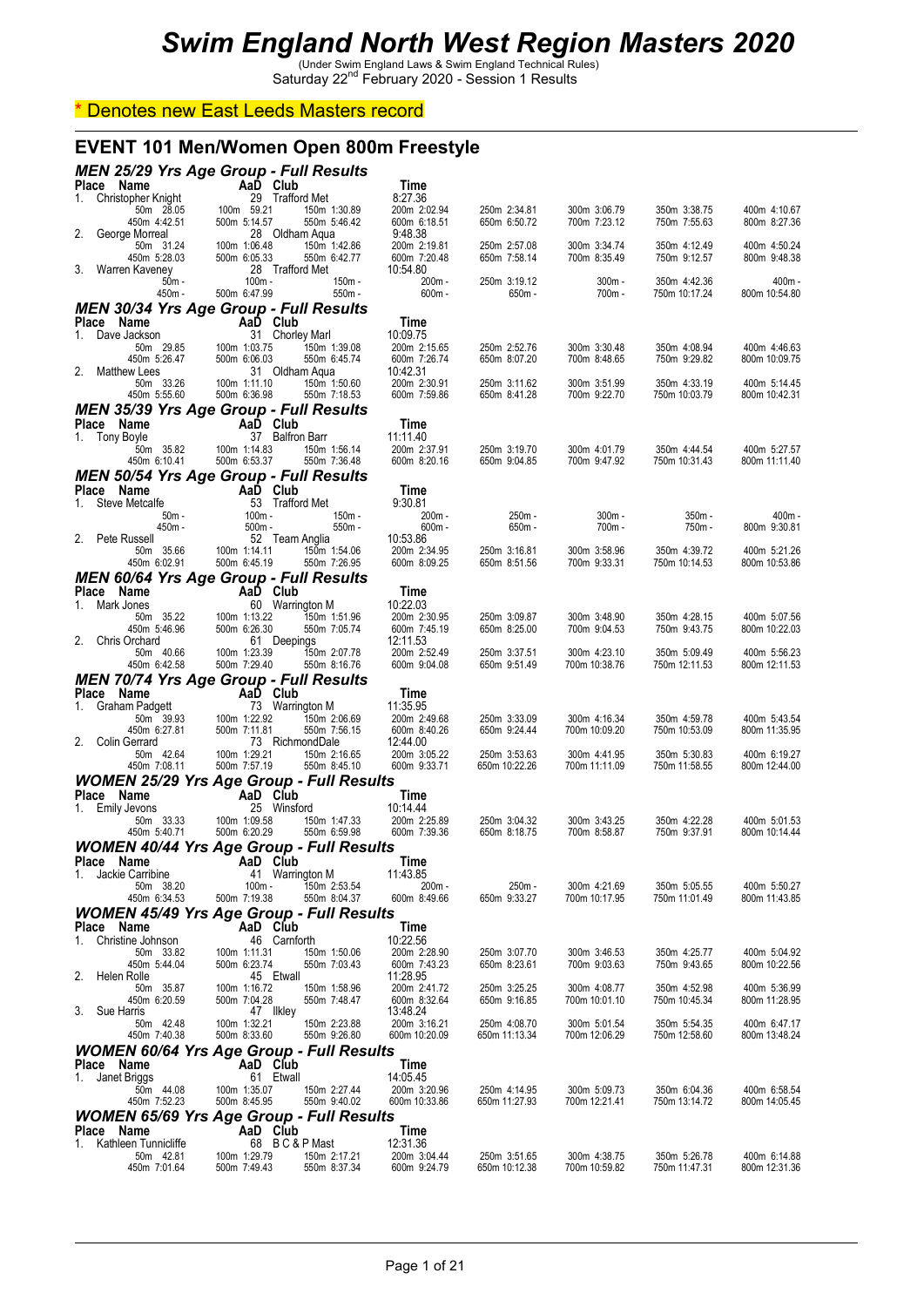|       | 18/24 Yrs Age Group - Full Results                                                   |                                                         |                                     |                       |
|-------|--------------------------------------------------------------------------------------|---------------------------------------------------------|-------------------------------------|-----------------------|
|       | Place Name                                                                           | AaD Club                                                |                                     | Time                  |
| 1.    | Drew Davison                                                                         | 22.                                                     | Preston                             | 1:00.28               |
| 2.    | James Mitchell                                                                       |                                                         | 24 Winsford                         | 1:03.89               |
|       | 3. Alan Luckhurst                                                                    |                                                         | 24 Serpentine                       | 1:14.06               |
|       | 4. Sam Corsan                                                                        |                                                         | 19 Horwich                          | 1:14.10               |
|       | 5. Stephen Bromley                                                                   |                                                         | 24 Hyde Seal                        | 1:14.72               |
|       |                                                                                      |                                                         |                                     |                       |
|       | 25/29 Yrs Age Group - Full Results<br>Place Name AaD Club                            |                                                         |                                     | Time                  |
|       | 1. Jonny Higham                                                                      |                                                         | 27 NottmLeander                     | 1:04.47               |
| 2.    | Joseph Mccue                                                                         |                                                         | 25 Oldham Aqua<br>27 Serpentine     | 1:06.36               |
|       | 3. Cameron Kelly                                                                     |                                                         |                                     | 1:09.78               |
|       | 4. Jack Bennett                                                                      |                                                         | 26 Oldham Aqua                      | 1:10.30               |
|       | 30/34 Yrs Age Group - Full Results                                                   |                                                         |                                     |                       |
|       | Place Name                                                                           | AaD Club                                                |                                     | Time                  |
|       | 1. Josh Lake                                                                         |                                                         | 30 Co Liverpool                     | 1:03.08               |
|       | 2. Dean Sumner                                                                       |                                                         | 34 Preston                          | 1:14.65               |
|       | 35/39 Yrs Age Group - Full Results                                                   |                                                         |                                     |                       |
|       | Place Name                                                                           | AaD Club                                                |                                     | Time                  |
|       | 1. Andrew Davie                                                                      |                                                         |                                     | 1:07.17               |
|       | 2. Simon Howe                                                                        |                                                         | 35 Asa Temp 2<br>36 Trafford Met    | 1:11.26               |
|       | 3. Michael Caton                                                                     |                                                         |                                     | 1:16.61               |
|       |                                                                                      |                                                         |                                     | <u>1:21.23</u>        |
|       |                                                                                      |                                                         |                                     | <b>Example 1</b> DQ 2 |
|       | 40/44 Yrs Age Group - Full Results                                                   | East<br>Full Res - م.<br>AaD Club<br>A4 Ward<br>A4 Ward |                                     |                       |
|       | Place Name                                                                           |                                                         |                                     | Time                  |
|       | 1. Christopher Rix                                                                   |                                                         | 44 Warrington M                     | 1:03.68               |
|       | 2. Adam Parkinson                                                                    |                                                         | 44 Winsford                         | 1:14.22               |
|       | 3. Marek Dynda                                                                       |                                                         | 44 Barrow LD                        | 1:23.66               |
| 4.    | lan Jones                                                                            |                                                         | 40 Preston                          | 1:23.91               |
|       | 5. Andrew Old                                                                        |                                                         | 44 Bebington                        | 1:23.99               |
|       | 45/49 Yrs Age Group - Full Results                                                   | $\frac{1}{40}$ Club                                     |                                     |                       |
|       | Place Name                                                                           |                                                         |                                     | Time                  |
|       | 1. Euan Henderson                                                                    |                                                         | 49 Trafford Met                     | 1:18.87               |
|       | 2. Kerry Brudenell                                                                   |                                                         | 46 Winsford                         | 1:19.05               |
|       | 50/54 Yrs Age Group - Full Results                                                   |                                                         |                                     |                       |
|       | Place Name                                                                           | AaD Club                                                |                                     | Time                  |
|       | 1. Anthony Wylie                                                                     |                                                         | 53 Co Liverpool                     | 1:08.65               |
|       | 2. Garry Vickers                                                                     | 52                                                      | Etwall                              | 1:11.72               |
|       | 3. Philip Hoyland                                                                    |                                                         | 54 Co Manch Aq                      | 1:21.92               |
|       | 4. Andy Beaumont                                                                     |                                                         | 51 Scarborough                      | 1:26.27               |
|       | 5. Ross Harrison                                                                     |                                                         | 51 Winsford                         | 1:28.26               |
|       | 55/59 Yrs Age Group - Full Results                                                   |                                                         |                                     |                       |
|       | 1. Stephen Bottomley<br>1. Stephen Bottomley<br>2. Paul Tallentire<br>3. Phil Themes |                                                         |                                     | Time                  |
|       |                                                                                      |                                                         | 57 Bo Kirklees                      | 1:12.86               |
|       |                                                                                      |                                                         | 58 Carlisle Aq                      | 1:19.84               |
|       | 3. Phil Thomas                                                                       |                                                         | 58 Manch Tri                        | 1:22.09               |
|       | 60/64 Yrs Age Group - Full Results                                                   |                                                         |                                     |                       |
|       | Place Name                                                                           | AaD Club                                                |                                     | Time                  |
|       | 1. Martin Jennings                                                                   |                                                         | 62 Bo Kirklees                      | 1:18.01               |
| 2.    | lan Foden                                                                            | 62                                                      | Hyde Seal                           | 1:18.12               |
|       | 3. Bob Bolton<br>4. Andy Williams                                                    |                                                         | 60 Trafford Met                     | 1:27.94<br>1:34.09    |
|       |                                                                                      |                                                         | 60 Newport                          |                       |
|       | 65/69 Yrs Age Group - Full Results                                                   |                                                         |                                     |                       |
| Place | Name                                                                                 | AaD                                                     | Club                                | Time                  |
| 1.    | Peter Garland                                                                        | 66                                                      | Hull Masters                        | 1:23.14               |
| 2.    | Ashley McEwen                                                                        | 65                                                      | <b>Trafford Met</b>                 | 1:33.99               |
|       |                                                                                      |                                                         |                                     |                       |
|       |                                                                                      |                                                         | <b>EVENT 103 Women Open 100m IM</b> |                       |
|       | 18/24 Yrs Age Group - Full Results                                                   |                                                         |                                     |                       |
|       | Place Name                                                                           | AaD                                                     | Club                                | Time                  |
| 1.    | <b>Emily Spencer</b>                                                                 | 20                                                      | Crosby                              | 1:10.99               |
| 2.    | Lucy Gotta                                                                           | 20                                                      | AbingdonVale                        | 1:11.33               |
| 3.    | Katie Richardson                                                                     | 19                                                      | Oldham Aqua                         | 1:14.27               |
| 4     | - Flissa Gornall                                                                     | 20                                                      | Preston                             | 1:15.30               |

### **EVENT 102 Men Open 100m IM**

| Name<br>Place                        | AaD | Club                | Time            |
|--------------------------------------|-----|---------------------|-----------------|
| <b>Emily Spencer</b><br>1.           | 20  | Crosby              | 1:10.99         |
| 2.<br>Lucy Gotta                     | 20  | AbingdonVale        | 1:11.33         |
| $\overline{3}$ .<br>Katie Richardson | 19  | Oldham Aqua         | 1:14.27         |
| 4.<br>Elissa Gornall                 | 20  | Preston             | 1:15.30         |
| 5.<br>Molly Hale                     | 20  | <b>UniOfStirl</b>   | 1:20.43         |
| 6.<br>Ellie Bamber                   | 24  | Oldham Aqua         | 1:35.00         |
| 25/29 Yrs Age Group - Full Results   |     |                     |                 |
| Name<br>Place                        | AaD | Club                | Time            |
| Victoria Cunningham                  | 26  | <b>Trafford Met</b> | 1:07.95         |
| Abi Rhodes<br>2.                     | 26  | Trafford Met        | 1:11.30         |
| 3. Louisa Zolkiewski                 | 27  | Trafford Met        | 1:12.67         |
| 4. Bethan Corley                     | 28  | Hoylake             | 1:15.03         |
| 5.<br>Fiona Batty                    | 27  | <b>Hull Masters</b> | 1:24.46         |
| Erin Gray                            | 25  | Warrington M        | DQ 2            |
| 30/34 Yrs Age Group - Full Results   |     |                     |                 |
| <b>Name</b><br><b>Place</b>          | AaD | Club                | <b>Time</b>     |
| Louise Payne                         | 34  | Blackpool Aq        | 1:20.14         |
| Christy Ord                          | 30  | Co Liverpool        | DQ <sub>2</sub> |
|                                      |     |                     |                 |
|                                      |     |                     |                 |
|                                      |     |                     |                 |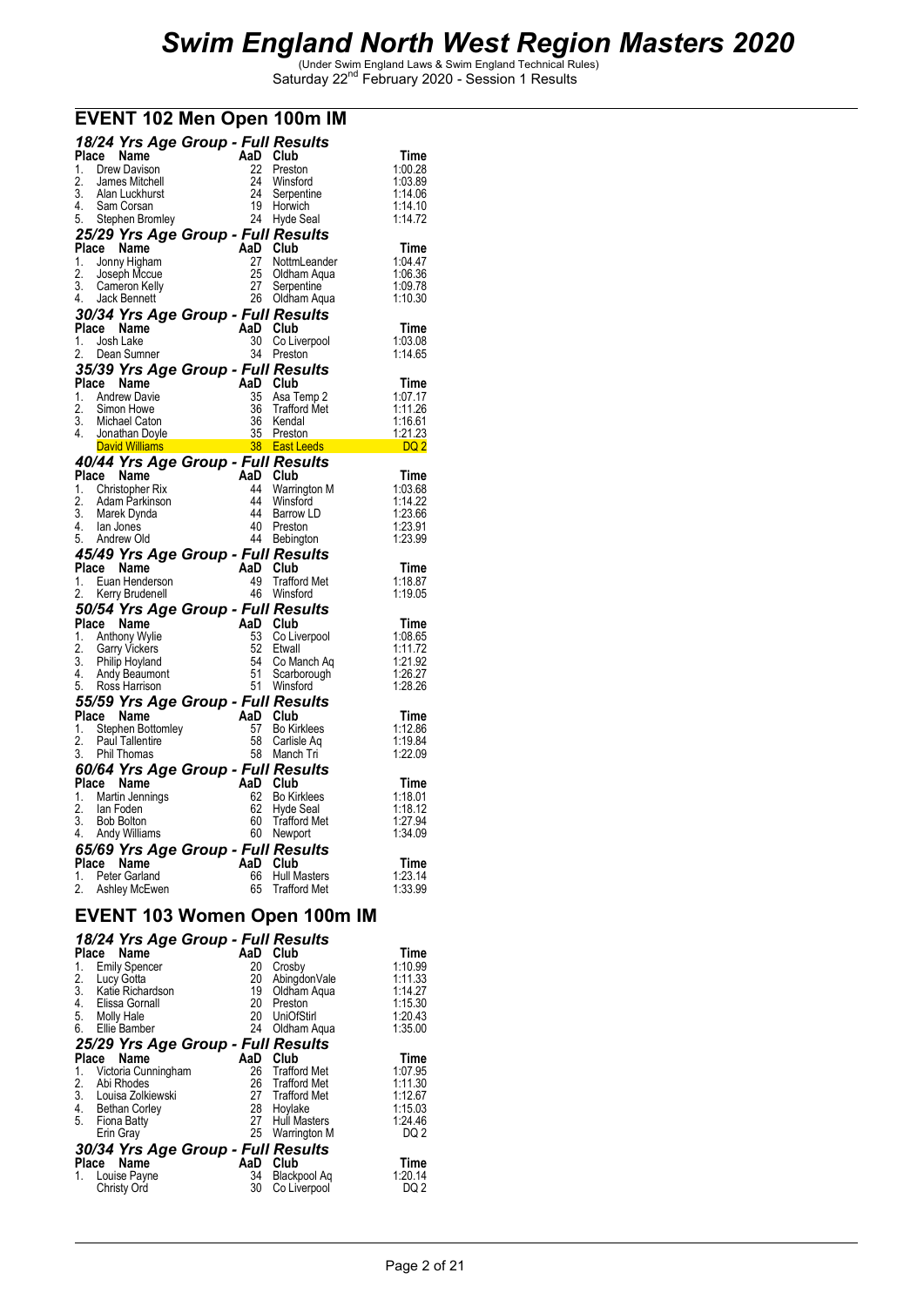| 35/39 Yrs Age Group - Full Results<br>Name<br>Place<br>Lindsay Houlston<br>1.<br>2. Kate Williams<br>3. Jade Oriowo                                                          | AaD<br>39<br>35<br>36             | Club<br>Warrington M<br>Romiley Mari<br>Hull Masters                                   | Time<br>1:19.36<br>1:24.53<br>1:27.38                               |
|------------------------------------------------------------------------------------------------------------------------------------------------------------------------------|-----------------------------------|----------------------------------------------------------------------------------------|---------------------------------------------------------------------|
| 40/44 Yrs Age Group - Full Results                                                                                                                                           |                                   |                                                                                        |                                                                     |
| Name<br>Place<br>Karen Bloyce<br>1.<br>2.<br>Hannah Atkin<br>3. Jane Hardy<br>4.<br>Stephanie Parkinson<br>45/49 Yrs Age Group - Full Results<br>Place Name<br>1. Caz Mackay | AaD<br>42<br>41<br>43<br>AaD Club | Club<br>Warrington M<br>Trafford Met<br>Blackpool Aq<br>42 Winsford<br>46 Warrington M | Time<br>1:13.25<br>1:18.47<br>1:21.40<br>1:28.27<br>Time<br>1:25.14 |
| 65/69 Yrs Age Group - Full Results<br>Name<br>Place<br>1. Sally Shields<br>70/74 Yrs Age Group - Full Results<br>Name<br>Place<br>Patricia Jackson                           | AaD<br>66<br>AaD<br>73            | Club<br><b>Bo Kirklees</b><br>Club<br>Warrington M                                     | Time<br>1:30.03<br>Time<br>1:53.25                                  |

### **EVENT 104 Men Open 50m Backstroke**

|    |                             | 18/24 Yrs Age Group - Full Results                                                                                                                                                                                                                                                 |                               |                 |
|----|-----------------------------|------------------------------------------------------------------------------------------------------------------------------------------------------------------------------------------------------------------------------------------------------------------------------------|-------------------------------|-----------------|
|    | Place Name                  | AaD Club<br>24 Prest<br>21 Winsf                                                                                                                                                                                                                                                   |                               | Time            |
| 1. | <b>Thomas Gilroy</b>        |                                                                                                                                                                                                                                                                                    | 24 Preston                    | 25.89           |
| 2. | Nick Law                    |                                                                                                                                                                                                                                                                                    | 21 Winsford                   | 30.61           |
|    | 3. Simon Morris             |                                                                                                                                                                                                                                                                                    | 20 Wrexham Aqua               | 33.02           |
|    |                             | 25/29 Yrs Age Group - Full Results                                                                                                                                                                                                                                                 |                               |                 |
|    |                             |                                                                                                                                                                                                                                                                                    |                               | Time            |
|    |                             | riace Name<br>1. Stephen Mcquilliam 27 Colin                                                                                                                                                                                                                                       | 27 Co Liverpool               | 31.92           |
|    |                             | 30/34 Yrs Age Group - Full Results                                                                                                                                                                                                                                                 |                               |                 |
|    |                             | Place Name<br>1. Daniel Korcz<br>2. Josh Lake<br>3. Michael Peacock<br>4. Dave Jackson<br>4. Dave Jackson<br>3. Chorle                                                                                                                                                             |                               | Time            |
|    |                             |                                                                                                                                                                                                                                                                                    | <b>Trafford Met</b>           | 28.57           |
|    |                             |                                                                                                                                                                                                                                                                                    | 30 Co Liverpool               | 29.61           |
|    |                             |                                                                                                                                                                                                                                                                                    | 33 Preston<br>31 Chorley Marl | 31.21<br>32.79  |
|    |                             |                                                                                                                                                                                                                                                                                    |                               |                 |
|    |                             | 35/39 Yrs Age Group - Full Results                                                                                                                                                                                                                                                 |                               |                 |
|    | Place Name<br>1 Nick Hope   | AaD Club                                                                                                                                                                                                                                                                           | 36 Trafford Met               | <b>Time</b>     |
|    | 1. Nick Hope                |                                                                                                                                                                                                                                                                                    |                               | 30.52           |
|    |                             | 40/44 Yrs Age Group - Full Results<br><b>40/44 Yrs Age Group - Fair Reservement Place Name AaD Club</b><br>1. Christopher Malpass 41 Trafford Met<br>2. Neil Hitchman 40 Trafford Met<br>3. Michael Rimmington 40 Warrington M<br><sup>4</sup> Barrow LD<br><sup>4</sup> Barrow LD |                               |                 |
|    |                             |                                                                                                                                                                                                                                                                                    |                               | Time            |
|    |                             |                                                                                                                                                                                                                                                                                    |                               | 30.64<br>31.81  |
|    |                             |                                                                                                                                                                                                                                                                                    |                               | 34.53           |
|    |                             |                                                                                                                                                                                                                                                                                    |                               | 37.89           |
|    |                             | 45/49 Yrs Age Group - Full Results                                                                                                                                                                                                                                                 |                               |                 |
|    |                             |                                                                                                                                                                                                                                                                                    |                               | Time            |
|    |                             |                                                                                                                                                                                                                                                                                    | 46 Wrexham                    | 29.65           |
|    |                             | <b>Place Name</b><br>1. Andy Campbell<br>2. Jason Brierley<br>2. Jason Brierley<br>19 Black                                                                                                                                                                                        | 49 Blackpool Aq               | 39.15           |
|    |                             | 50/54 Yrs Age Group - Full Results                                                                                                                                                                                                                                                 |                               |                 |
|    | Place Name                  | Place Name<br>1. Mark Newby<br>2. David Morgan<br>1. Mark Newby<br>2. David Morgan<br>1. Mark Newby<br>53 Kendal<br>54 Co Sheffield                                                                                                                                                |                               | Time            |
|    | 1. Mark Newby               |                                                                                                                                                                                                                                                                                    | 50 Workington                 | 34.85           |
|    | 2. David Morgan             |                                                                                                                                                                                                                                                                                    |                               | 38.77           |
|    |                             |                                                                                                                                                                                                                                                                                    |                               | DQ 3            |
|    |                             | 55/59 Yrs Age Group - Full Results                                                                                                                                                                                                                                                 |                               |                 |
|    | Place Name                  | <b>And Club</b><br>58 Trafford Me<br>57 Warrington<br>58 Carlisle Aq                                                                                                                                                                                                               |                               | Time            |
|    | 1. Alec Johnson             |                                                                                                                                                                                                                                                                                    | 58 Trafford Met               | 31.74           |
|    | 2. Russell Mason            |                                                                                                                                                                                                                                                                                    | 57 Warrington M               | 32.37           |
|    | 3. Paul Tallentire          |                                                                                                                                                                                                                                                                                    |                               | 37.90           |
|    |                             | 60/64 Yrs Age Group - Full Results                                                                                                                                                                                                                                                 |                               |                 |
|    |                             | Place Name AaD Club<br>1. Stephen Allen 60 East Leeds<br>2. Andy Williams 60 Newport                                                                                                                                                                                               |                               | Time            |
|    |                             |                                                                                                                                                                                                                                                                                    |                               | $34.38*$        |
|    |                             |                                                                                                                                                                                                                                                                                    |                               | 55.14           |
|    |                             | <b>70/74 Yrs Age Group - Full Results<br/>Place Name AaD Club<br/>1. Derek Booth 71 Warrington M</b>                                                                                                                                                                               |                               |                 |
|    | Place Name                  |                                                                                                                                                                                                                                                                                    | 71 Warrington M               | Time<br>42.18   |
|    | 1. Derek Booth              |                                                                                                                                                                                                                                                                                    |                               |                 |
|    |                             | 80/94 Yrs Age Group - Full Results                                                                                                                                                                                                                                                 |                               |                 |
| 1. | Place Name<br>John Anderson | AaD Club<br>83                                                                                                                                                                                                                                                                     | <b>Trafford Met</b>           | Time<br>1:10.09 |
|    |                             |                                                                                                                                                                                                                                                                                    |                               |                 |

#### **EVENT 105 Women Open 50m Backstroke**

#### *18/24 Yrs Age Group - Full Results*

| Place Name         |    | AaD Club       | Time  |
|--------------------|----|----------------|-------|
| 1. Belle Burton    | 20 | Winsford       | 31.86 |
| 2. Ellen Winters   |    | 20 Co Bradford | 33.27 |
| 3. Emily Lawrence  |    | 19 Preston     | 33.62 |
| 4. Laura Joyce     |    | 24 Preston     | 35.23 |
| 5. Megan Green     |    | 24 Preston     | 35.73 |
| 6. Sandalia Walker |    | 19 Co Manch Ag | 36.29 |
| 7. Molly Hale      |    | 20 UniOfStirl  | 37.48 |
|                    |    |                |       |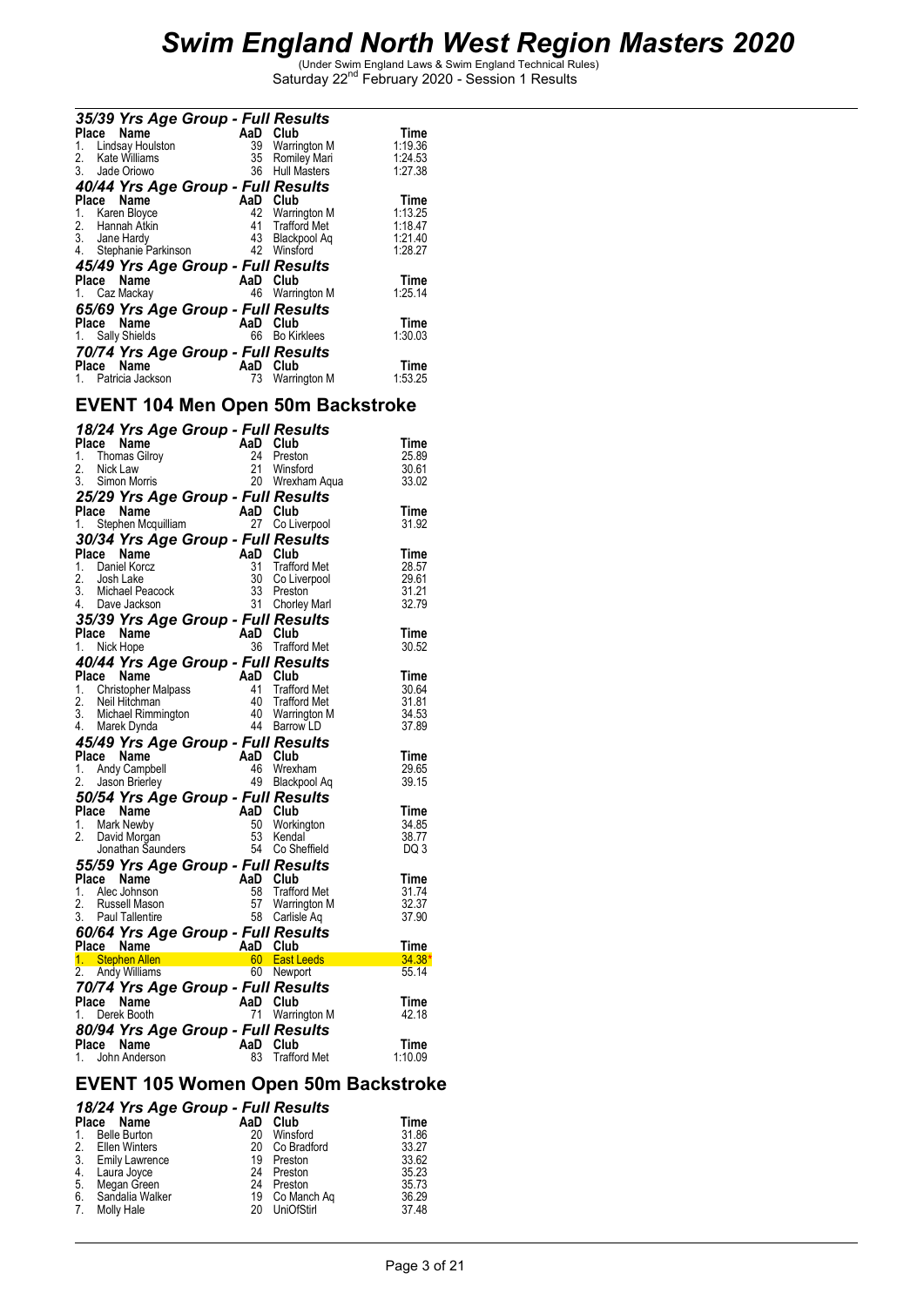|                                         | 25/29 Yrs Age Group - Full Results        | AaD Club                              |                |
|-----------------------------------------|-------------------------------------------|---------------------------------------|----------------|
| Place<br>Name<br>Jessica Whittle        |                                           |                                       | Time<br>33.30  |
| 1.                                      | 28                                        | 26 Howe Bridge<br><b>Trafford Met</b> | 33.46          |
| 2. Michelle Wareing<br>3. Kelly Sivill  |                                           | 25 Howe Bridge                        | 35.05          |
| 4.<br>Erin Gray                         |                                           | 25 Warrington M                       | 38.87          |
|                                         |                                           |                                       |                |
| Place Name                              | 30/34 Yrs Age Group - Full Results<br>AaD | Club                                  |                |
| 1. Harriet Baker                        |                                           | 32 Trafford Met                       | Time<br>37.66  |
|                                         |                                           |                                       |                |
|                                         | 40/44 Yrs Age Group - Full Results        |                                       |                |
| Place Name                              |                                           | AaD Club                              | Time           |
| 1. Jane Hardy                           | 43                                        | Blackpool Aq                          | 38.37          |
| 2. Hannah Atkin                         | 41                                        | <b>Trafford Met</b>                   | 39.06          |
|                                         | 3. Samantha Sugden                        | 40 Carlisle Aq                        | 40.88          |
|                                         | 45/49 Yrs Age Group - Full Results        |                                       |                |
| Place Name                              |                                           | AaD Club                              | Time           |
| Caz Mackay<br>1.                        |                                           | 46 Warrington M                       | 38.99          |
| 2.<br>Becky Toal                        | 47                                        | NorthernWave                          | 59.01          |
|                                         | 55/59 Yrs Age Group - Full Results        |                                       |                |
| Name<br>Place                           | AaD                                       | Club                                  | Time           |
| Sally Chapman<br>1.                     | 59                                        | Barrow LD                             | 46.96          |
| 2. Pamela Lane                          |                                           | 58 Leyland Barr                       | 52.57          |
|                                         | 60/64 Yrs Age Group - Full Results        |                                       |                |
| Place Name                              | AaD                                       | Club                                  | Time           |
| 1. Judith Zolkiewski                    |                                           | 63 Trafford Met                       | 1:13.91        |
|                                         | 65/69 Yrs Age Group - Full Results        |                                       |                |
| Place Name                              |                                           | AaD Club                              | Time           |
| 1. Moira Hampson                        |                                           | 68 Trafford Met                       | 56.66          |
|                                         |                                           |                                       |                |
|                                         | 70/74 Yrs Age Group - Full Results        |                                       |                |
| Place<br>Name                           | AaD<br>72                                 | Club<br><b>Trafford Met</b>           | Time           |
| Rachel Barton<br>1.<br>2. Helen Jenkins | 74                                        |                                       | 41.18<br>48.13 |
|                                         |                                           | Southport                             |                |

### **EVENT 106 Men/Women Open 200m Butterfly**

| MEN 25/29 Yrs Age Group - Full Results                                                                                                                                                                                                           |             |             |       |         |         |
|--------------------------------------------------------------------------------------------------------------------------------------------------------------------------------------------------------------------------------------------------|-------------|-------------|-------|---------|---------|
| Place Name<br>1. Stephen Marshall<br>25 Preston                                                                                                                                                                                                  |             | Time        | 50    | 100     | 150     |
|                                                                                                                                                                                                                                                  |             | 2:27.87     | 30.33 | 1:06.11 | 1:43.37 |
| <b>MEN 30/34 Yrs Age Group - Full Results</b>                                                                                                                                                                                                    |             |             |       |         |         |
|                                                                                                                                                                                                                                                  |             | Time        | 50    | 100     | 150     |
| <b>Place Name</b><br>1. Matthew Lees <b>COM</b> 31 Oldham Aqua                                                                                                                                                                                   |             | 2:50.86     | 37.74 | 1:21.56 | 2:06.76 |
|                                                                                                                                                                                                                                                  |             |             |       |         |         |
| <b>MEN 35/39 Yrs Age Group - Full Results</b>                                                                                                                                                                                                    |             |             |       |         |         |
| Place Name AaD Club                                                                                                                                                                                                                              |             | Time        | 50    | 100     | 150     |
| 1. Simon Howe 36 Trafford Met                                                                                                                                                                                                                    |             | 2:45.76     | 34.35 | 1:13.30 | 1:57.14 |
| MEN 40/44 Yrs Age Group - Full Results                                                                                                                                                                                                           |             |             |       |         |         |
|                                                                                                                                                                                                                                                  |             | Time        | 50    | 100     | 150     |
| <b>Place Name</b><br>1. Ben Harkin <b>Capacity AD Club</b><br>42 Warrington M                                                                                                                                                                    |             | 2:20.85     | 30.35 | 1:06.11 | 1:43.37 |
|                                                                                                                                                                                                                                                  |             |             | 31.42 | 1:08.32 | 1:46.65 |
|                                                                                                                                                                                                                                                  |             |             | 32.74 | 1:10.73 | 1:51.00 |
| MEN 60/64 Yrs Age Group - Full Results                                                                                                                                                                                                           |             |             |       |         |         |
|                                                                                                                                                                                                                                                  |             | Time        | 50    | 100     | 150     |
| Place Name<br>1. Mark Jones<br>2. Gerry Kelleher<br>2. Gerry Kelleher<br>2. Gerry Kelleher<br>2. Gerry Kelleher<br>2. Gerry Kelleher<br>2. Gerry Kelleher<br>2. Gerry Kelleher<br>2. Gerry Kelleher<br>2. Gerry Kelleher<br>2. Gerry Kelleher    |             | 2:58.06     | 38.80 | 1:24.37 | 2:11.10 |
|                                                                                                                                                                                                                                                  |             | 3:14.05     | 41.46 | 1:28.75 | 2:20.16 |
|                                                                                                                                                                                                                                                  |             |             |       |         |         |
| <b>WOMEN 18/24 Yrs Age Group - Full Results</b>                                                                                                                                                                                                  |             |             |       |         |         |
| <b>Place Name</b><br>1. Molly James <b>Capacity 24</b> Winsform                                                                                                                                                                                  |             | <b>Time</b> | 50    | 100     | 150     |
|                                                                                                                                                                                                                                                  | 24 Winsford | 2:47.18     | 34.63 | 1:14.94 | 1:59.34 |
| <b>WOMEN 45/49 Yrs Age Group - Full Results</b>                                                                                                                                                                                                  |             |             |       |         |         |
| <b>Place Name</b><br>1. Melanie Sayed <b>1. AaD Club</b><br>46 Co Liverpool                                                                                                                                                                      |             | Time        | 50    | 100     | 150     |
|                                                                                                                                                                                                                                                  |             | 3:01.57     | 39.74 | 1:25.29 | 2:12.75 |
| <b>WOMEN 55/59 Yrs Age Group - Full Results</b>                                                                                                                                                                                                  |             |             |       |         |         |
|                                                                                                                                                                                                                                                  |             | Time        | 50    | 100     | 150     |
| <b>Place Name</b><br>1. Judy Brown <b>1.</b> 56 Warrington M                                                                                                                                                                                     |             | 2:42.98     |       | 2:00.08 | $\sim$  |
|                                                                                                                                                                                                                                                  |             |             |       |         |         |
| <b>WOMEN 60/64 Yrs Age Group - Full Results</b>                                                                                                                                                                                                  |             |             |       |         |         |
| <b>Place Name</b><br>1. Judy Pearson <b>Carlise Access 1. Judy Pearson</b>                                                                                                                                                                       |             | Time        | 50    | 100     | 150     |
|                                                                                                                                                                                                                                                  |             | 2:47.85     | 37.25 | 1:19.69 | 2:03.25 |
|                                                                                                                                                                                                                                                  |             |             |       |         |         |
| <b>EVENT 107 Men Open 100m Freestyle</b>                                                                                                                                                                                                         |             |             |       |         |         |
| 18/24 Yrs Age Group - Full Results                                                                                                                                                                                                               |             |             |       |         |         |
|                                                                                                                                                                                                                                                  |             |             | 50    |         |         |
|                                                                                                                                                                                                                                                  |             |             | 25.41 |         |         |
|                                                                                                                                                                                                                                                  |             |             | 26.16 |         |         |
|                                                                                                                                                                                                                                                  |             |             |       |         |         |
|                                                                                                                                                                                                                                                  |             |             | 28.27 |         |         |
|                                                                                                                                                                                                                                                  |             |             |       |         |         |
|                                                                                                                                                                                                                                                  |             |             | 29.37 |         |         |
|                                                                                                                                                                                                                                                  |             |             | 30.21 |         |         |
| Place Name Chapter 113 Apple 114 Callum Chapple<br>2. James Michell<br>2. James Michell<br>2. James Michell<br>2. Winsford<br>3. Nick Law 21 Winsford<br>4. Matthew Walker<br>5. Simon Morris 20 Wrexham Aqua<br>7. Sam Corsan<br>8. Stephen Bro |             |             | 30.46 |         |         |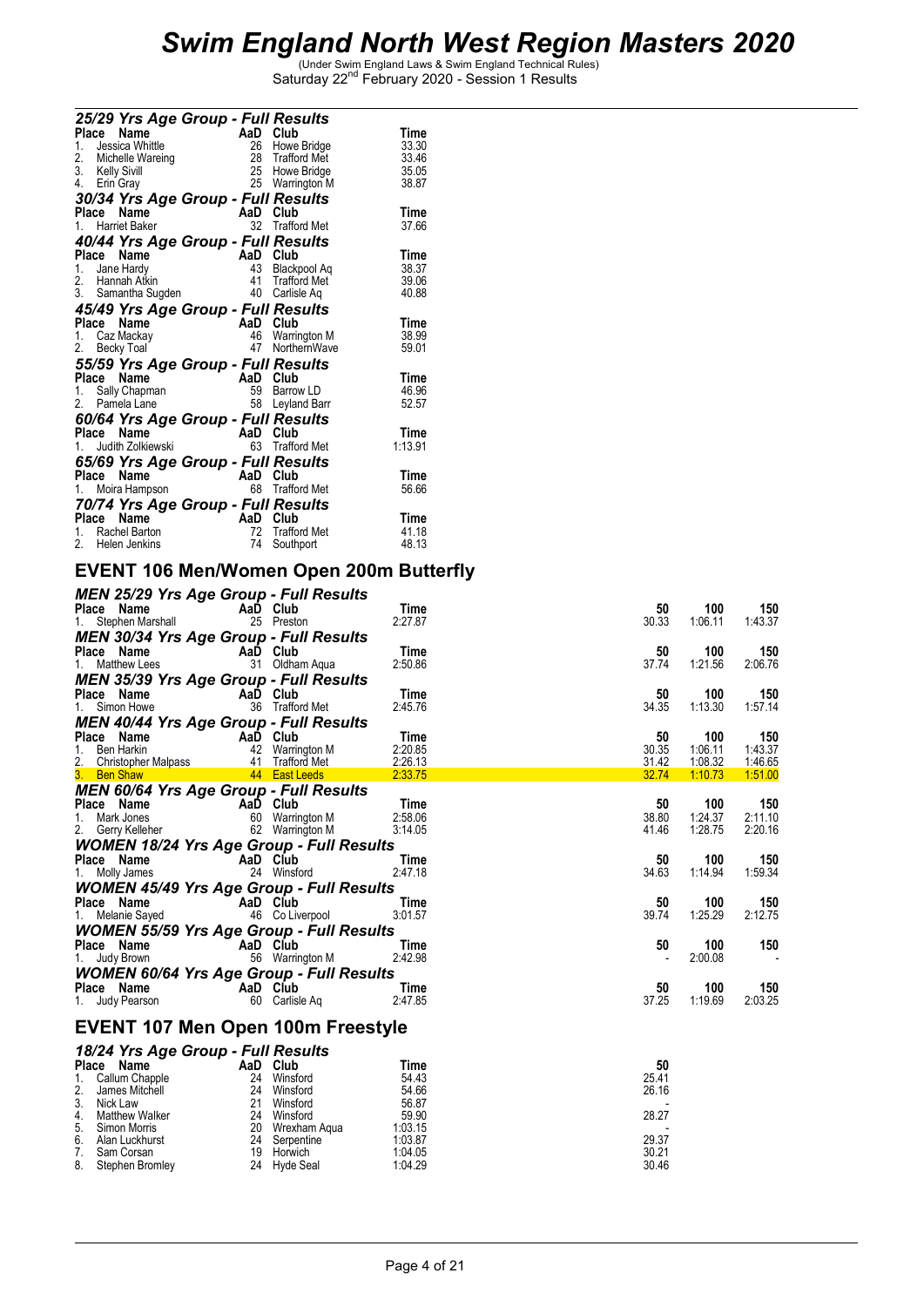|          | 25/29 Yrs Age Group - Full Results                     |                |                                     |                           |                |
|----------|--------------------------------------------------------|----------------|-------------------------------------|---------------------------|----------------|
| Place    | Name                                                   | AaD Club       |                                     | Time                      | 50             |
| 1.       | Luke Pool                                              | 26             | Preston                             | 51.48                     | 24.41          |
| 2.<br>3. | James Gibson<br>Jonny Higham                           | 29<br>27       | <b>Trafford Met</b><br>NottmLeander | 52.59<br>56.66            | 25.01<br>26.75 |
| 4.       | Joseph Mccue                                           | 25             | Oldham Aqua                         | 57.33                     | 27.48          |
| 5.       | George Morreal                                         | 28             | Oldham Aqua                         | 58.94                     | 28.31          |
| 6.<br>7. | Jack Bennett                                           |                | 26 Oldham Aqua                      | 1:00.75                   | 29.52<br>29.86 |
| 8.       | Stephen Mcquilliam<br>Warren Kaveney                   | 27<br>28       | Co Liverpool<br>Trafford Met        | 1:01.70<br>1:05.76        | 32.10          |
| 9.       | Jonathan Sykes                                         |                | 28 Co Sheffield                     | 1:07.76                   | 32.25          |
|          | 30/34 Yrs Age Group - Full Results                     |                |                                     |                           |                |
|          | Place Name                                             | AaD            | Club                                | Time                      | 50             |
| 1.       | <b>Brian Parks</b>                                     | 33             | Co Liverpool                        | 57.93                     | 27.60          |
| 2.<br>3. | Jamie Willgress<br>Dave Jackson                        | 31<br>31       | Co Liverpool<br><b>Chorley Marl</b> | 1:00.34<br>1:01.41        | 29.55<br>28.74 |
| 4.       | Dean Sumner                                            |                | 34 Preston                          | 1:05.36                   | 31.41          |
|          | 35/39 Yrs Age Group - Full Results                     |                |                                     |                           |                |
|          | Place Name                                             | AaD            | Club                                | Time                      | 50             |
| 1.       | <b>Andrew Davie</b>                                    | 35             | Asa Temp 2                          | 58.84                     | 27.89          |
| 2.<br>3. | Nick Hope<br><b>Andrew Rourke</b>                      | 36             | <b>Trafford Met</b><br>36 Daventry  | 1:00.03<br><u>1:04.16</u> | 28.73<br>30.85 |
| 4.       | James Barwick                                          |                | 38 East Leeds                       | 1:04.45                   | 30.35          |
| 5.       | Tony Boyle                                             |                | 37 Balfron Barr                     | 1:07.85                   | 31.94          |
|          | 40/44 Yrs Age Group - Full Results                     |                |                                     |                           |                |
|          | Place Name                                             | AaD            | Club                                | Time                      | 50             |
| 1.<br>2. | Neil Hitchman<br>Philip Woods                          | 40<br>42       | <b>Trafford Met</b><br>Warrington M | 58.69<br>1:00.31          | 28.33          |
| 3.       | lan Henderson                                          | 41             | Cockermouth                         | 1:01.87                   | 29.50          |
| 4.       | James Laverty                                          | 43             | Winsford                            | 1:06.26                   | 31.24          |
| 5.<br>6. | Barry Graveson<br>Marek Dynda                          | 44             | 43 Carlisle Aq<br>Barrow LD         | 1:06.64<br>1:07.45        | 32.67<br>31.00 |
| 7.       | Jono Unsworth                                          | 44             | Mchester Div                        | 1:09.43                   | 30.83          |
| 8.       | Andrew Old                                             | 44             | Bebington                           | 1:11.38                   | 34.23          |
| 9.       | lan Jones                                              | 40             | Preston                             | 1:12.93                   | 34.37          |
|          | 45/49 Yrs Age Group - Full Results                     |                |                                     |                           |                |
| 1.       | Place Name<br>David Rees                               | AaD Club<br>47 | Oldham Aqua                         | Time<br>58.47             | 50<br>28.24    |
|          | <b>Andrew Atkinson</b>                                 | 48             | <b>East Leeds</b>                   | 1:02.02                   | 29.67          |
| 3.       | Stephen Hall                                           |                | 47 Aquabears                        | 1:02.37                   | 28.42          |
| 4.<br>5. | Michael George<br>Kerry Brudenell                      | 48<br>46       | Winsford<br>Winsford                | 1:04.91<br>1:05.76        | 30.39<br>31.57 |
| 6.       | <b>Eric Fewster</b>                                    | 48             | NorthernWave                        | 1:05.99                   | 31.97          |
| 7.       | <b>Matthew Rudd</b>                                    | 47             | <b>Hull Masters</b>                 | 1:08.23                   | 33.10          |
| 8.       | Euan Henderson                                         | 49             | Trafford Met                        | 1:08.38                   | 32.27          |
|          | 50/54 Yrs Age Group - Full Results                     |                |                                     |                           |                |
| 1.       | Place Name<br>Andrew Moore                             | AaD<br>54      | Club<br>Amersham                    | Time<br>59.48             | 50<br>27.87    |
| 2.       | David Holmes                                           | 52             | Hyde Seal                           | 1:00.70                   | 28.02          |
| 3.       | Anthony Wylie                                          | 53             | Co Liverpool                        | 1:01.45                   | 29.74          |
| 4.<br>5. | Christopher Willcock<br>Alex Metcalfe                  | 54<br>53       | Co Manch Aq<br>Preston              | 1:02.02<br>1:02.46        | 29.66          |
| 6.       | Mark Newby                                             | 50             | Workington                          | 1:05.87                   | 31.12          |
|          | 7. Pete Russell                                        |                | 52 Team Anglia                      | 1:09.25                   | 32.33          |
| 8.       | lan Griffiths                                          |                | 52 Trafford Met                     | 1:12.43                   | 34.91          |
|          | 9. Ross Harrison<br>55/59 Yrs Age Group - Full Results |                | 51 Winsford                         | 1:17.27                   | 37.79          |
|          | Place Name                                             | AaD Club       |                                     | Time                      | 50             |
|          | 1. Paul Tallentire                                     |                | 58 Carlisle Aq                      | 1:09.20                   | 32.78          |
|          | 2. Andrew Porter                                       |                | 59 Southport                        | 1:21.01                   |                |
|          | 60/64 Yrs Age Group - Full Results                     |                |                                     |                           |                |
| 1.       | Place Name<br>lan Powell                               | AaD Club       |                                     | Time<br>1:08.93           | 50<br>33.52    |
| 2.       | Steve Connor                                           |                | 61 Welsh Ind<br>61 Warrington M     | 1:10.34                   | 34.17          |
|          | 3. Ian Foden                                           |                | 62 Hyde Seal                        | 1:10.60                   | 34.71          |
|          | 65/69 Yrs Age Group - Full Results                     |                |                                     |                           |                |
|          | Place Name                                             | AaD Club       |                                     | Time                      | 50             |
| 1.       | Geoff Holme<br>2. Ashley McEwen                        |                | 66 Trafford Met<br>65 Trafford Met  | 1:12.60<br>1:16.33        | 34.90<br>36.73 |
|          | 70/74 Yrs Age Group - Full Results                     |                |                                     |                           |                |
|          | Place Name                                             | AaD Club       |                                     | Time                      | 50             |
|          | 1. Colin Gerrard                                       |                | 73 RichmondDale                     | 1:19.06                   | 38.86          |
|          | 2. Derek Booth                                         |                | 71 Warrington M                     | 1:21.76                   | 39.30          |
|          | 75/79 Yrs Age Group - Full Results                     |                |                                     |                           |                |
| 1.       | Place Name<br>Neil MacKinnon                           | AaD Club       | 79 Trafford Met                     | Time<br>1:19.60           | 50<br>37.27    |
|          | 80/94 Yrs Age Group - Full Results                     |                |                                     |                           |                |
|          | Place Name                                             | AaD Club       |                                     | Time                      | 50             |
|          | 1. Keith Leary                                         |                | 81 Blackpool Aq                     | 1:50.25                   | 52.89          |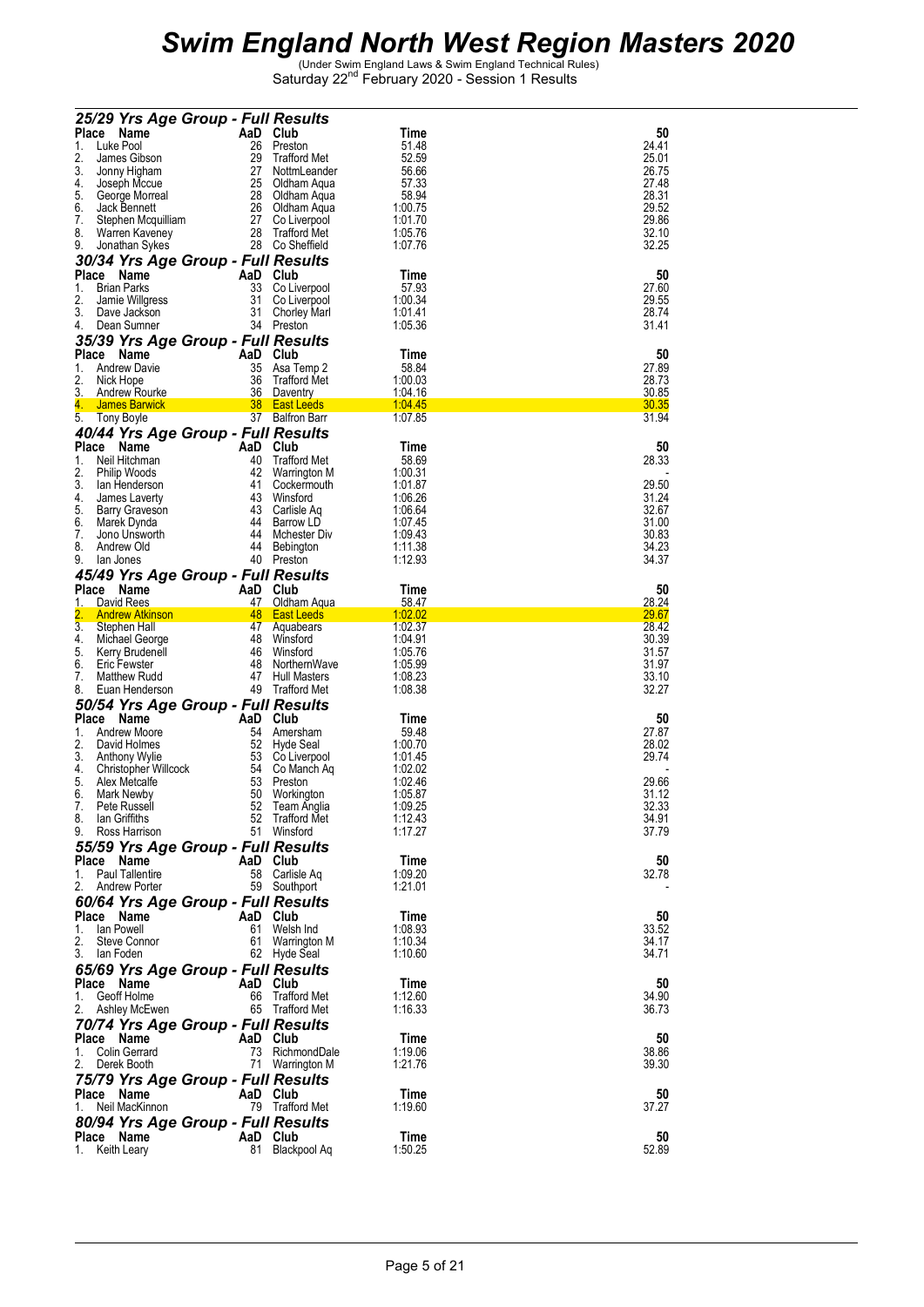### **EVENT 108 Women Open 100m Freestyle**

|                                                             | 18/24 Yrs Age Group - Full Results |                                    |                    |                |
|-------------------------------------------------------------|------------------------------------|------------------------------------|--------------------|----------------|
| Place Name<br>1.<br>Becky Loft                              | AaD Club                           | 20 Warrington W                    | Time<br>1:00.16    | 50<br>28.35    |
| 2.<br>Aleah Ross                                            |                                    | 19 Hull Masters                    | 1:00.85            | 29.43          |
| 3.<br><b>Emily Spencer</b>                                  |                                    | 20 Crosby                          | 1:01.56            | 29.21          |
| 4.<br>Lucy Gotta                                            |                                    | 20 AbingdonVale                    | 1:02.78            | 30.06          |
| 5.<br>Belle Burton<br>6.<br>Ella Bergin-Williams            | 20                                 | Winstord<br>19 Oldham Aqua         | 1:03.03<br>1:03.78 | 30.87<br>30.62 |
| 7.<br>Megan Green                                           |                                    | 24 Preston                         | 1:05.59            | 31.12          |
| 8.<br>Laura Joyce                                           |                                    | 24 Preston                         | 1:07.49            | 31.73          |
| 9.<br>Molly Hale                                            |                                    | 20 UniOfStirl                      | 1:10.42            | 33.95          |
| 25/29 Yrs Age Group - Full Results<br>Place Name            | AaD Club                           |                                    | Time               | 50             |
| 1.<br>Victoria Cunningham                                   | 26                                 | <b>Trafford Met</b>                | 57.75              | 27.61          |
| 2.<br>Alice Cary                                            |                                    | 28 Hull Masters                    | 1:02.23            | 29.58          |
| 3.<br>Hayley Towner<br>4.                                   |                                    | 28 Trafford Met<br>26 Trafford Met | 1:02.33<br>1:02.77 | 29.97<br>29.78 |
| Abi Rhodes<br>5.<br>Kelly Sivill                            |                                    | 25 Howe Bridge                     | 1:04.91            | 30.98          |
| 6.<br>Emily Jevons                                          |                                    | 25 Winsford                        | 1:04.93            | 31.11          |
| 7.<br>Michelle Wareing                                      |                                    | 28 Trafford Met                    | 1:05.20            | 31.42          |
| 8.<br>Jessica Whittle<br>30/34 Yrs Age Group - Full Results |                                    | 26 Howe Bridge                     | 1:06.11            | 31.89          |
| Place Name                                                  | AaD Club                           |                                    | Time               | 50             |
| 1.<br>Maria Culligan                                        | 31                                 | Co Liverpool                       | 1:09.73            | 32.83          |
| 2.<br>Harriet Baker                                         |                                    | 32 Trafford Met                    | 1:12.40            | 35.42          |
| 35/39 Yrs Age Group - Full Results                          |                                    |                                    |                    |                |
| Place Name<br>1.<br>Lindsay Houlston                        | AaD Club                           | 39 Warrington M                    | Time<br>1:07.80    | 50<br>32.00    |
| 2.<br>Jade Oriowo                                           |                                    | 36 Hull Masters                    | 1:13.01            | 35.07          |
| 40/44 Yrs Age Group - Full Results                          |                                    |                                    |                    |                |
| Place Name                                                  | AaD Club                           |                                    | Time               | 50             |
| 1.<br>Susan Teale<br>2.                                     |                                    | 44 Bo Kirklees<br>40 Carlisle Aq   | 1:01.95<br>1:11.27 | 29.49<br>34.87 |
| Samantha Sugden<br>3.<br>Jennifer Moore                     |                                    | 44 Trafford Met                    | 1:19.16            | 38.08          |
| 45/49 Yrs Age Group - Full Results                          |                                    |                                    |                    |                |
| Place Name                                                  | AaD Club                           |                                    | Time               | 50             |
| 1.<br>Alison Mackay                                         |                                    | 46 Warrington M                    | 1:07.43            | 32.09          |
| 2.<br>Helen Rolle<br>3.<br>Nicki Carlisle                   |                                    | 45 Etwall<br>47 Hull Masters       | 1:10.81<br>1:16.01 | 36.43          |
| 4.<br>Josephine Lade                                        | 49                                 | Carlisle Aq                        | 1:27.72            | 39.57          |
| 5.<br>Emma Godfrey                                          |                                    | 45 Bo Kirklees                     | 1:37.14            | 46.08          |
| 50/54 Yrs Age Group - Full Results                          |                                    |                                    |                    |                |
| Place Name<br>Helen Sadler<br>1.                            | AaD Club                           | 50 Trafford Met                    | Time<br>1:02.45    | 50<br>29.90    |
| 55/59 Yrs Age Group - Full Results                          |                                    |                                    |                    |                |
| Place Name                                                  | AaD Club                           |                                    | Time               | 50             |
| 1. Karen Graham                                             |                                    |                                    |                    | 31.25          |
|                                                             |                                    | 55 East Leeds                      | 1:04.96            |                |
| 2.<br>Wendy Mellett                                         | 57                                 | Trafford Met                       | 1:22.73            | 38.91          |
| 3.<br>Sally Chapman<br>4.<br>Pamela Lane                    |                                    | 59 Barrow LD                       | 1:25.79<br>1:47.49 | 41.19<br>47.27 |
|                                                             |                                    | 58 Leyland Barr                    |                    |                |
| 60/64 Yrs Age Group - Full Results<br>Place Name            | AaD Club                           |                                    | Time               | 50             |
| Lindsey Gowland<br>1.                                       |                                    | 63 BC&PMast                        | 1:15.43            | 35.65          |
| 2.<br>Janet Briggs                                          |                                    | 61 Etwall                          | 1:30.35            |                |
| 65/69 Yrs Age Group - Full Results<br>Place Name            | AaD Club                           |                                    | Time               | 50             |
| Moira Hampson<br>1.                                         | 68                                 | Trafford Met                       | 1:55.01            |                |
|                                                             |                                    |                                    |                    |                |
| <b>EVENT 109 Men Open 100m Breaststroke</b>                 |                                    |                                    |                    |                |
| 18/24 Yrs Age Group - Full Results                          |                                    |                                    |                    |                |
| Place Name                                                  | AaD Club                           |                                    | Time               | 50             |
| 1.<br>Drew Davison                                          |                                    | 22 Preston                         | 1:05.92            | 31.08          |
| 2.<br>George Robinson<br>3.<br>William Bowler               | 21                                 | 20 Preston<br>Preston              | 1:08.00<br>1:10.00 | 31.90<br>31.40 |
| 4.<br>Alexander Moss                                        |                                    | 19 Winsford                        | 1:12.62            | 33.83          |
| 25/29 Yrs Age Group - Full Results                          |                                    |                                    |                    |                |
| Place Name                                                  | AaD Club                           |                                    | Time               | 50             |
| Dean Heaps<br>1.<br>2.<br>Cameron Kelly                     | 27                                 | 28 Preston<br>Serpentine           | 1:09.53<br>1:20.03 | 32.46<br>37.78 |
| 3.<br>George Morreal                                        |                                    | 28 Oldham Aqua                     | 1:23.87            | 38.79          |
| 35/39 Yrs Age Group - Full Results                          |                                    |                                    |                    |                |
| Place Name                                                  | AaD Club                           |                                    | Time               | 50             |
| 1.<br><b>Andrew Davie</b><br>2.                             |                                    | 35 Asa Temp 2<br>35 Preston        | 1:19.68<br>1:21.45 | 37.27<br>37.50 |
| Jonathan Doyle                                              |                                    |                                    |                    |                |
| 40/44 Yrs Age Group - Full Results<br>Place Name            | AaD Club                           |                                    | Time               | 50             |
| 1.<br><b>Ben Harkin</b>                                     |                                    | 42 Warrington M                    | 1:09.53            | 32.56          |
| 2.<br>James Laverty<br>3.<br>Andrew Old                     | 43                                 | Winsford<br>44 Bebington           | 1:22.56<br>1:33.76 | 38.18<br>44.34 |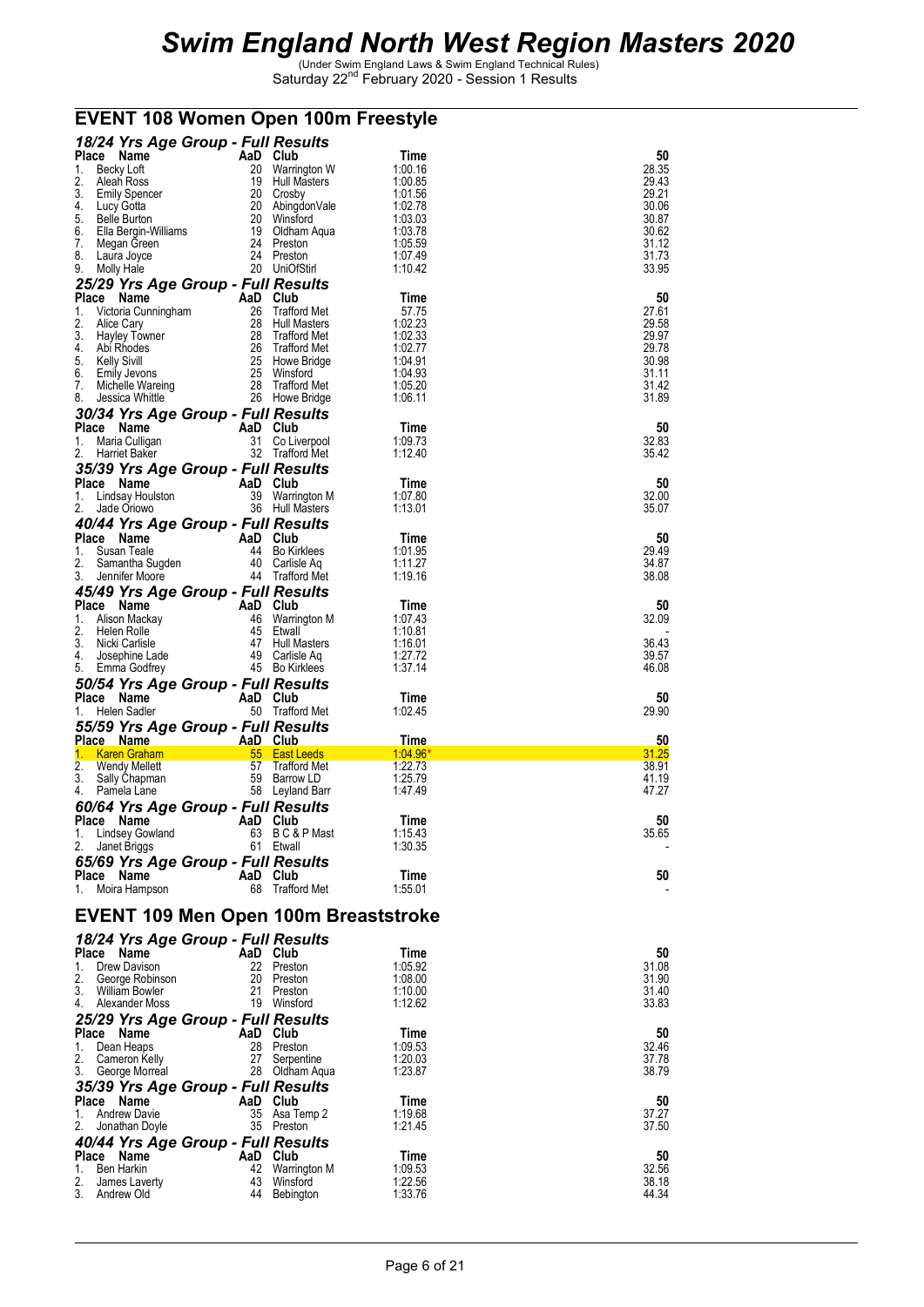| 45/49 Yrs Age Group - Full Results                                                                   |          |                                    |                       |                |     |     |
|------------------------------------------------------------------------------------------------------|----------|------------------------------------|-----------------------|----------------|-----|-----|
| Place Name<br>er <b>AaD Club</b><br>er 47 Aquabears<br><sup>ell</sup> 46 Wrexham<br>1. Andrew Cooper |          |                                    | Time<br>1:11.22       | 50<br>32.87    |     |     |
| 2.<br>Andy Campbell<br>3. Chris Rolle                                                                |          | 46 Etwall                          | 1:14.10               | 34.21          |     |     |
| <b>Richard Symons</b>                                                                                |          | 46 Trafford Met                    | 1:15.96<br>DQ 7       | 35.30          |     |     |
| 50/54 Yrs Age Group - Full Results                                                                   |          |                                    |                       |                |     |     |
| Place Name<br>AaD Club<br>53 Co Liverpool<br>52 Hyde Seal<br>53 Trafford Met<br>1.<br>Anthony Wylie  |          |                                    | Time<br>1:16.21       | 50<br>36.08    |     |     |
| David Holmes                                                                                         |          |                                    | 1:19.20               | 36.73          |     |     |
| 3. Steve Metcalfe<br>4.                                                                              |          | 53 Kendal                          | 1:19.82<br>1:31.26    | 36.87<br>43.49 |     |     |
| David Morgan<br>5. Pete Russell                                                                      |          | 52 Team Anglia                     | 1:32.72               | 44.38          |     |     |
| 55/59 Yrs Age Group - Full Results                                                                   |          |                                    |                       |                |     |     |
| Place Name<br>1. Phil Thomas                                                                         | AaD Club | 58 Manch Tri                       | Time<br>1:31.33       | 50<br>42.95    |     |     |
| 60/64 Yrs Age Group - Full Results                                                                   |          |                                    |                       |                |     |     |
|                                                                                                      |          |                                    | Time                  | 50             |     |     |
| <b>Place Name</b><br>1. Anthony Pearson <b>AaD Club</b><br>2. Mark Jones<br>2. Mark Jones            |          |                                    | $1:25.25*$<br>1:27.12 | 39.27<br>41.41 |     |     |
| 60 Warrington M<br>60 Trafford Met<br>3. Bob Bolton                                                  |          |                                    | 1:29.85               | 42.52          |     |     |
| 4. David Bradford                                                                                    |          | 62 Etwall<br>60 Newport            | 1:32.32<br>1:40.44    | 42.73<br>46.67 |     |     |
| 65/69 Yrs Age Group - Full Results                                                                   |          |                                    |                       |                |     |     |
| Place Name                                                                                           | AaD Club |                                    | Time                  | 50             |     |     |
| 1. Peter Garland                                                                                     |          | 66 Hull Masters                    | 1:25.07               | 39.84          |     |     |
| 80/94 Yrs Age Group - Full Results<br>Place Name<br><b>Example 2</b> AaD Club                        |          |                                    | Time                  | 50             |     |     |
| 1. John Anderson                                                                                     |          | 83 Trafford Met                    | 2:54.05               | 1:22.32        |     |     |
|                                                                                                      |          |                                    |                       |                |     |     |
| <b>EVENT 110 Women Open 100m Breaststroke</b>                                                        |          |                                    |                       |                |     |     |
| 18/24 Yrs Age Group - Full Results<br>Place Name                                                     | AaD Club |                                    | Time                  | 50             |     |     |
| 1. Molly James                                                                                       |          | 24 Winsford                        | 1:23.46               | 38.68          |     |     |
| 25/29 Yrs Age Group - Full Results                                                                   |          |                                    |                       |                |     |     |
| Place Name                                                                                           | AaD Club | 27 Hull Masters                    | Time<br>1:33.14       | 50<br>43.34    |     |     |
| 1. Fiona Batty<br>35/39 Yrs Age Group - Full Results                                                 |          |                                    |                       |                |     |     |
|                                                                                                      | AaD Club |                                    | Time                  | 50             |     |     |
| $\frac{1}{1}$ Becky Sisson<br>1. Becky Sisson                                                        |          | 39 Hull Masters                    | 1:47.56               | 51.28          |     |     |
| 40/44 Yrs Age Group - Full Results<br>Place Name<br>AaD Club                                         |          |                                    | Time                  | 50             |     |     |
| 1. Karen Bloyce                                                                                      |          | 42 Warrington M<br>44 Trafford Met | 1:17.51               | 36.63          |     |     |
| 2. Mala Rajput-Driver<br>3. Stephanie Parkinson                                                      |          | 42 Winsford                        | 1:23.14<br>1:39.15    | 38.68<br>46.98 |     |     |
| 45/49 Yrs Age Group - Full Results                                                                   |          |                                    |                       |                |     |     |
| Place Name                                                                                           | AaD Club |                                    | Time                  | 50             |     |     |
| 1. Melanie Sayed                                                                                     |          | 46 Co Liverpool                    | 1:31.46               | 43.49          |     |     |
| 55/59 Yrs Age Group - Full Results<br>Place Name                                                     | AaD Club |                                    | Time                  | 50             |     |     |
| Lucinda Summers                                                                                      |          | 55 Trafford Met                    | DQ 1                  |                |     |     |
| 65/69 Yrs Age Group - Full Results                                                                   |          |                                    |                       |                |     |     |
| Place Name<br><b>Sally Shields</b><br>1.                                                             | AaD Club | 66 Bo Kirklees                     | Time<br>1:34.35       | 50<br>44.41    |     |     |
| 2. Kathleen Tunnicliffe                                                                              |          | 68 BC&PMast                        | 1:45.37               | 48.96          |     |     |
| 70/74 Yrs Age Group - Full Results                                                                   |          |                                    |                       |                |     |     |
| Place Name<br>1. Helen Jenkins                                                                       | AaD Club | 74 Southport                       | Time<br>1:55.00       | 50<br>54.15    |     |     |
|                                                                                                      |          |                                    |                       |                |     |     |
| EVENT 111 Men/Women Open 200m Backstroke                                                             |          |                                    |                       |                |     |     |
| <b>MEN 25/29 Yrs Age Group - Full Results</b><br>Place Name                                          | AaD Club |                                    | Time                  | 50             | 100 | 150 |
| 1. Thomas Mills                                                                                      |          | 27 Trafford Met                    | 2:14.25               |                |     |     |
| 2. Jack Bennett                                                                                      |          | 26 Oldham Agua                     | 2:36.38               |                |     |     |
| <b>MEN 35/39 Yrs Age Group - Full Results</b>                                                        |          |                                    |                       |                |     | 150 |
| Place Name<br>1. Nick Hope                                                                           | AaD Club | 36 Trafford Met                    | Time<br>2:32.57       | 50             | 100 |     |
| <b>MEN 55/59 Yrs Age Group - Full Results</b>                                                        |          |                                    |                       |                |     |     |
| Place Name                                                                                           | AaD Club | 57 Bo Kirklees                     | Time<br>2:34.63       | 50             | 100 | 150 |
| 1. Stephen Bottomley<br><b>MEN 60/64 Yrs Age Group - Full Results</b>                                |          |                                    |                       |                |     |     |
| Place Name                                                                                           | AaD Club |                                    | Time                  | 50             | 100 | 150 |
| 1. Stephen Allen<br>2. Mark Jones                                                                    |          | 60 East Leeds<br>60 Warrington M   | $2:39.01*$<br>2:53.25 |                |     |     |
| <b>MEN 65/69 Yrs Age Group - Full Results</b>                                                        |          |                                    |                       |                |     |     |
| Place Name                                                                                           | AaD Club |                                    | Time                  | 50             | 100 | 150 |
| 1. Geoff Holme                                                                                       |          | 66 Trafford Met                    | 3:23.11               |                |     |     |
| <b>MEN 80/94 Yrs Age Group - Full Results</b><br>Place Name                                          | AaD Club |                                    | Time                  | 50             | 100 | 150 |
| 1. John Anderson                                                                                     |          | 83 Trafford Met                    | 5:31.87               |                |     |     |
|                                                                                                      |          |                                    |                       |                |     |     |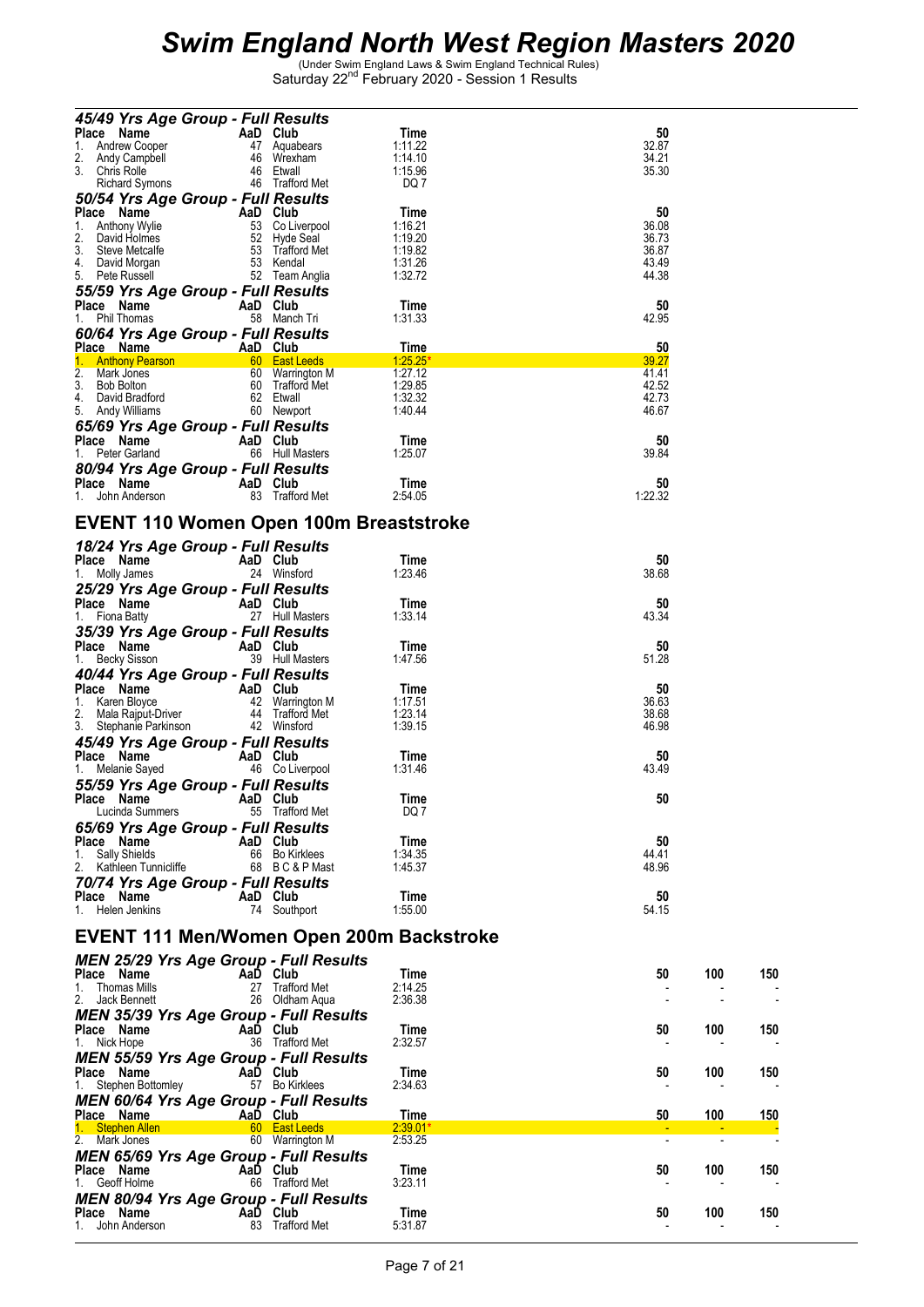| <b>WOMEN 18/24 Yrs Age Group - Full Results</b><br>Place Name       | AaD Club       | 20 Co Bradford                               | Time<br>2:34.57 | 50 | 100 | 150 |
|---------------------------------------------------------------------|----------------|----------------------------------------------|-----------------|----|-----|-----|
| 1. Ellen Winters<br><b>WOMEN 25/29 Yrs Age Group - Full Results</b> |                |                                              |                 |    |     |     |
| Place Name<br><b>Kelly Sivill</b><br>1.                             |                | AaD Club<br>25 Howe Bridge                   | Time<br>2:37.55 | 50 | 100 | 150 |
| Sarah Sharrock<br>2.<br>WOMEN 40/44 Yrs Age Group - Full Results    |                | 26 Trafford Met                              | 4:04.19         |    |     |     |
| Place Name<br>Jackie Carribine<br>1.                                |                | AaD Club<br>41 Warrington M                  | Time<br>2:55.06 | 50 | 100 | 150 |
| <b>WOMEN 55/59 Yrs Age Group - Full Results</b><br>Place Name       |                | AaD Club                                     | Time            | 50 | 100 | 150 |
| Judy Brown                                                          |                | 56 Warrington M                              | 2:36.06         |    |     |     |
| WOMEN 70/74 Yrs Age Group - Full Results<br>Place Name              | AaD Club       |                                              | Time            | 50 | 100 | 150 |
| 1. Helen Jenkins<br><b>EVENT 112 Men Open 50m Butterfly</b>         |                | 74 Southport                                 | 3:38.70         |    |     |     |
| 18/24 Yrs Age Group - Full Results                                  |                |                                              |                 |    |     |     |
| Place Name                                                          | AaD Club       |                                              | Time            |    |     |     |
| 1.<br>Luke Kearslake<br>2.<br>Callum Chapple                        | 24             | 20 Oldham Aqua<br>Winsford                   | 26.99<br>27.01  |    |     |     |
| 3.<br>James Mitchell                                                | 24             | Winsford                                     | 28.29           |    |     |     |
| 4. Nick Law                                                         |                | 21 Winsford                                  | 28.96           |    |     |     |
| 5.<br>Matthew Walker                                                |                | 24 Winsford                                  | 30.29           |    |     |     |
| 25/29 Yrs Age Group - Full Results                                  |                |                                              |                 |    |     |     |
| Place Name<br>Jonny Higham<br>1.                                    | AaD Club       | 27 NottmLeander                              | Time<br>27.16   |    |     |     |
| 2.<br>Beau Smith                                                    |                |                                              | 27.36           |    |     |     |
| 3.<br>Christopher Wain                                              |                | 27 Carnforth<br>26 Oldham Aqua<br>25 Preston | 27.90           |    |     |     |
| 4. Stephen Marshall                                                 |                |                                              | 28.07           |    |     |     |
| 5.<br>Stephen Mcquilliam<br>Jonathan Sykes<br>6.                    |                | 27 Co Liverpool<br>28 Co Sheffield           | 30.46<br>33.73  |    |     |     |
| 30/34 Yrs Age Group - Full Results                                  |                |                                              |                 |    |     |     |
| Place Name                                                          | AaD Club       |                                              | Time            |    |     |     |
| Daniel Korcz<br>1.                                                  |                | 31 Trafford Met                              | 27.30           |    |     |     |
| 2.<br>Brian Parks                                                   |                | 33 Co Liverpool                              | 28.74           |    |     |     |
| 3. Dave Jackson                                                     |                | 31 Chorley Marl                              | 30.45           |    |     |     |
| 35/39 Yrs Age Group - Full Results                                  |                |                                              |                 |    |     |     |
| Place Name<br>Nick Hope<br>1.                                       | AaD Club<br>36 | Trafford Met                                 | Time<br>29.99   |    |     |     |
| 2.<br>Simon Howe                                                    |                | 36 Trafford Met                              | 31.80           |    |     |     |
| Michael Caton<br>3.                                                 |                | 36 Kendal                                    | 33.61           |    |     |     |
| 40/44 Yrs Age Group - Full Results                                  |                |                                              |                 |    |     |     |
| Place Name                                                          | AaD Club       |                                              | Time            |    |     |     |
| <b>Christopher Malpass</b><br>1.<br>2.<br>Neil Hitchman             |                | 41 Trafford Met<br>40 Trafford Met           | 28.75<br>28.93  |    |     |     |
| 3.<br><b>Philip Woods</b>                                           |                | 42 Warrington M                              | 29.75           |    |     |     |
| 4.<br><b>Ben Shaw</b>                                               |                | <b>East Leeds</b>                            | 30.47           |    |     |     |
| Michael Rimmington<br>5.                                            |                | 40 Warrington M                              | 31.39           |    |     |     |
| 6.<br>Jono Unsworth<br>7.<br>Adam Parkinson                         | 44<br>44       | <b>Mchester Div</b><br>Winsford              | 32.95<br>33.33  |    |     |     |
| Marek Dynda<br>8.                                                   |                | 44 Barrow LD                                 | 34.00           |    |     |     |
| Andrew Old<br>9.                                                    | 44             | Bebington                                    | 39.08           |    |     |     |
| 45/49 Yrs Age Group - Full Results                                  |                |                                              |                 |    |     |     |
| Place Name                                                          | AaD            | Club                                         | Time            |    |     |     |
| David Rees<br>1.<br>2.<br>Eric Fewster                              | 47<br>48       | Oldham Aqua<br>NorthernWave                  | 28.08<br>30.62  |    |     |     |
| 3.<br><b>Andrew Atkinson</b>                                        | 48             | <b>East Leeds</b>                            | 30.77           |    |     |     |
| 4. Kerry Brudenell                                                  |                | 46 Winsford                                  | 32.75           |    |     |     |
| <b>Matthew Rudd</b><br>5.                                           |                | 47 Hull Masters                              | 34.35           |    |     |     |
| 50/54 Yrs Age Group - Full Results                                  |                |                                              |                 |    |     |     |
| Place Name<br>Andrew Moore                                          | AaD            | Club                                         | Time            |    |     |     |
| 1.<br>2.<br>Christopher Willcock                                    | 54<br>54       | Amersham<br>Co Manch Ag                      | 29.98<br>29.99  |    |     |     |
| 3.<br>Spencer Glover                                                | 50             | Asa Temp 2                                   | 30.46           |    |     |     |
| 4. Alex Metcalfe                                                    | 53             | Preston                                      | 31.18           |    |     |     |
| 5.<br>Jonathan Saunders                                             | 54             | Co Sheffield                                 | 31.42           |    |     |     |
| Martin Goff<br>6.<br>7.<br>Andy Beaumont                            | 52<br>51       | <b>Romiley Mari</b><br>Scarborough           | 32.82<br>36.94  |    |     |     |
| 8.<br>lan Griffiths                                                 | 52             | Trafford Met                                 | 41.51           |    |     |     |
| 9.<br>Robert Hudson                                                 |                | 53 Blackpool Aq                              | 1:17.48         |    |     |     |
| 55/59 Yrs Age Group - Full Results                                  |                |                                              |                 |    |     |     |
| Place Name                                                          |                | AaD Club                                     | Time            |    |     |     |
| Alec Johnson<br>1.<br>2.<br>Russell Mason                           | 58             | Trafford Met<br>57 Warrington M              | 29.14<br>30.39  |    |     |     |
| 60/64 Yrs Age Group - Full Results                                  |                |                                              |                 |    |     |     |
| Place Name                                                          |                | AaD Club                                     | Time            |    |     |     |
| Martin Jennings<br>1.                                               | 62             | <b>Bo Kirklees</b>                           | 33.61           |    |     |     |
| 2.<br>lan Foden                                                     | 62             | Hyde Seal                                    | 34.98           |    |     |     |
| Gerry Kelleher<br>3.<br>Andy Williams                               |                | 62 Warrington M<br>60 Newport                | 35.31<br>DQ 8   |    |     |     |
|                                                                     |                |                                              |                 |    |     |     |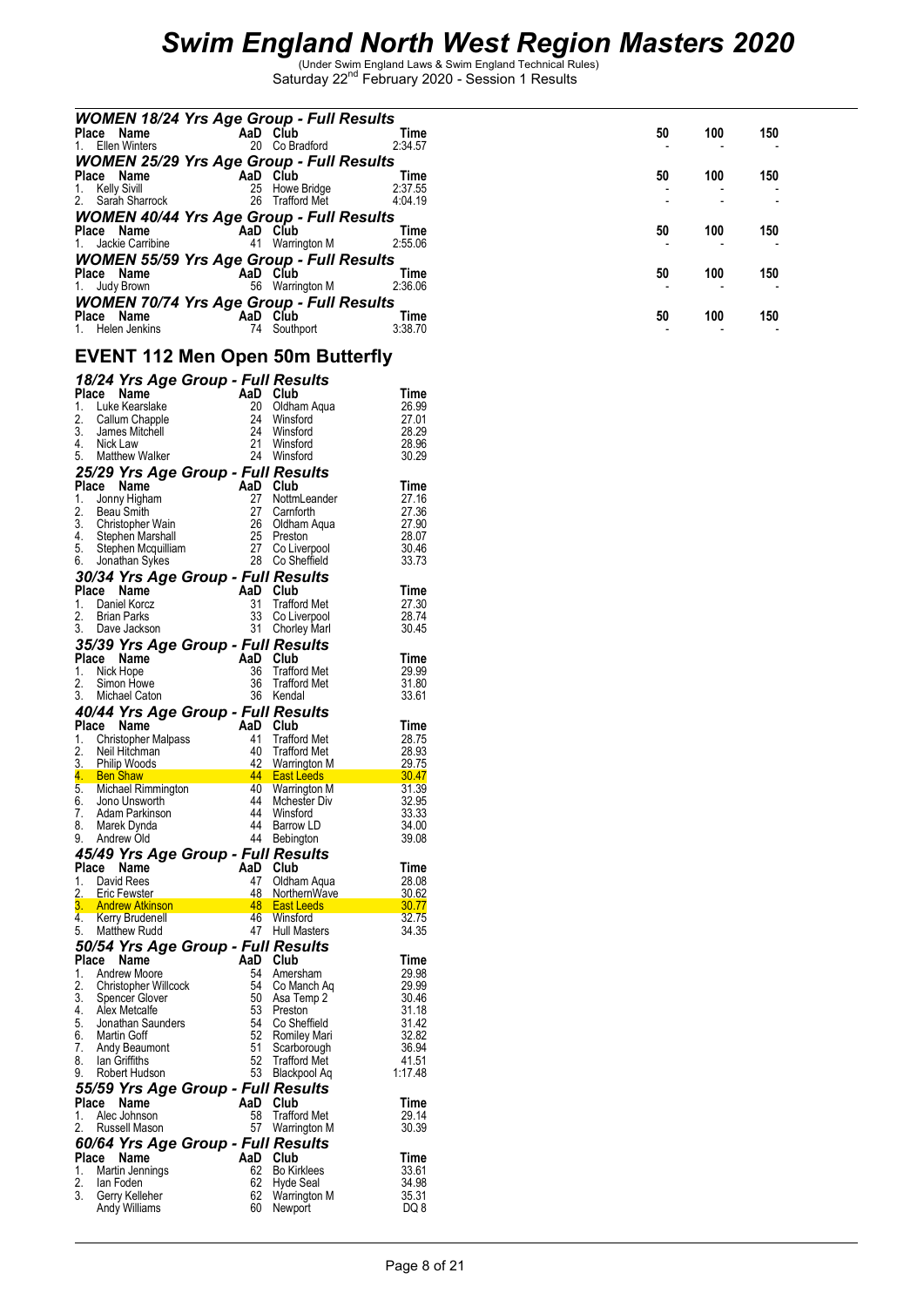| Place Name<br>1.                                                                         | 65/69 Yrs Age Group - Full Results                                                                                                                                           | AaD Club                                                       | 65 Trafford Met                                                                                                                                                                                 | Time<br>43.36                                                                                  |
|------------------------------------------------------------------------------------------|------------------------------------------------------------------------------------------------------------------------------------------------------------------------------|----------------------------------------------------------------|-------------------------------------------------------------------------------------------------------------------------------------------------------------------------------------------------|------------------------------------------------------------------------------------------------|
| Place Name<br>1. Derek Booth                                                             |                                                                                                                                                                              | AaD Club<br>71                                                 | 70/74 Yrs Age Group - Full Results<br>Warrington M                                                                                                                                              | Time<br>42.22                                                                                  |
|                                                                                          |                                                                                                                                                                              |                                                                | <b>EVENT 113 Women Open 50m Butterfly</b>                                                                                                                                                       |                                                                                                |
|                                                                                          | 18/24 Yrs Age Group - Full Results                                                                                                                                           |                                                                |                                                                                                                                                                                                 |                                                                                                |
| Place Name<br>1.<br>2.<br>Lucy Gotta<br>4.<br>Aleah Ross<br>8.<br>9.<br>10. Ellie Bamber | <b>Emily Spencer</b><br>2. Easy Settle<br>3. Katie Richardson<br>5. Ella Bergin-Williams<br>6. Emily Lawrence<br>7. Elissa Gornall<br><b>Belle Burton</b><br>Sandalia Walker | AaD Club<br>20<br>20<br>19<br>19<br>19<br>19<br>20<br>20<br>19 | Crosby<br>AbingdonVale<br>Oldham Aqua<br>Hull Masters<br><b>Oldham Aqua</b><br>Preston<br>Preston<br>Preston<br>Preston<br>Winsford<br>Co Manch Aq<br>Oldham Agua<br>Winsford<br>24 Oldham Aqua | Time<br>30.24<br>30.65<br>30.76<br>31.08<br>31.55<br>31.56<br>31.98<br>32.03<br>34.19<br>41.50 |
|                                                                                          | 25/29 Yrs Age Group - Full Results                                                                                                                                           |                                                                |                                                                                                                                                                                                 | <u>Time</u>                                                                                    |
|                                                                                          |                                                                                                                                                                              |                                                                | Place Name<br>1. Anna Cheesbrough 1. Anna Cheesbrough 1. 27 East Leeds<br>27 East Leeds 29.51*                                                                                                  |                                                                                                |
| 2.<br>Alice Cary<br>3.<br>Abi Rhodes<br>4.<br>5.<br>Kelly Sivill                         | Jessica Whittle                                                                                                                                                              | 26                                                             | 28 Hull Masters<br>Trafford Met<br>26 Howe Bridge<br>25 Howe Bridge                                                                                                                             | 30.39<br>30.82<br>33.31<br>33.35                                                               |
| Place Name<br>1. Louise Payne                                                            |                                                                                                                                                                              | AaD Club<br>34                                                 | 30/34 Yrs Age Group - Full Results<br>Blackpool Aq                                                                                                                                              | Time<br>37.33                                                                                  |
| Place Name<br>1. Kate Williams                                                           | 35/39 Yrs Age Group - Full Results                                                                                                                                           | AaD Club<br>35                                                 | Romiley Mari                                                                                                                                                                                    | Time<br>37.90                                                                                  |
|                                                                                          | 40/44 Yrs Age Group - Full Results                                                                                                                                           |                                                                |                                                                                                                                                                                                 |                                                                                                |
| Place Name<br>1.<br>2.<br>3.<br>4. Caroline Liles                                        | Susan Teale<br>Hannah Atkin<br>Jane Hardy                                                                                                                                    | AaD Club<br>44<br>41                                           | <b>Bo Kirklees</b><br><b>Trafford Met</b><br>43 Blackpool Aq<br>42 Romiley Mari                                                                                                                 | Time<br>30.85<br>33.99<br>36.88<br>44.46                                                       |
|                                                                                          |                                                                                                                                                                              |                                                                | 45/49 Yrs Age Group - Full Results                                                                                                                                                              |                                                                                                |
| Place Name<br>1. Alison Mackay<br>2.<br>Helen Rolle                                      |                                                                                                                                                                              | AaD Club<br>46                                                 | Warrington M<br>45 Etwall                                                                                                                                                                       | Time<br>32.45<br>35.29                                                                         |
| Place Name<br>1.                                                                         | Helen Sadler                                                                                                                                                                 | AaD Club                                                       | 50/54 Yrs Age Group - Full Results<br>50 Trafford Met                                                                                                                                           | Time<br>33.44                                                                                  |
| Place Name<br>1. Judy Pearson                                                            | 60/64 Yrs Age Group - Full Results<br>2. Lindsey Gowland                                                                                                                     | AaD Club<br>60                                                 | Carlisle Aq<br>63 BC&PMast                                                                                                                                                                      | Time<br>32.40<br>38.23                                                                         |
| Place Name<br>1. Sally Shields                                                           | 65/69 Yrs Age Group - Full Results                                                                                                                                           | AaD Club                                                       | 66 Bo Kirklees                                                                                                                                                                                  | Time<br>40.83                                                                                  |
| Place                                                                                    | Name<br>1. Patricia Jackson                                                                                                                                                  | AaD<br>73                                                      | 70/74 Yrs Age Group - Full Results<br>Club<br>Warrington M                                                                                                                                      | Time<br>51.86                                                                                  |

#### **EVENT 117 Men Open 200m Medley Team**

| 072+ Yrs Age Group - Full Results |        |                     |         |       |         |         |
|-----------------------------------|--------|---------------------|---------|-------|---------|---------|
| Name<br><b>Place</b>              | A.G    | Club                | Time    | 50    | 100     | 150     |
| Preston<br>1.                     | $072+$ | Preston             | 1:54.67 | 26.30 | 56.14   | 1:28.76 |
| 2.<br>Winsford                    | $072+$ | Winsford            | 1:55.27 | 30.81 | 1:03.78 | 1:30.48 |
| 100+ Yrs Age Group - Full Results |        |                     |         |       |         |         |
| Place Name                        | A.G    | Club                | Time    | 50    | 100     | 150     |
| <b>Trafford Met</b><br>1.         | $100+$ | <b>Trafford Met</b> | 1:52.72 | 30.07 | 1:02.23 | 1:27.54 |
| 2. Preston                        | $100+$ | Preston             | 1:54.31 | 31.92 | 1:03.00 | 1:30.73 |
| 120+ Yrs Age Group - Full Results |        |                     |         |       |         |         |
| Place<br>Name                     | A.G    | Club                | Time    | 50    | 100     | 150     |
| 1. Co Liverpool                   | $120+$ | Co Liverpool        | 1:55.19 | 28.73 | 58.97   | 1:29.27 |
| $\frac{2}{3}$ .<br>Oldham Agua    | $120+$ | Oldham Aqua         | 1:57.71 | 30.67 | 1:04.05 | 1:32.32 |
| <b>Trafford Met</b>               | $120+$ | <b>Trafford Met</b> | 2:07.11 | 30.46 | 1:04.99 | 1:37.45 |
| 4.<br>Preston                     | $120+$ | Preston             | 2:16.86 | 35.31 | 1:15.72 | 1:50.16 |
| 160+ Yrs Age Group - Full Results |        |                     |         |       |         |         |
| Place Name                        | A.G    | Club                | Time    | 50    | 100     | 150     |
| 1. Winsford                       | $160+$ | Winsford            | 2:18.58 | 38.42 | 1:14.97 | 1:49.30 |
| 200+ Yrs Age Group - Full Results |        |                     |         |       |         |         |
| Place<br>Name                     | A.G    | Club                | Time    | 50    | 100     | 150     |
| <b>Trafford Met</b>               | $200+$ | <b>Trafford Met</b> | 2:17.96 | 33.89 | 1:08.81 | 1:44.46 |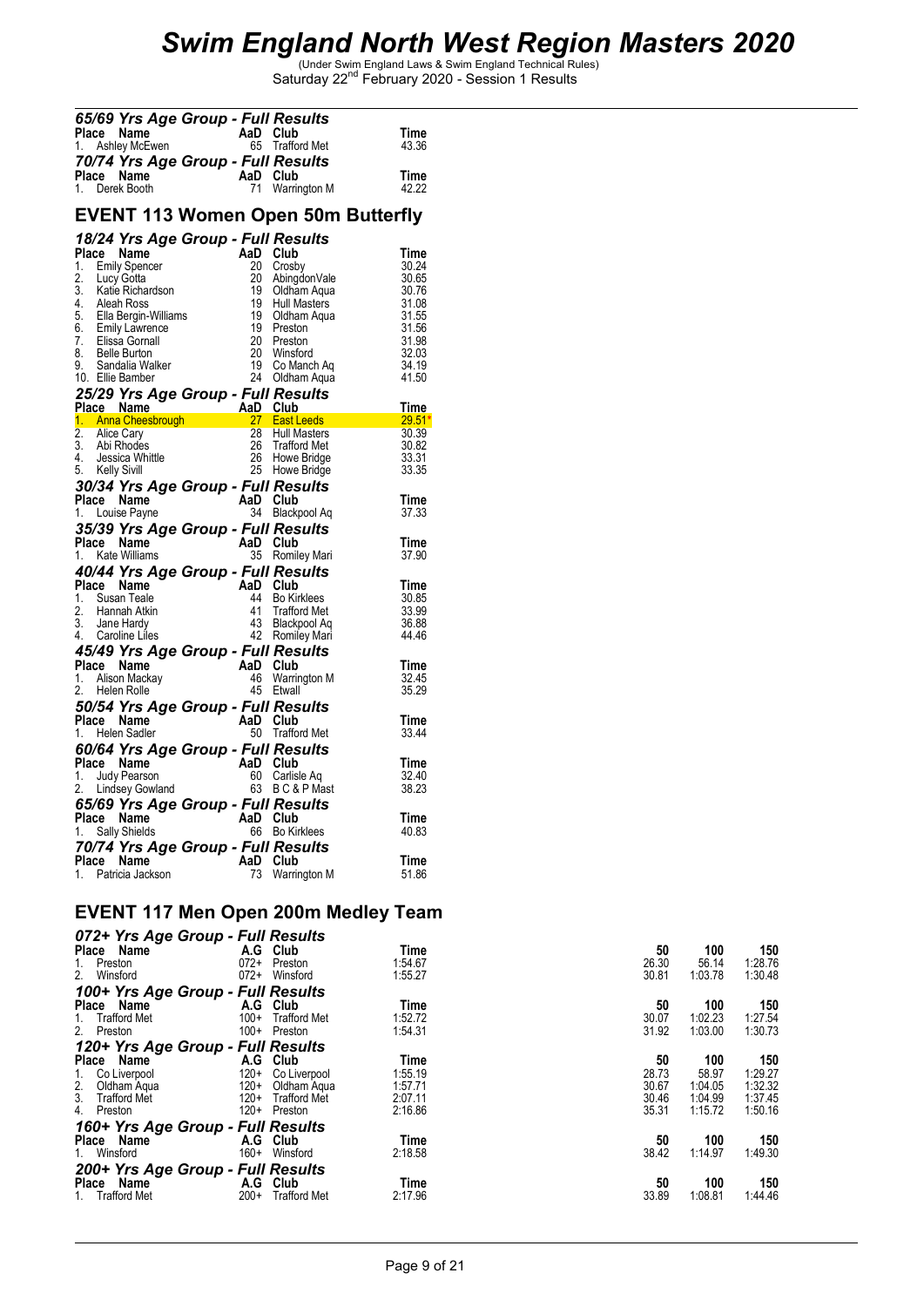| 240+ Yrs Age Group - Full Results<br><b>Place Name 1 A.G Club</b><br>1 Trafford Met 1 240+ Traffor<br>1. Trafford Met                                      | 240+ Trafford Met                                                                                                                                                                                                                                            | Time<br>2:30.94                                  |              |              | 50<br>100<br>32.56<br>1:12.88                                                             | 150<br>1:55.13                       |
|------------------------------------------------------------------------------------------------------------------------------------------------------------|--------------------------------------------------------------------------------------------------------------------------------------------------------------------------------------------------------------------------------------------------------------|--------------------------------------------------|--------------|--------------|-------------------------------------------------------------------------------------------|--------------------------------------|
|                                                                                                                                                            | EVENT 118 Women Open 200m Medley Team                                                                                                                                                                                                                        |                                                  |              |              |                                                                                           |                                      |
| 072+ Yrs Age Group - Full Results                                                                                                                          |                                                                                                                                                                                                                                                              |                                                  |              |              |                                                                                           |                                      |
| <b>Place Name A.G Club</b><br>1 Preston <b>1</b> 072+ Presto<br>1. Preston                                                                                 | 072+ Preston                                                                                                                                                                                                                                                 | Time<br>2:11.63                                  |              |              | 50<br>100<br>35.21<br>1:11.20                                                             | 150<br>1:42.10                       |
| 120+ Yrs Age Group - Full Results<br><b>Place Name A.G Club</b><br>1. Trafford Met <b>120</b> + Trafford Met                                               |                                                                                                                                                                                                                                                              | Time<br>2:10.17                                  |              |              | 50<br>100<br>33.61<br>1:12.19                                                             | 150<br>1:42.84                       |
| 160+ Yrs Age Group - Full Results<br>Place Name (A.G. Club)<br>1. Warrington M (160+ Warrington M                                                          |                                                                                                                                                                                                                                                              | Time<br>2:17.16                                  |              |              | 50<br>100<br>39.16<br>1:14.16                                                             | 150<br>1:46.30                       |
| 200+ Yrs Age Group - Full Results<br>Place Name<br>1. Trafford Met A 200+ Trafford Met                                                                     |                                                                                                                                                                                                                                                              | Time<br>2:36.09                                  |              |              | 50<br>100<br>47.55<br>1:26.75                                                             | 150<br>1:59.84                       |
|                                                                                                                                                            | EVENT 119 Men/Women Open 200m Medley Team                                                                                                                                                                                                                    |                                                  |              |              |                                                                                           |                                      |
| 072+ Yrs Age Group - Full Results                                                                                                                          |                                                                                                                                                                                                                                                              |                                                  |              |              |                                                                                           |                                      |
|                                                                                                                                                            | Place Name<br>2. Winsford<br>2. Winsford<br>3. Preston A<br>4. Oldham Aqua<br>5. Preston B<br>2. Club<br>2. Oldham Aqua<br>2. Preston B<br>2. Oldham Aqua<br>2. Oldham Aqua<br>2. Oldham Aqua<br>2. Oldham Aqua<br>2. Oldham Aqua<br>2. Preston B<br>2. Oldh | Time<br>1:58.63<br>2:02.06<br>2:03.44<br>2:07.91 |              |              | 50<br>100<br>26.26<br>1:02.17<br>32.48<br>1:05.33<br>34.81<br>1:05.13<br>33.61<br>1:11.06 | 150<br>1:29.82<br>1:37.11<br>1:37.18 |
|                                                                                                                                                            | 100+ Yrs Age Group - Full Results<br><sup>Place</sup> Name                                   A.G   Club                                                                                                                                                      | 2:16.55                                          |              |              | 35.28<br>1:06.75                                                                          | 1:40.24                              |
| <b>Place Name</b><br>1. Trafford Met <b>A.G Club</b><br>100+ Traffor<br>120+ Yrs Age Group - Full Results                                                  | 100+ Trafford Met                                                                                                                                                                                                                                            | Time<br>2:01.28                                  |              |              | 50<br>100<br>29.46<br>1:04.97                                                             | 150<br>1:31.45                       |
| Place Name<br>1. Trafford Met 120+ Trafford Met                                                                                                            |                                                                                                                                                                                                                                                              | Time<br>2:02.44                                  |              |              | 50<br>100<br>35.63<br>1:06.41                                                             | 150<br>1:37.13                       |
| 160+ Yrs Age Group - Full Results<br><b>Place Name A.G Club</b><br>1. Trafford Met 160+ Trafford Met<br>2. Colivernool 160+ Colivernool<br>2. Co Liverpool | 160+ Co Liverpool                                                                                                                                                                                                                                            | Time<br>2:11.18<br>2:11.30                       |              |              | 50<br>100<br>30.81<br>1:09.21<br>33.57<br>1:04.00                                         | 150<br>1:38.85<br>1:39.85            |
| 200+ Yrs Age Group - Full Results<br><b>Place Name A.G Club</b><br>1 Ftwall 1 200+ Ftwall<br>1. Etwall                                                     | 200+ Etwall                                                                                                                                                                                                                                                  | Time<br>2:31.02                                  |              |              | 50<br>100<br>34.87<br>1:15.61                                                             | 150<br>1:51.37                       |
| 240+ Yrs Age Group - Full Results<br><b>Place Name A.G Club</b><br>1. Warrington M 240+ Warrington M                                                       |                                                                                                                                                                                                                                                              | Time<br>2:33.41                                  |              |              | 50<br>100<br>35.23<br>1:08.79                                                             | 150<br>2:00.60                       |
|                                                                                                                                                            | EVENT 120 Men/Women Open 400m Freestyle                                                                                                                                                                                                                      |                                                  |              |              |                                                                                           |                                      |
|                                                                                                                                                            | <b>MEN 18/24 Yrs Age Group - Full Results</b>                                                                                                                                                                                                                |                                                  |              |              |                                                                                           |                                      |
| Place Name<br>1. Luke Kearslake                                                                                                                            | AaD Club<br>20 Oldham Aqua<br>50m 28.81  100m 1:01.46  150m 1:36.06                                                                                                                                                                                          | Time<br>4:42.88<br>200m 2:12.20                  | 250m 2:49.17 | 300m 3:26.61 | 350m 4:05.52                                                                              | 400m 4:42.88                         |
| Place Name                                                                                                                                                 | MEN 25/29 Yrs Age Group - Full Results<br>AaD Club                                                                                                                                                                                                           | Time                                             |              |              |                                                                                           |                                      |
| 1.<br>Danny Mills<br>50m 27.57<br>2.<br><b>Thomas Mills</b>                                                                                                | 29 Trafford Met<br>100m 58.29<br>150m 1:29.58<br>27 Trafford Met                                                                                                                                                                                             | 4:05.32<br>200m 2:01.13<br>4:24.91               | 250m 2:32.45 | 300m 3:03.75 | 350m 3:35.00                                                                              | 400m 4:05.32                         |
| 50m 29.60<br>3. Warren Kaveney                                                                                                                             | 150m 1:38.16<br>100m 1:03.91<br>28 Trafford Met                                                                                                                                                                                                              | 200m 2:12.32<br>5:15.55                          | 250m 2:45.80 | 300m 3:19.24 | 350m 3:52.18                                                                              | 400m 4:24.91                         |
| 50m 35.32                                                                                                                                                  | 100m 1:14.36<br>150m 1:54.15<br><b>MEN 30/34 Yrs Age Group - Full Results</b>                                                                                                                                                                                | 200m 2:34.29                                     | 250m 3:14.81 | 300m 3:56.00 | 350m 4:37.09                                                                              | 400m 5:15.55                         |
| Place Name<br>1. Dave Jackson                                                                                                                              | AaD Club<br>31 Chorley Marl                                                                                                                                                                                                                                  | Time<br>4:47.54                                  |              |              |                                                                                           |                                      |
| 50m 30.33                                                                                                                                                  | 100m 1:04.87<br>150m 1:41.41                                                                                                                                                                                                                                 | 200m 2:18.56                                     | 250m 2:55.78 | 300m 3:33.17 | 350m 4:10.70                                                                              | 400m 4:47.54                         |
| Place Name                                                                                                                                                 | <b>MEN 35/39 Yrs Age Group - Full Results</b><br>AaD Club                                                                                                                                                                                                    | Time                                             |              |              |                                                                                           |                                      |
| 1. Andrew Rourke<br>50m -                                                                                                                                  | 36 Daventry<br>100m -<br>150m -                                                                                                                                                                                                                              | 5:01.76<br>200m -                                | 250m -       | $300m -$     | $350m -$                                                                                  | 400m 5:01.76                         |
| 2. Mike Evans<br>50m 37.61                                                                                                                                 | 36 NorthernWave<br>100m 1:20.23<br>150m 2:05.76                                                                                                                                                                                                              | 5:50.19<br>200m 2:51.20                          | 250m 3:37.07 | 300m 4:22.68 | 350m 5:08.24                                                                              | 400m 5:50.19                         |
| Place Name<br>1. Ben Harkin                                                                                                                                | MEN 40/44 Yrs Age Group - Full Results<br>AaD Club<br>42 Warrington M                                                                                                                                                                                        | Time<br>4:26.87                                  |              |              |                                                                                           |                                      |
| 50m 29.52<br>2.<br>Christopher Rix                                                                                                                         | 100m 1:02.21<br>150m 1:36.68<br>44 Warrington M                                                                                                                                                                                                              | 200m 2:11.56<br>4:27.05                          | 250m 2:46.21 | 300m 3:20.81 | 350m 3:54.54                                                                              | 400m 4:26.87                         |
| 50m 29.57                                                                                                                                                  | 100m 1:02.33<br>150m 1:35.98<br>MEN 45/49 Yrs Age Group - Full Results                                                                                                                                                                                       | 200m 2:10.46                                     | 250m 2:44.66 | 300m 3:19.03 | 350m 3:53.61                                                                              | 400m 4:27.05                         |
| Place Name<br>1. Andy Campbell                                                                                                                             | AaD Club<br>46 Wrexham                                                                                                                                                                                                                                       | Time<br>4:39.67                                  |              |              |                                                                                           |                                      |
| 50m 29.81                                                                                                                                                  | 100m 1:03.13<br>150m 1:38.57                                                                                                                                                                                                                                 | 200m 2:14.65                                     | 250m 2:51.12 | 300m 3:27.24 | 350m 4:04.15                                                                              | 400m 4:39.67                         |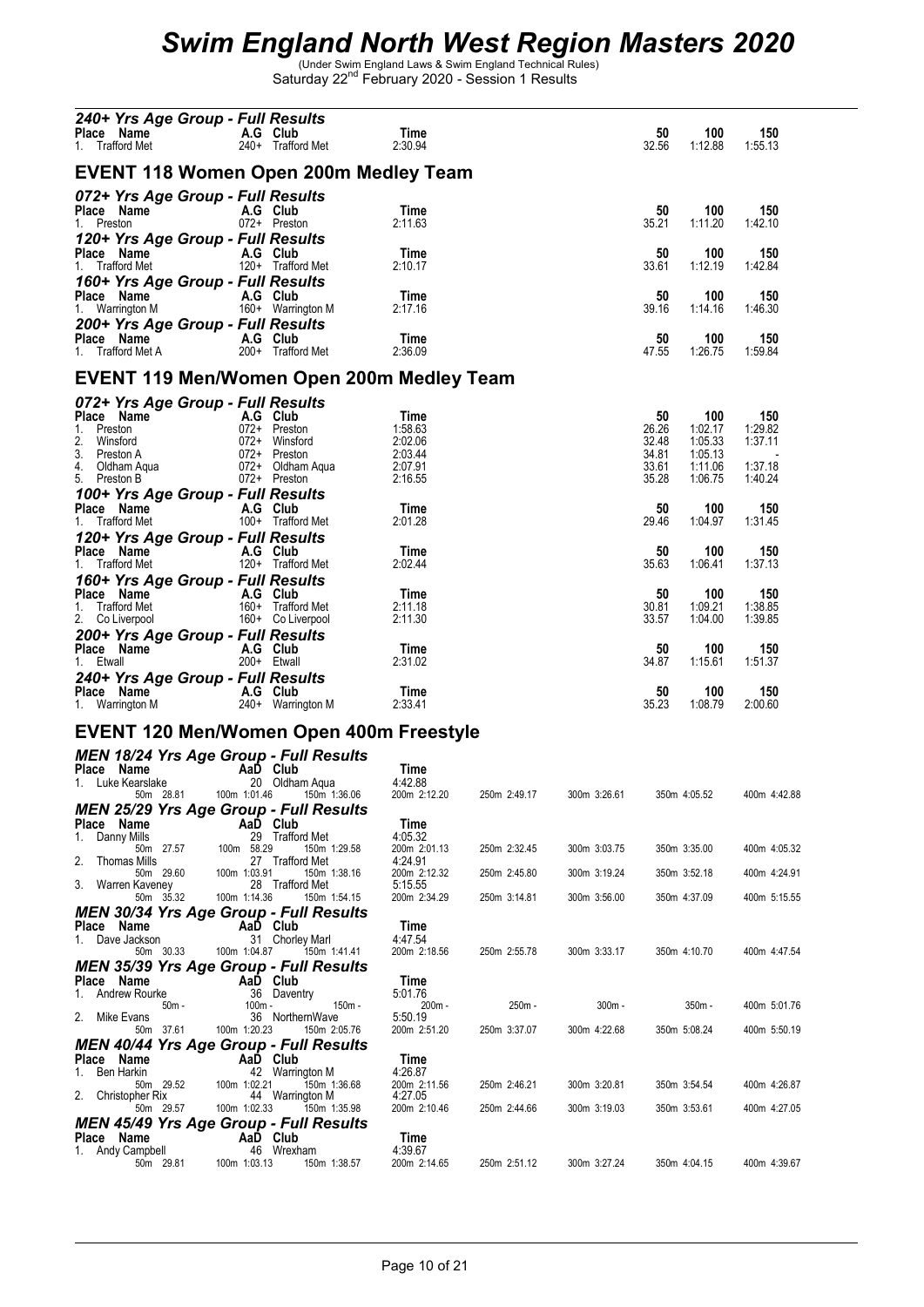|                |                               |             |              |                             | <b>MEN 50/54 Yrs Age Group - Full Results</b>   |                             |              |              |              |              |
|----------------|-------------------------------|-------------|--------------|-----------------------------|-------------------------------------------------|-----------------------------|--------------|--------------|--------------|--------------|
|                | Place Name                    |             |              | AaD Club                    |                                                 | Time                        |              |              |              |              |
| 1.             | Philip Hoyland                |             |              | 54 Co Manch Ag              |                                                 | 5:24.09                     |              |              |              |              |
| 2.             | lan Griffiths                 | 50m 36.30   | 100m 1:16.04 | 52 Trafford Met             | 150m 1:57.00                                    | 200m 2:38.08<br>6:05.13     | 250m 3:19.84 | 300m 4:01.49 | 350m 4:43.30 | 400m 5:24.09 |
|                |                               | 50m 40.83   | 100m 1:25.02 |                             | 150m 2:11.49                                    | 200m 2:58.60                | 250m 3:45.92 | 300m 4:33.33 | 350m 5:21.58 | 400m 6:05.13 |
|                |                               |             |              |                             | <b>MEN 60/64 Yrs Age Group - Full Results</b>   |                             |              |              |              |              |
| 1.             | Place Name<br>Mark Jones      |             |              | AaD Club<br>60 Warrington M |                                                 | Time<br>5:06.75             |              |              |              |              |
|                |                               | 50m 35.27   | 100m 1:13.73 |                             | 150m 1:52.49                                    | 200m 2:31.55                | 250m 3:10.74 | 300m 3:50.16 | 350m 4:29.27 | 400m 5:06.75 |
| 2.             | lan Foden                     | 50m 37.76   | 100m 1:20.10 | 62 Hyde Seal                | 150m 2:05.24                                    | 5:56.26<br>200m 2:51.64     | 250m 3:38.23 | 300m 4:25.97 | 350m 5:12.60 | 400m 5:56.26 |
|                |                               |             |              |                             | <b>MEN 70/74 Yrs Age Group - Full Results</b>   |                             |              |              |              |              |
|                | Place Name                    |             |              | AaD Club                    |                                                 | Time                        |              |              |              |              |
| 1.             | Graham Padgett                |             |              | 73 Warrington M             |                                                 | 5:38.39                     |              |              |              |              |
| 2.             | Colin Gerrard                 | 50m 39.57   | 100m 1:22.11 | 73 RichmondDale             | 150m 2:05.91                                    | 200m 2:48.83<br>6:17.07     | 250m 3:31.37 | 300m 4:13.74 | 350m 4:56.78 | 400m 5:38.39 |
|                |                               | 50m 45.38   | 100m 1:33.00 |                             | 150m 2:20.90                                    | 200m 3:09.86                | 250m 3:57.87 | 300m 4:45.57 | 350m 5:32.26 | 400m 6:17.07 |
|                |                               |             |              |                             | <b>WOMEN 18/24 Yrs Age Group - Full Results</b> |                             |              |              |              |              |
| 1.             | Place Name<br>Hannah Mcenaney |             |              | AaD Club<br>21 Winsford     |                                                 | Time<br>5:13.85             |              |              |              |              |
|                |                               | 50m 34.02   | 100m 1:12.10 |                             | 150m 1:51.78                                    | 200m 2:31.68                | 250m 3:12.53 | 300m 3:53.16 | 350m 4:33.53 | 400m 5:13.85 |
| 2.             | Jasmine Bamber                |             |              | 21 Man & NW Dis             |                                                 | 7:47.68                     |              |              |              |              |
|                |                               | 50m 49.57   | 100m 1:46.33 |                             | 150m 2:46.11                                    | 200m 3:46.21                | 250m 4:47.10 | 300m 5:48.22 | 350m 6:47.45 | 400m 7:47.68 |
|                | Place Name                    |             |              | AaD Club                    | <b>WOMEN 25/29 Yrs Age Group - Full Results</b> | Time                        |              |              |              |              |
|                | Hayley Towner                 |             |              | 28 Trafford Met             |                                                 | 4:41.84                     |              |              |              |              |
|                | 2. Emily Jevons               | 50m 31.18   | 100m 1:04.68 | 25 Winsford                 | 150m 1:39.58                                    | 200m 2:15.43<br>5:01.55     | 250m 2:51.90 | 300m 3:28.86 | 350m 4:06.03 | 400m 4:41.84 |
|                |                               | 50m 32.87   | 100m 1:09.14 |                             | 150m 1:47.30                                    | 200m 2:25.85                | 250m 3:04.98 | 300m 3:44.59 | 350m 4:24.06 | 400m 5:01.55 |
|                |                               |             |              |                             | <b>WOMEN 30/34 Yrs Age Group - Full Results</b> |                             |              |              |              |              |
|                | <u>Place Name</u>             |             |              | AaD Club                    |                                                 | <b>Time</b>                 |              |              |              |              |
|                |                               |             |              |                             |                                                 |                             |              |              |              |              |
| 1. Jess Trewin |                               |             |              | 30 East Leeds               |                                                 | $5:05.06*$                  |              |              |              |              |
|                |                               | $50m$ 32.98 |              |                             | 100m 1:09.65  150m 1:47.83                      | 200m 2:26.44                | 250m 3:05.94 | 300m 3:46.05 | 350m 4:26.21 | 400m 5:05.06 |
|                | Place Name                    |             |              | AaD Club                    | <b>WOMEN 40/44 Yrs Age Group - Full Results</b> | Time                        |              |              |              |              |
| 1.             | Samantha Sugden               |             |              | 40 Carlisle Aq              |                                                 | 5:42.02                     |              |              |              |              |
| 2.             | Jackie Carribine              | 50m 38.18   | 100m 1:19.85 | 41 Warrington M             | 150m 2:02.53                                    | 200m 2:45.86<br>5:42.94     | 250m 3:29.81 | 300m 4:14.73 | 350m 4:59.53 | 400m 5:42.02 |
|                |                               | 50m 38.75   | 100m 1:22.31 |                             | 150m 2:07.34                                    | 200m 2:50.48                | 250m 3:33.28 | 300m 4:17.12 | 350m 5:00.94 | 400m 5:42.94 |
|                |                               |             |              |                             | <b>WOMEN 45/49 Yrs Age Group - Full Results</b> |                             |              |              |              |              |
| 1.             | Place Name<br>Nicki Carlisle  |             |              | AaD Club<br>47 Hull Masters |                                                 | Time<br>5:47.76             |              |              |              |              |
|                |                               | 50m 38.21   | 100m 1:19.39 |                             | 150m 2:03.14                                    | 200m 2:47.98                | 250m 3:33.16 | 300m 4:18.43 | 350m 5:03.60 | 400m 5:47.76 |
|                |                               |             |              |                             | <b>WOMEN 55/59 Yrs Age Group - Full Results</b> |                             |              |              |              |              |
|                | Place Name                    |             |              | AaD Club                    |                                                 | Time                        |              |              |              |              |
|                | <b>Karen Graham</b>           | $50m$ 33.60 | 100m 1:09.95 | 55 East Leeds               | 150m 1:46.96                                    | $4:51.63*$<br>200m 2:24.06* | 250m 3:01.04 | 300m 3:38.33 | 350m 4:15.41 | 400m 4:51.63 |
| 2.             | Judy Brown                    |             |              | 56 Warrington M             |                                                 | 5:10.38                     |              |              |              |              |
| 3.             | Catherine Lapsley             | 50m 35.31   | 100m 1:14.38 | 57 Southport                | 150m 1:54.02                                    | 200m 2:33.84<br>6:32.39     | 250m 3:13.13 | 300m 3:52.91 | 350m 4:32.42 | 400m 5:10.38 |
|                |                               | 50m 42.01   | 100m 1:28.99 |                             | 150m 2:18.90                                    | 200m 3:09.22                | 250m 3:59.97 | 300m 4:50.11 | 350m 5:40.61 | 400m 6:32.39 |
| 4.             | Sally Chapman                 | 50m 43.92   | 100m 1:33.41 | 59 Barrow LD                | 150m 2:25.45                                    | 6:46.99<br>200m 3:18.07     | 250m 4:10.40 |              |              |              |
| 5.             | Wendy Mellett                 |             |              | 57 Trafford Met             |                                                 | 6:54.23                     |              | 300m 5:03.07 | 350m 5:55.89 | 400m 6:46.99 |
|                |                               | 50m 43.13   | 100m 1:32.41 |                             | 150m 2:24.71                                    | 200m 3:17.94                | 250m 4:12.84 | 300m 5:06.81 | 350m 6:01.19 | 400m 6:54.23 |
| 6.             | Lucinda Summers               | 50m 55.13   | 100m 1:58.14 | 55 Trafford Met             | 150m 3:08.77                                    | 9:29.05<br>200m 4:23.31     | 250m 5:38.89 | 300m 6:57.18 | 350m 8:14.79 | 400m 9:29.05 |
|                |                               |             |              |                             | <b>WOMEN 60/64 Yrs Age Group - Full Results</b> |                             |              |              |              |              |
|                | Place Name                    |             |              | AaD Club                    |                                                 | Time                        |              |              |              |              |
| 1.             | Lindsey Gowland               | 50m 39.26   | 100m 1:22.83 | 63 BC&PMast                 | 150m 2:08.23                                    | 5:59.44<br>200m 2:54.80     | 250m 3:41.41 | 300m 4:28.29 | 350m 5:15.49 | 400m 5:59.44 |
|                |                               |             |              |                             | <b>WOMEN 70/74 Yrs Age Group - Full Results</b> |                             |              |              |              |              |
|                | Place Name                    |             |              | AaD Club                    |                                                 | Time                        |              |              |              |              |
| 1.             | Patricia Jackson              | 50m 51.88   | 100m 1:48.94 | 73 Warrington M             | 150m 2:45.75                                    | 7:29.40<br>200m 3:43.85     | 250m 4:40.05 | 300m 5:37.11 | 350m 6:33.56 | 400m 7:29.40 |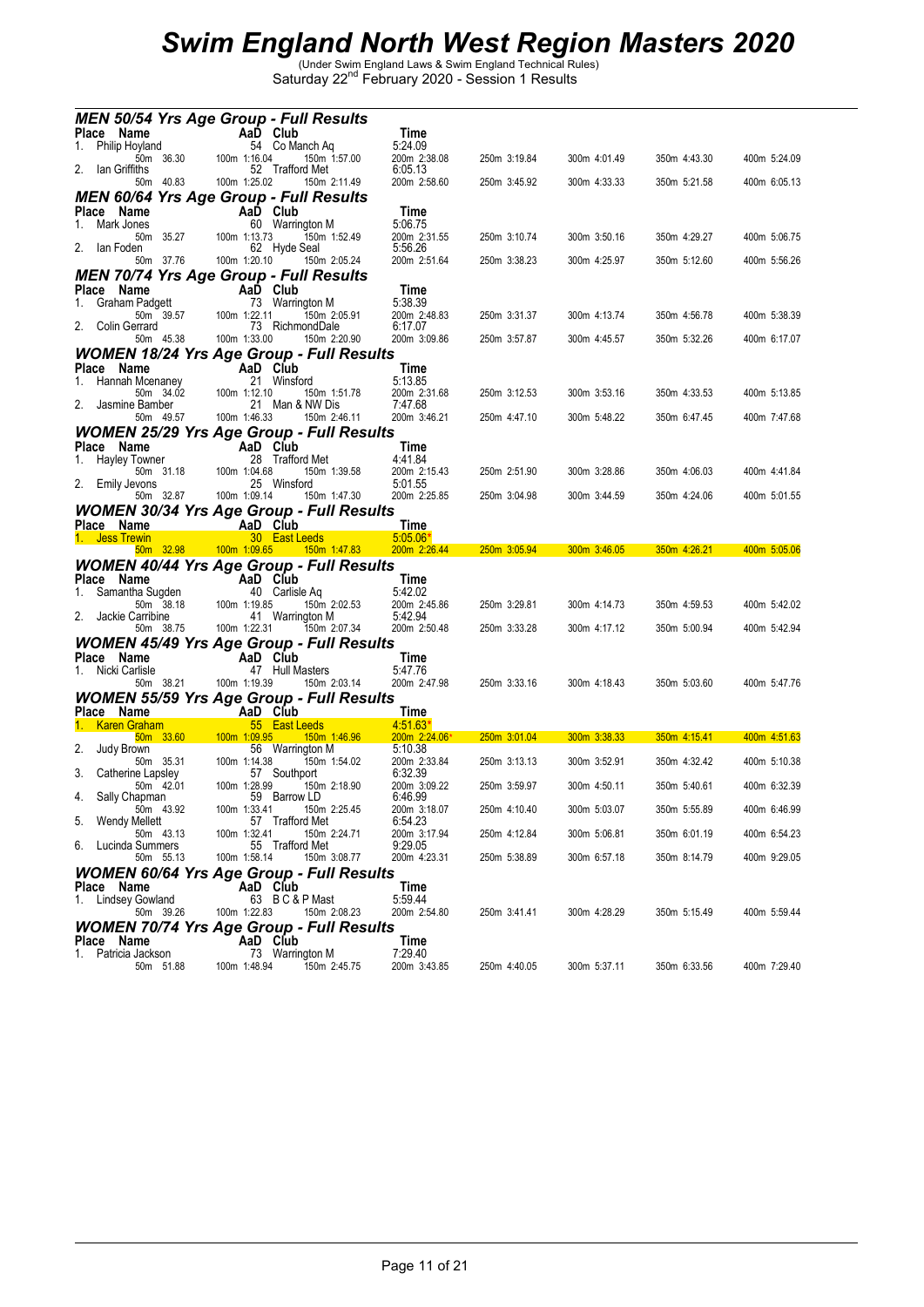#### **EVENT 201 Men/Women Open 200m Freestyle**

| <b>MEN 25/29 Yrs Age Group - Full Results</b>                                                                                                                                                                                                                                |                        |                                    |                    |                |    |                                          |
|------------------------------------------------------------------------------------------------------------------------------------------------------------------------------------------------------------------------------------------------------------------------------|------------------------|------------------------------------|--------------------|----------------|----|------------------------------------------|
| Place Manne Christopher Knight<br>2. Danny Mills<br>2. Danny Mills<br>2. Danny Mills<br>2. Danny Mills<br>2. Danny Mills<br>2. Danny Mills<br>2. Danny Mills<br>2. Trafford Met<br>4. Bill Timpany<br>5. Beau Smith<br>6. Joseph Mccue<br>7. Waren Kav                       |                        |                                    | Time               |                | 50 | 100<br>150                               |
|                                                                                                                                                                                                                                                                              |                        |                                    | 1:54.82            | 26.89<br>26.75 |    | 56.19<br>1:26.20<br>1:26.02              |
|                                                                                                                                                                                                                                                                              |                        |                                    | 1:55.01<br>1:57.72 | 27.46          |    | 56.02<br>57.26<br>1:27.94                |
|                                                                                                                                                                                                                                                                              |                        |                                    | 1:59.33            | 27.74          |    | 1:27.86<br>57.49                         |
|                                                                                                                                                                                                                                                                              |                        |                                    | 2:02.90            | 28.43          |    | 59.64<br>1:31.14                         |
|                                                                                                                                                                                                                                                                              |                        |                                    | 2:11.69            | 29.91          |    | 1:02.90<br>1:37.51                       |
|                                                                                                                                                                                                                                                                              |                        |                                    | 2:26.55            | 33.81          |    | 1:11.04<br>1:49.26                       |
| <b>MEN 30/34 Yrs Age Group - Full Results</b>                                                                                                                                                                                                                                |                        |                                    |                    |                |    |                                          |
| Place Name                                                                                                                                                                                                                                                                   | Aa $\overline{D}$ Club |                                    | Time               |                | 50 | 100<br>150                               |
| 1. Dave Jackson                                                                                                                                                                                                                                                              |                        | 31 Chorley Marl                    | 2:17.45            | 29.50          |    | 1:03.71<br>1:40.41                       |
| <b>MEN 35/39 Yrs Age Group - Full Results</b>                                                                                                                                                                                                                                |                        |                                    |                    |                |    |                                          |
| Place Name<br>1. Craig Ward<br>2. Paul Emmins<br>3. Nick Hope<br>4. Andrew Davie<br>2. Paul Emmins<br>3. Nick Hope<br>4. Andrew Davie<br>2. Paul Emmins<br>3. Signal Andrew Davie<br>2. Paul Emmins<br>3. Signal Andrew Davie                                                |                        |                                    | Time               |                | 50 | 100<br>150                               |
|                                                                                                                                                                                                                                                                              |                        |                                    | 2:08.14            | 27.25          |    | 1:33.66<br>58.25                         |
|                                                                                                                                                                                                                                                                              |                        |                                    | 2:11.68            | 30.25          |    | 1:03.08<br>1:36.21                       |
|                                                                                                                                                                                                                                                                              |                        |                                    | 2:12.66<br>2:14.17 | 30.68<br>28.48 |    | 1:39.28<br>1:04.62<br>1:01.77<br>1:37.82 |
|                                                                                                                                                                                                                                                                              |                        |                                    |                    |                |    |                                          |
| <b>MEN 40/44 Yrs Age Group - Full Results</b>                                                                                                                                                                                                                                | AaD Club               |                                    |                    |                |    |                                          |
| Place Name                                                                                                                                                                                                                                                                   |                        |                                    | Time<br>2:13.52    | 30.80          | 50 | 100<br>150<br>1:05.02<br>1:39.86         |
| 1. Christopher Malpass 41 Trafford Met<br>2. Ian Henderson 41 Cockermouth                                                                                                                                                                                                    |                        |                                    | 2:17.40            | 30.31          |    | 1:41.28<br>1:04.94                       |
|                                                                                                                                                                                                                                                                              |                        |                                    |                    |                |    |                                          |
| <b>MEN 45/49 Yrs Age Group - Full Results<br/>Place Name AaD Club</b>                                                                                                                                                                                                        |                        |                                    | Time               |                | 50 | 100<br>150                               |
| 1. Kerry Brudenell                                                                                                                                                                                                                                                           |                        | 46 Winsford                        | 2:30.38            | 33.57          |    | 1:11.19<br>1:52.10                       |
|                                                                                                                                                                                                                                                                              |                        |                                    |                    |                |    |                                          |
| <b>MEN 50/54 Yrs Age Group - Full Results</b>                                                                                                                                                                                                                                |                        |                                    |                    |                |    |                                          |
| <b>Prince Name Prince Name Capture 1.1 Andrew Carrel 1. Andrew Carrel 1. Andrew Carrel 1. Andrew Carrel 1. Andrew Carrel 1. Andrew Capture 1.1 Andrew Capture 1.1 Andrew Capture 1.1 Andrew Capture 1.1 Andrew Capture 1.1 Andre</b>                                         |                        |                                    | Time<br>$2:13.10*$ | 30.74          | 50 | 100<br><u> 150</u><br>1:39.25<br>1:04:46 |
|                                                                                                                                                                                                                                                                              |                        |                                    | 2:19.49            | 32.36          |    | 1:08.13<br>1:43.68                       |
|                                                                                                                                                                                                                                                                              |                        |                                    | 2:25.20            | 34.15          |    | 1:10.65<br>1:48.69                       |
|                                                                                                                                                                                                                                                                              |                        |                                    | 2:25.85            | 32.94          |    | 1:09.68<br>1:48.11                       |
|                                                                                                                                                                                                                                                                              |                        |                                    | 2:35.25            | 33.75          |    | 1:12.48<br>1:53.70                       |
|                                                                                                                                                                                                                                                                              |                        |                                    | 2:47.82            | 36.88          |    | 1:19.08<br>2:04.41                       |
| <b>MEN 55/59 Yrs Age Group - Full Results<br/> Place Name<br/> 1. Alec Johnson<br/> 2. Matthew Grant<br/> 3. Stephen Bottomley<br/> 1. Stephen Bottomley<br/> 1. Stephen Bottomley<br/> 1. Stephen Bottomley<br/> 1. Stephen Bottomley<br/> 1. Bo Kirklees<br/> 1. Bo Ki</b> |                        |                                    |                    |                |    |                                          |
|                                                                                                                                                                                                                                                                              |                        |                                    | Time               |                | 50 | 100<br>150                               |
|                                                                                                                                                                                                                                                                              |                        |                                    | 2:14.38            | 31.17          |    | 1:40.23<br>1:04.95                       |
|                                                                                                                                                                                                                                                                              |                        |                                    | 2:21.61            | 33.13          |    | 1:07.96<br>1:44.91                       |
|                                                                                                                                                                                                                                                                              |                        |                                    |                    |                |    | 1:09.72<br>1:47.19                       |
|                                                                                                                                                                                                                                                                              |                        |                                    | 2:23.98            | 33.59          |    |                                          |
|                                                                                                                                                                                                                                                                              |                        |                                    |                    |                |    |                                          |
| <b>MEN 60/64 Yrs Age Group - Full Results</b>                                                                                                                                                                                                                                |                        |                                    | Time               |                | 50 | 100<br>150                               |
|                                                                                                                                                                                                                                                                              |                        |                                    | 2:27.44            | 34.54          |    | 1:12.12<br>1:50.30                       |
|                                                                                                                                                                                                                                                                              |                        |                                    | 2:35.16            | 35.56          |    | 1:15.25<br>1:55.94                       |
|                                                                                                                                                                                                                                                                              |                        |                                    | 2:42.68            | 36.41          |    | 1:17.19                                  |
| Place Name<br>1. Mark Jones<br>2. Ian Powell<br>3. Ian Foden<br>4. Gerry Kelleher<br>1. Mark Jones<br>2. Hyde Seal<br>4. Gerry Kelleher<br>2. Warrington M<br>4. Gerry Kelleher<br>2. Warrington M                                                                           |                        |                                    | 2:44.65            | 38.74          |    | 1:20.60<br>2:04.02                       |
|                                                                                                                                                                                                                                                                              |                        |                                    |                    |                |    |                                          |
| <b>MEN 65/69 Yrs Age Group - Full Results</b><br>Place Name                                                                                                                                                                                                                  | AaD Club               |                                    | Time               |                | 50 | 100<br>150                               |
| 1. Geoff Holme                                                                                                                                                                                                                                                               | $\sim$ $\sim$          | 66 Trafford Met                    | 2:47.90            | 37.20          |    | 1:18.90<br>2:04.21                       |
|                                                                                                                                                                                                                                                                              |                        |                                    |                    |                |    |                                          |
| <b>MEN 70/74 Yrs Age Group - Full Results</b><br>Place Name                                                                                                                                                                                                                  | AaD Club               |                                    | Time               |                | 50 | 100<br>150                               |
| 1. Colin Gerrard                                                                                                                                                                                                                                                             | and the sea            | 73 RichmondDale                    | 3:01.49            | 42.19          |    | 2:16.43<br>1:29.18                       |
|                                                                                                                                                                                                                                                                              |                        |                                    |                    |                |    |                                          |
| <b>WOMEN 18/24 Yrs Age Group - Full Results</b><br>Place Name                                                                                                                                                                                                                | AaD Club               |                                    | Time               |                | 50 | 100<br>150                               |
| 1. Molly Hale                                                                                                                                                                                                                                                                |                        | 20 UniOfStirl                      | 2:31.33            | 34.37          |    | 1:12.73<br>1:52.55                       |
| 2. Ellie Bamber                                                                                                                                                                                                                                                              |                        | 24 Oldham Aqua                     | 3:06.61            | 42.34          |    | 1:29.56<br>2:17.55                       |
| <b>WOMEN 25/29 Yrs Age Group - Full Results</b>                                                                                                                                                                                                                              |                        |                                    |                    |                |    |                                          |
| Place Name                                                                                                                                                                                                                                                                   | AaD Club               |                                    | Time               |                | 50 | 100<br>150                               |
| 1. Victoria Cunningham                                                                                                                                                                                                                                                       |                        | 26 Trafford Met                    | 2:08.44            | 31.10          |    | 1:36.76                                  |
| 2. Anna Cheesbrough                                                                                                                                                                                                                                                          |                        | 27 East Leeds                      | 2:11.12'           | <u>30.87</u>   |    | 1:38.33<br>1:04.40                       |
| 3. Hayley Towner                                                                                                                                                                                                                                                             |                        | 28 Trafford Met                    | 2:13.39            | 31.04          |    | 1:04.19<br>1:38.69                       |
| 4.<br>Kelly Sivill                                                                                                                                                                                                                                                           |                        | 25 Howe Bridge                     | 2:22.89            | 32.22          |    | 1:08.86<br>1:46.20                       |
| 5. Bethan Corley                                                                                                                                                                                                                                                             |                        | 28 Hoylake                         | 2:23.39            | 32.79          |    | 1:09.20<br>1:46.88                       |
| 6. Fiona Batty                                                                                                                                                                                                                                                               |                        | 27 Hull Masters                    | 2:46.32            | 37.70          |    | 2:03.71<br>1:19.58                       |
| <b>WOMEN 30/34 Yrs Age Group - Full Results</b>                                                                                                                                                                                                                              |                        |                                    |                    |                |    |                                          |
| Place Name                                                                                                                                                                                                                                                                   | AaD Club               |                                    | Time               |                | 50 | 100<br><u>150</u>                        |
| 1. Jess Trewin                                                                                                                                                                                                                                                               |                        | 30 East Leeds                      | 2:25.22            | 32.48          |    | 1.09.07<br><u>1:47.43</u>                |
| <b>WOMEN 40/44 Yrs Age Group - Full Results</b>                                                                                                                                                                                                                              |                        |                                    |                    |                |    |                                          |
| Place Name                                                                                                                                                                                                                                                                   |                        | AaD Club                           | Time               |                | 50 | 100<br>150                               |
| 1. Susan Teale                                                                                                                                                                                                                                                               |                        | 44 Bo Kirklees                     | 2:21.15<br>2:55.44 | 32.36<br>39.97 |    | 1:08.63<br>1:45.80<br>1:25.37            |
| 2. Jennifer Moore                                                                                                                                                                                                                                                            |                        | 44 Trafford Met                    |                    |                |    | 2:11.14                                  |
| <b>WOMEN 45/49 Yrs Age Group - Full Results</b>                                                                                                                                                                                                                              |                        |                                    |                    |                |    |                                          |
| Place Name                                                                                                                                                                                                                                                                   |                        | AaD Club                           | Time               |                | 50 | 100<br>150                               |
| 1. Melanie Sayed<br>2.<br>Nicki Carlisle                                                                                                                                                                                                                                     |                        | 46 Co Liverpool<br>47 Hull Masters | 2:28.08<br>2:43.36 | 34.25<br>37.68 |    | 1:11.68<br>1:50.46<br>1:18.26<br>2:00.75 |
|                                                                                                                                                                                                                                                                              |                        | 45 Bo Kirklees                     | 3:29.35            | 46.09          |    | 1:38.17<br>2:33.56                       |
| 3. Emma Godfrey                                                                                                                                                                                                                                                              |                        |                                    |                    |                |    |                                          |
| <b>WOMEN 55/59 Yrs Age Group - Full Results</b>                                                                                                                                                                                                                              |                        |                                    |                    |                |    |                                          |
| Place Name<br>1. Karen Graham                                                                                                                                                                                                                                                | AaD Club               | 55 East Leeds                      | Time<br>2:19.23'   | 32.93          | 50 | 100<br><u> 150</u><br>1:08.75<br>1:44.69 |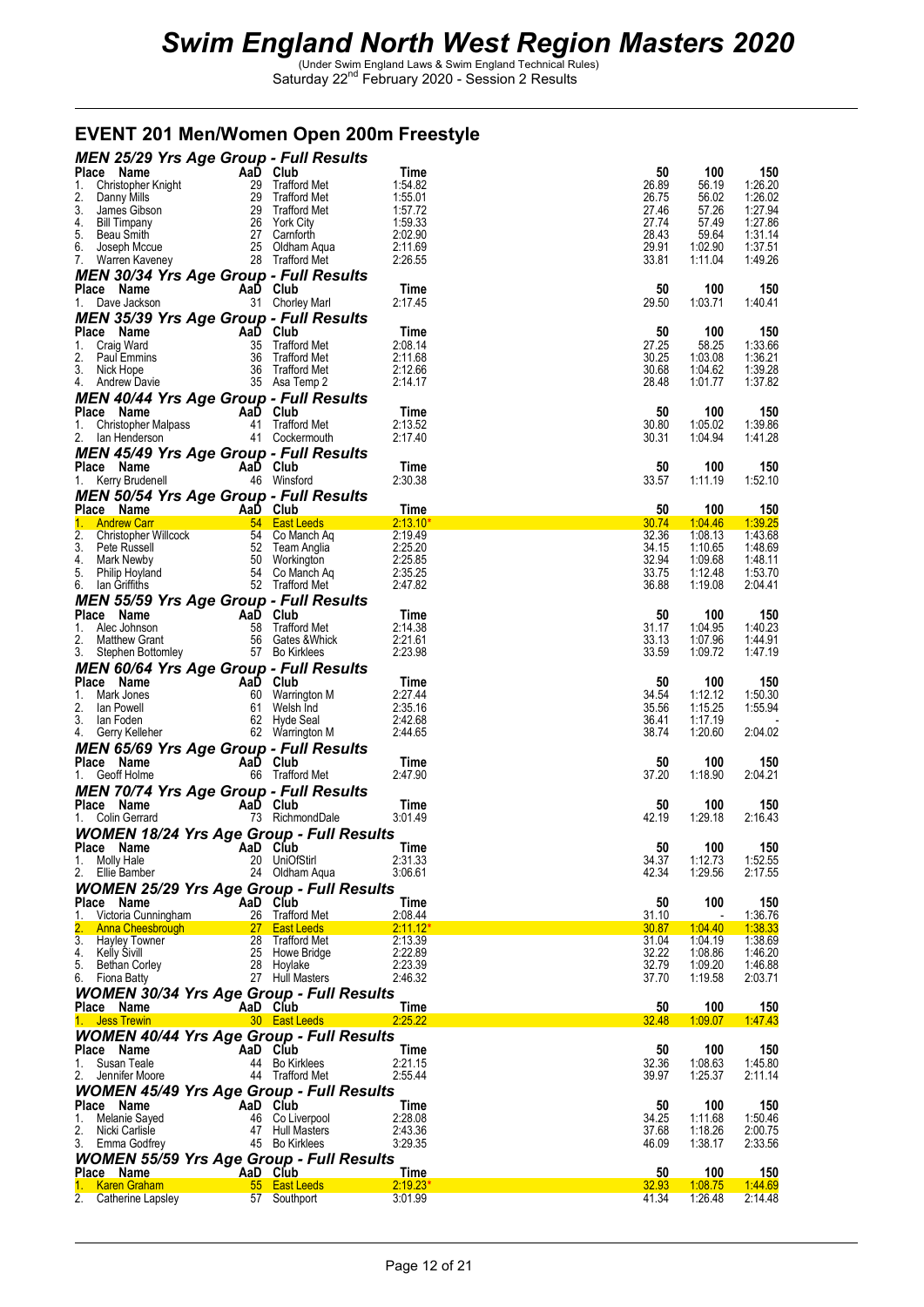#### **EVENT 202 Women Open 50m Breaststroke**

| 18/24 Yrs Age Group - Full Results                               |          |                              |                |
|------------------------------------------------------------------|----------|------------------------------|----------------|
| Name<br>Place                                                    | AaD Club |                              | Time           |
| $1_{-}$<br>Katie Richardson                                      |          | 19 Oldham Aqua               | 37.42          |
| 2. Ellen Winters                                                 |          | 20 Co Bradford               | 39.44          |
| 3. Sandalia Walker<br>4. Imogen Davies                           |          | 19 Co Manch Aq               | 39.94          |
|                                                                  |          | 24 Asa Temp 2                | 41.53          |
| 30/34 Yrs Age Group - Full Results                               |          |                              |                |
| Place<br>Name                                                    |          | AaD Club                     | Time           |
| 1. Louise Payne                                                  |          | 34 Blackpool Aq              | 40.54          |
| 2.<br>Maria Culligan                                             |          | 31 Co Liverpool              | 40.87          |
| 35/39 Yrs Age Group - Full Results                               |          |                              |                |
| Place<br>Name                                                    |          | AaD Club                     | Time           |
| 1. Kate Williams                                                 |          | 35 Romiley Mari              | 42.08          |
| 2.<br>Becky Sisson                                               | 39       | <b>Hull Masters</b>          | 49.75          |
| 40/44 Yrs Age Group - Full Results                               |          |                              |                |
| Place Name                                                       |          | AaD Club                     | Time           |
| 1. Karen Bloyce                                                  |          | 42 Warrington M              | 35.35          |
| 2. Mala Rajput-Driver                                            | 44       | 44 Trafford Met              | 38.80          |
| 3. Emma Jenkins                                                  |          | Southport<br>42 Romiley Mari | 40.50<br>43.88 |
| 4. Caroline Liles<br>5. Jane Hardy                               |          | 43 Blackpool Aq              | 44.16          |
|                                                                  |          |                              |                |
| 45/49 Yrs Age Group - Full Results<br>Place<br>Name              |          | AaD Club                     | Time           |
| an Sirika.<br>Mga kalendar<br>1. Melanie Sayed                   |          | 46 Co Liverpool              | 41.94          |
|                                                                  |          |                              |                |
| 55/59 Yrs Age Group - Full Results<br>Place<br>Name              |          | AaD Club                     | Time           |
| <b>Beverly Stamp</b><br>1.                                       |          | 55 Blackpool Aq              | 42.53          |
| 2. Lucinda Summers                                               |          | 55 Trafford Met              | 1:05.70        |
| 60/64 Yrs Age Group - Full Results                               |          |                              |                |
| Place<br>Name                                                    |          | AaD Club                     | Time           |
| Janet Briggs<br>1.                                               |          | 61 Etwall                    | 49.83          |
|                                                                  |          |                              |                |
| 65/69 Yrs Age Group - Full Results<br>Place<br>Name              |          | AaD Club                     | Time           |
|                                                                  |          | 66 Bo Kirklees               | 42.38          |
| <b>Place Name</b><br>1. Sally Shields<br>2. Kathleen Tunnicliffe |          | 68 BC&PMast                  | 47.35          |
| 70/74 Yrs Age Group - Full Results                               |          |                              |                |
| Place<br>Name                                                    |          | AaD Club                     | Time           |
| 1. Helen Jenkins                                                 | 74       | Southport                    | 49.77          |
|                                                                  |          |                              |                |

### **EVENT 203 Men Open 50m Breaststroke**

|              | 18/24 Yrs Age Group - Full Results      |     |                     |       |
|--------------|-----------------------------------------|-----|---------------------|-------|
| <b>Place</b> | Name                                    | AaD | Club                | Time  |
| 1.           | <b>William Bowler</b>                   | 21  | Preston             | 31.71 |
|              | 2. James Mitchell<br>3. Alexander Moss  | 24  | Winsford            | 32.14 |
|              |                                         | 19  | Winsford            | 33.47 |
|              | 4. Simon Morris                         | 20  | Wrexham Aqua        | 35.92 |
|              | 5. Stephen Bromley<br>6. Matthew Walker | 24  | Hyde Seal           | 37.01 |
|              |                                         | 24  | Winsford            | 37.59 |
|              | 7. Alan Luckhurst                       |     | 24 Serpentine       | 39.36 |
|              | 25/29 Yrs Age Group - Full Results      |     |                     |       |
| Place        | Name                                    | AaD | Club                | Time  |
| 1.           | Dean Heaps                              | 28  | Preston             | 31.81 |
| 2.           | Joseph Mccue                            | 25  | Oldham Aqua         | 34.49 |
| 3.           | Cameron Kelly                           | 27  | Serpentine          | 37.33 |
| 4.           | Jonathan Sykes                          |     | 28<br>Co Sheffield  | 41.22 |
|              | 30/34 Yrs Age Group - Full Results      |     |                     |       |
| <b>Place</b> | Name                                    | AaD | Club                | Time  |
| 1.           | <b>Brian Parks</b>                      | 33  | Co Liverpool        | 30.28 |
| 2.           | Daniel Korcz                            | 31  | <b>Trafford Met</b> | 31.00 |
|              | $\overline{3}$ . Josh Lake              | 30  | Co Liverpool        | 32.67 |
|              | 4. Dean Sumner                          | 34  | Preston             | 38.64 |
|              | 35/39 Yrs Age Group - Full Results      |     |                     |       |
|              | Place<br>Name                           |     | AaD Club            | Time  |
| 1.           | Neil Ryan                               | 37  | Romiley Mari        | 33.91 |
| 2.           | Jonathan Doyle                          | 35  | Preston             | 35.75 |
|              | 3. Michael Caton                        | 36  | Kendal              | 38.49 |
| 4.           | Mike Evans                              |     | 36 NorthernWave     | 42.22 |
|              | 40/44 Yrs Age Group - Full Results      |     |                     |       |
| Place        | Name                                    | AaD | Club                | Time  |
| 1.           | <b>Ben Harkin</b>                       | 42  | Warrington M        | 31.53 |
|              | 2. Christopher Rix<br>3. Adam Parkinson | 44  | <b>Warrington M</b> | 33.70 |
|              |                                         | 44  | Winsford            | 35.47 |
| 4.           | James Laverty                           | 43  | Winsford            | 36.80 |
|              | 5. Ian Henderson                        | 41  | Cockermouth         | 38.29 |
|              | 6. Ian Jones                            |     | 40 Preston          | 40.04 |
| 7.           | Marek Dynda                             | 44  | Barrow LD           | 42.19 |
|              |                                         |     |                     |       |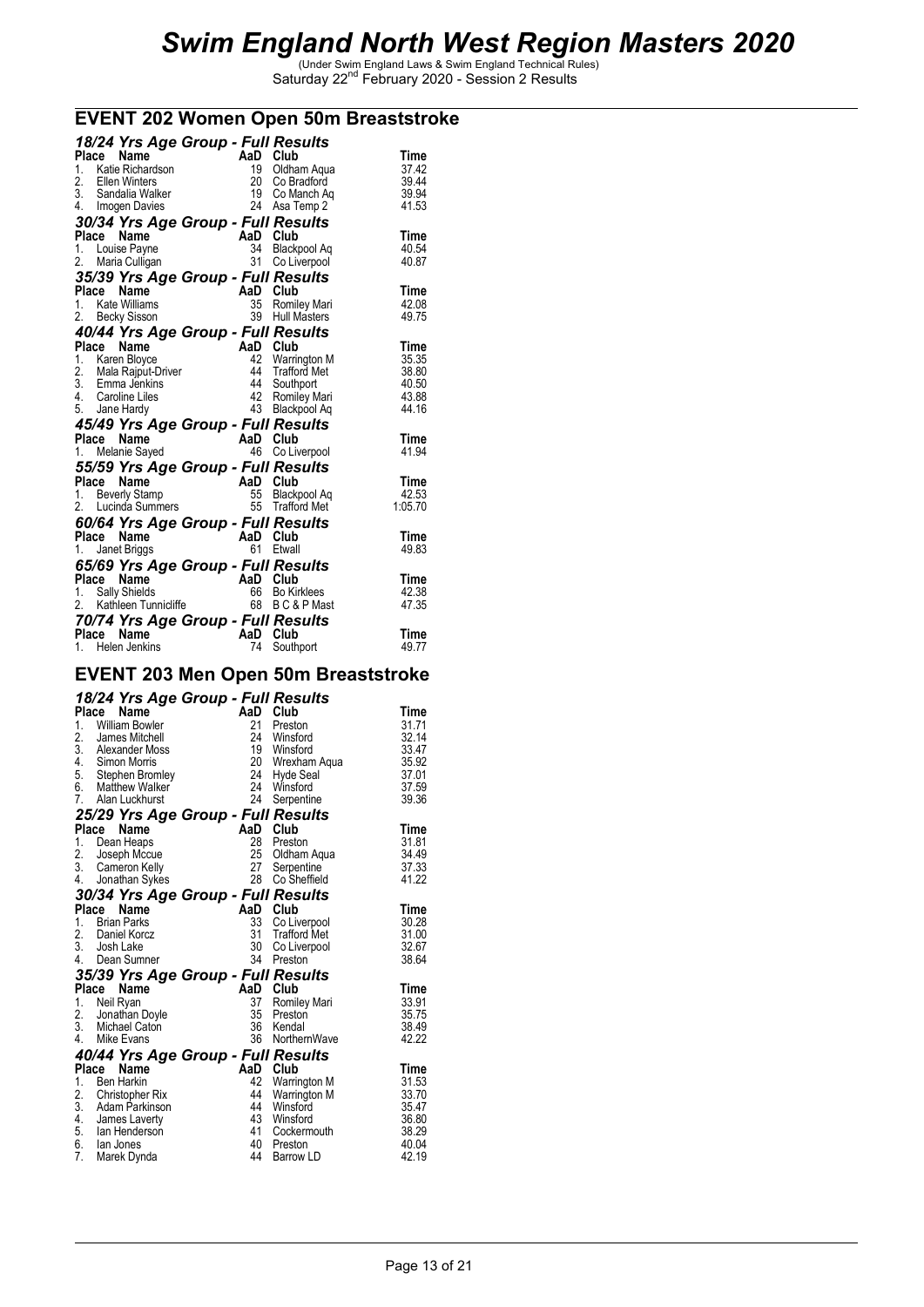| 45/49 Yrs Age Group - Full Results  |     |                     |         |
|-------------------------------------|-----|---------------------|---------|
| Place<br>Name                       | AaD | Club                | Time    |
| <b>Andrew Cooper</b><br>1.          | 47  | Aquabears           | 30.92   |
| $\frac{2}{3}$ .<br>Andy Campbell    | 46  | Wrexham             | 34.43   |
| Chris Rolle                         | 46  | Etwall              | 35.09   |
| 4. Richard Symons                   |     | 46 Trafford Met     | 37.20   |
| 5.<br>Jason Brierley                | 49  | Blackpool Aq        | 41.60   |
| 50/54 Yrs Age Group - Full Results  |     |                     |         |
| Name<br>Place                       | AaD | Club                | Time    |
| David Holmes<br>1.                  | 52  | Hyde Seal           | 33.49   |
| 2.<br>Jonathan Saunders             | 54  | Co Sheffield        | 38.04   |
| 3. David Morgan                     | 53  | Kendal              | 40.43   |
| 4.<br>Andy Beaumont                 | 51  | Scarborough         | 42.81   |
| 55/59 Yrs Age Group - Full Results  |     |                     |         |
| Place<br>Name                       | AaD | Club                | Time    |
| <b>Russell Mason</b><br>1.          | 57  | Warrington M        | 33.95   |
| 2. Stephen Bottomley                | 57  | <b>Bo Kirklees</b>  | 37.40   |
| 3.<br>Andrew Porter                 | 59  | Southport           | 46.34   |
| 60/64 Yrs Age Group - Full Results  |     |                     |         |
| Place<br>Name                       | AaD | Club                | Time    |
| 1. Martin Jennings                  | 62  | <b>Bo Kirklees</b>  | 35.86   |
| 2. Anthony Pearson<br>3. Bob Bolton |     | 60 East Leeds       | 37.54   |
|                                     |     | 60 Trafford Met     | 40.38   |
| 4.<br>Andy Williams                 | 60  | Newport             | 45.06   |
| 65/69 Yrs Age Group - Full Results  |     |                     |         |
| Place<br>Name                       | AaD | Club                | Time    |
| Peter Garland<br>1.                 | 66  | <b>Hull Masters</b> | 38.18   |
| 80/94 Yrs Age Group - Full Results  |     |                     |         |
| Place<br>Name                       | AaD | Club                | Time    |
| John Anderson<br>1.                 | 83  | <b>Trafford Met</b> | 1:17.60 |

### **EVENT 204 Women Open 100m Backstroke**

| 18/24 Yrs Age Group - Full Results                |          |                                 |                    |                |
|---------------------------------------------------|----------|---------------------------------|--------------------|----------------|
| Place Name                                        | AaD Club |                                 | Time               | 50             |
| <b>Belle Burton</b><br>1.                         |          | 20 Winsford                     | 1:08.80            | 33.51          |
| 2.<br>Aleah Ross                                  |          | 19 Hull Masters                 | 1:10.73            | 34.35          |
| 3.<br>Ellen Winters                               |          | 20 Co Bradford                  | 1:13.37            | 35.57          |
| 4. Imogen Davies                                  |          | 24 Asa Temp 2                   | 1:21.50            | 38.81          |
| 25/29 Yrs Age Group - Full Results                |          |                                 |                    |                |
| Place Name                                        | AaD Club |                                 | Time               | 50             |
| 1.<br>Louisa Zolkiewski<br>2.<br>Michelle Wareing | 27       | Trafford Met<br>28 Trafford Met | 1:07.43<br>1:11.67 | 33.00<br>34.41 |
| 3. Kelly Sivill                                   |          | 25 Howe Bridge                  | 1:14.43            | 35.78          |
| Erin Gray                                         |          | 25 Warrington M                 | DQ 3               |                |
| 30/34 Yrs Age Group - Full Results                |          |                                 |                    |                |
| Place Name                                        | AaD Club |                                 | Time               | 50             |
| Christy Ord<br>1.                                 |          | 30 Co Liverpool                 | 1:15.90            | 36.36          |
| 40/44 Yrs Age Group - Full Results                |          |                                 |                    |                |
| Place Name                                        | AaD Club |                                 | Time               | 50             |
| $1_{-}$<br>Catherine Cremona                      |          | 42 Fleetwood                    | 1:29.25            | 43.22          |
| Emma Jenkins                                      |          | 44 Southport                    | DQ 3               |                |
| 45/49 Yrs Age Group - Full Results                |          |                                 |                    |                |
| <b>Place Name</b><br>1 Sue Herris                 | AaD Club |                                 | Time               | 50             |
| 1. Sue Harris                                     |          | 47 Ilkley                       | 1:34.25            | 45.06          |
| 55/59 Yrs Age Group - Full Results                |          |                                 |                    |                |
| Place Name                                        | AaD Club |                                 | Time               | 50             |
| 1.<br>Judy Brown                                  |          | 56 Warrington M                 | 1:15.37            | 36.96          |
| 2.<br>Pamela Lane                                 |          | 58 Leyland Barr                 | 2:04.35            | 59.31          |
| 60/64 Yrs Age Group - Full Results                |          |                                 |                    |                |
| Place Name                                        | AaD Club |                                 | Time               | 50             |
| Judy Pearson<br>1.                                |          | 60 Carlisle Aq                  | 1:18.26            | 38.20          |
| 65/69 Yrs Age Group - Full Results                |          |                                 |                    |                |
| Place Name                                        | AaD Club |                                 | Time               | 50             |
| Moira Hampson<br>1.                               |          | 68 Trafford Met                 | 2:05.20            | 1:00.41        |
| 70/74 Yrs Age Group - Full Results                |          |                                 |                    |                |
| Place Name                                        | AaD Club |                                 | Time               | 50             |
| 1. Helen Jenkins                                  |          | 74 Southport                    | 1:40.33            | 49.92          |
|                                                   |          |                                 |                    |                |
| EVENT 205 Men Open 100m Backstroke                |          |                                 |                    |                |
| 18/24 Yrs Age Group - Full Results                |          |                                 |                    |                |
| Place Name                                        | AaD Club |                                 | Time               | 50             |
| 1.<br><b>Thomas Gilroy</b>                        |          | 24 Preston                      | 56.73              | 26.66          |
| 2.<br>Alan Luckhurst                              |          | 24 Serpentine                   | 1:19.15            | 38.67          |
| 25/29 Yrs Age Group - Full Results                |          |                                 |                    |                |
| Place Name                                        | AaD Club |                                 | Time               | 50             |
| George Morreal<br>1.                              |          | 28 Oldham Aqua                  | 1:05.90            | 31.47          |
| Stephen Mcquilliam<br>2.                          |          | 27 Co Liverpool                 | 1:14.17            | 35.75          |
| 30/34 Yrs Age Group - Full Results                |          |                                 |                    |                |
| Place Name                                        | AaD Club |                                 | Time               | 50             |
| Michael Peacock<br>1.                             |          | 33 Preston                      | 1:08.13            | 33.17          |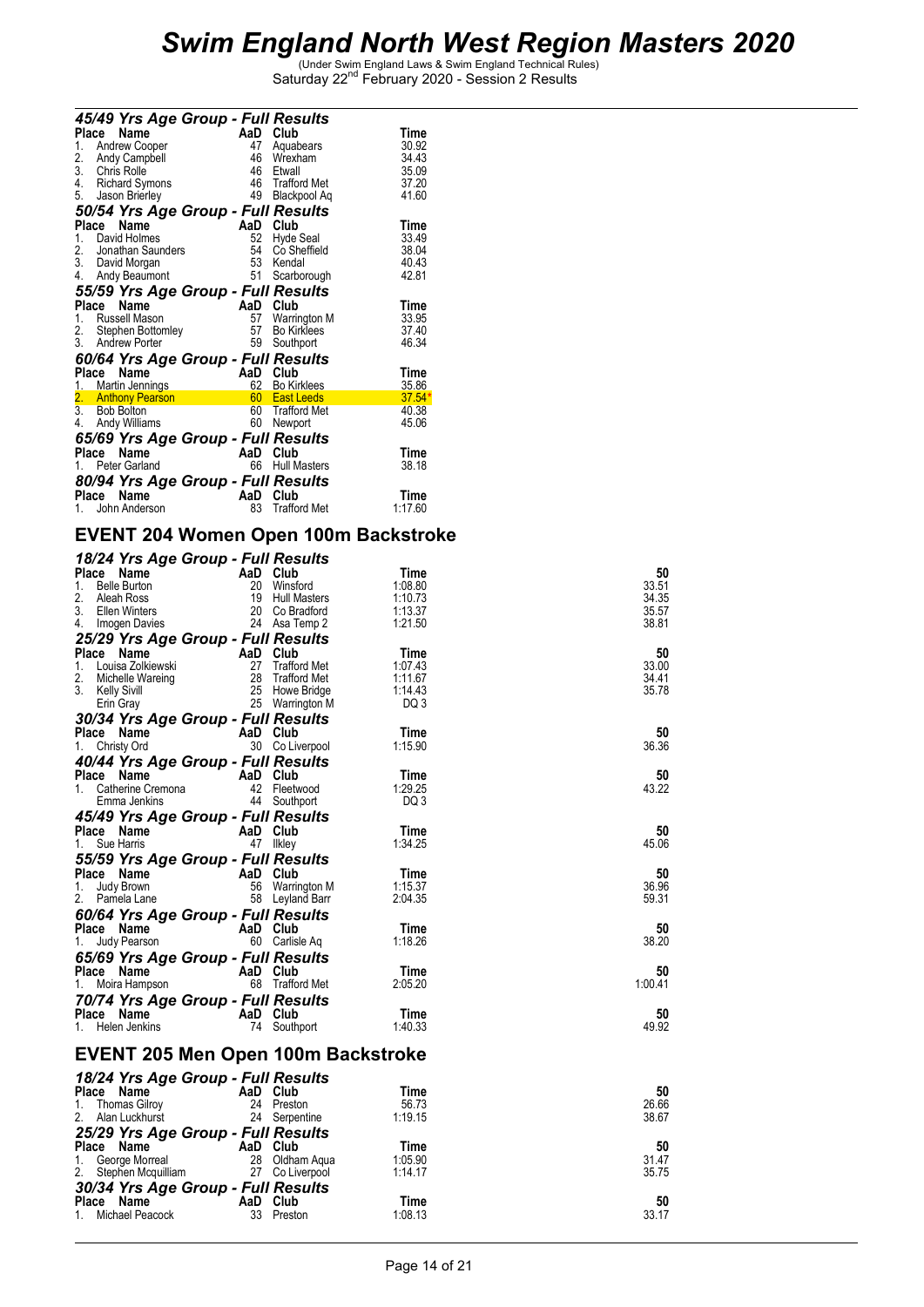| 35/39 Yrs Age Group - Full Results                                   |                                  |                    |                |                    |                    |
|----------------------------------------------------------------------|----------------------------------|--------------------|----------------|--------------------|--------------------|
| Place Name                                                           | AaD Club                         | Time               | 50             |                    |                    |
| 1. Nick Hope                                                         | 36 Trafford Met                  | 1:06.53            | 31.98          |                    |                    |
| 40/44 Yrs Age Group - Full Results<br>Place Name                     | AaD Club                         | Time               | 50             |                    |                    |
| 1. Ben Harkin                                                        | 42 Warrington M                  | 1:03.47            | 29.52          |                    |                    |
| 45/49 Yrs Age Group - Full Results                                   |                                  |                    |                |                    |                    |
| Place Name<br><b>Example 2</b> AaD Club                              |                                  | Time               | 50             |                    |                    |
| 1. Andy Campbell                                                     | 46 Wrexham                       | 1:06.96            | 32.39          |                    |                    |
| 50/54 Yrs Age Group - Full Results<br>Place Name                     |                                  | Time               | 50             |                    |                    |
| AaD Club<br>50 Workington<br>Inders 54 Co Sheffield<br>1. Mark Newby |                                  | 1:16.61            |                |                    |                    |
| 2.<br>Jonathan Saunders                                              |                                  | 1:20.64            | 39.61          |                    |                    |
| 3. David Crabtree<br>4. David Morgan                                 | 52 Romiley Mari<br>53 Kendal     | 1:23.17<br>1:24.17 | 40.17<br>40.59 |                    |                    |
| 55/59 Yrs Age Group - Full Results                                   |                                  |                    |                |                    |                    |
| Place Name<br><b>Example 2</b> AaD Club                              |                                  | Time               | 50             |                    |                    |
| 1.<br><b>Matthew Grant</b>                                           | 56 Gates & Whick                 | 1:19.13            | 39.00          |                    |                    |
| 2. Paul Tallentire                                                   | 58 Carlisle Aq                   | 1:20.76            | 39.39          |                    |                    |
| 60/64 Yrs Age Group - Full Results                                   |                                  | Time               | 50             |                    |                    |
| Place Name <b>AaD Club</b><br>1. Stephen Allen 1. 60 East Leeds      |                                  | $1:13.60*$         | 35.78          |                    |                    |
| 2. Mark Jones                                                        | 60 Warrington M                  | 1:23.54            | 1:23.54        |                    |                    |
| 3. Ian Foden                                                         | 62 Hyde Seal                     | 1.29.46            | 44.20          |                    |                    |
| 65/69 Yrs Age Group - Full Results                                   | AaD Club                         | Time               | 50             |                    |                    |
| <b>Place Name</b><br>1 Geoff Holme<br>1. Geoff Holme                 | 66 Trafford Met                  | 1:32.25            | 46.06          |                    |                    |
| 70/74 Yrs Age Group - Full Results                                   |                                  |                    |                |                    |                    |
| Place Name                                                           | AaD Club                         | Time               | 50             |                    |                    |
| 1. Derek Booth                                                       | 71 Warrington M                  | 1:41.75            | 48.44          |                    |                    |
| 80/94 Yrs Age Group - Full Results                                   | AaD Club                         | Time               | 50             |                    |                    |
| riace <b>Name</b><br>1. John Anderson                                | 83 Trafford Met                  | 2:37.18            | 1:17.47        |                    |                    |
|                                                                      |                                  |                    |                |                    |                    |
| EVENT 206 Men/Women Open 200m IM                                     |                                  |                    |                |                    |                    |
| <b>MEN 25/29 Yrs Age Group - Full Results</b>                        |                                  |                    |                |                    |                    |
| Place Name<br>AaD Club                                               |                                  | Time               | 50             | 100                | 150                |
| 1. James Gibson<br>2.<br>Thomas Mills                                | 29 Trafford Met                  | 2:13.84<br>2:21.80 | 27.00<br>30.38 | 1:01.58<br>1:06.05 | 1:41.96<br>1:48.81 |
| 3. Cameron Kelly                                                     | 27 Trafford Met<br>27 Serpentine | 2:33.42            | 32.28          | 1:14.61            | 1:59.51            |
| 4. Jonathan Sykes                                                    | 28 Co Sheffield                  | 2:50.31            | 35.31          | 1:19.28            | 2:08.70            |
| <b>MEN 35/39 Yrs Age Group - Full Results</b>                        |                                  |                    |                |                    |                    |
| Place Name<br>1. Andrew Davie                                        | AaD Club<br>35 Asa Temp 2        | Time<br>2:31.36    | 50<br>31.15    | 100<br>1.09.36     | 150<br>1:55.81     |
| <b>MEN 40/44 Yrs Age Group - Full Results</b>                        |                                  |                    |                |                    |                    |
| Place Name                                                           | AaD Club                         | Time               | 50             | 100                | 150                |
| 1. Andrew Old                                                        | 44 Bebington                     | 3:05.42            | 38.49          | 1:29.68            | 2:23.60            |
| <b>MEN 45/49 Yrs Age Group - Full Results</b><br>Place Name          | AaD Club                         | Time               | 50             | 100                | 150                |
| Euan Henderson                                                       | 49 Trafford Met                  | DQ 4               |                |                    |                    |
| <b>MEN 50/54 Yrs Age Group - Full Results</b>                        |                                  |                    |                |                    |                    |
| Place Name                                                           | AaD Club                         | Time               | 50             | 100                | 150                |
| 1. Anthony Wylie                                                     | 53 Co Liverpool                  | 2:30.32            | 31.93          | 1:10.88            | 1:54.28            |
| <b>MEN 55/59 Yrs Age Group - Full Results</b><br>Place Name          | AaD Club                         | Time               | 50             | 100                | 150                |
| 1. Stephen Bottomley                                                 | 57 Bo Kirklees                   | 2:47.85            | 37.78          | 1:19.37            | 2:08.98            |
| <b>MEN 60/64 Yrs Age Group - Full Results</b>                        |                                  |                    |                |                    |                    |
| Place Name<br>1. Mark Jones                                          | AaD Club<br>60 Warrington M      | Time<br>2:53.06    | 50<br>39.63    | 100<br>1:25.93     | 150<br>2:15.10     |
| 2. David Bradford                                                    | 62 Etwall                        | 3:08.87            | 38.20          | 1:30.61            | 2:28.32            |
| <b>WOMEN 18/24 Yrs Age Group - Full Results</b>                      |                                  |                    |                |                    |                    |
| AaD Club<br>Place Name                                               |                                  | Time               | 50             | 100                | 150                |
| 1. Hannah Mcenaney<br>2. Jasmine Bamber                              | 21 Winsford<br>21 Man & NW Dis   | 2:51.09<br>4:19.39 | 35.19<br>58.64 | 1:18.78<br>2:09.98 | 2:08.48<br>3:23.27 |
| <b>WOMEN 25/29 Yrs Age Group - Full Results</b>                      |                                  |                    |                |                    |                    |
| Place Name<br>AaD Club                                               |                                  | Time               | 50             | 100                | 150                |
| 1. Alice Cary                                                        | 28 Hull Masters                  | 2:37.98            | 32.55          | 1:11.11            | 2:00.08            |
| <b>WOMEN 30/34 Yrs Age Group - Full Results</b>                      | AaD Club                         | Time               | 50             | 100                | 150                |
| Place Name<br>1. Christy Ord                                         | 30 Co Liverpool                  | 2:47.50            | 35.18          | 1:16.29            | 2:06.64            |
| <b>WOMEN 40/44 Yrs Age Group - Full Results</b>                      |                                  |                    |                |                    |                    |
| Place Name                                                           |                                  |                    | 50             | 100                | 150                |
|                                                                      | AaD Club                         | Time               |                |                    |                    |
| 1. Emma Jenkins                                                      | 44 Southport                     | 2:56.12            | 38.34          | 1:24.66            | 2:12.52            |
| <b>WOMEN 45/49 Yrs Age Group - Full Results</b>                      |                                  |                    |                |                    |                    |
| AaD Club<br>Place Name<br>1. Melanie Sayed                           | 46 Co Liverpool                  | Time<br>2:50.85    | 50<br>37.27    | 100<br>1:23.76     | 150<br>2:12.45     |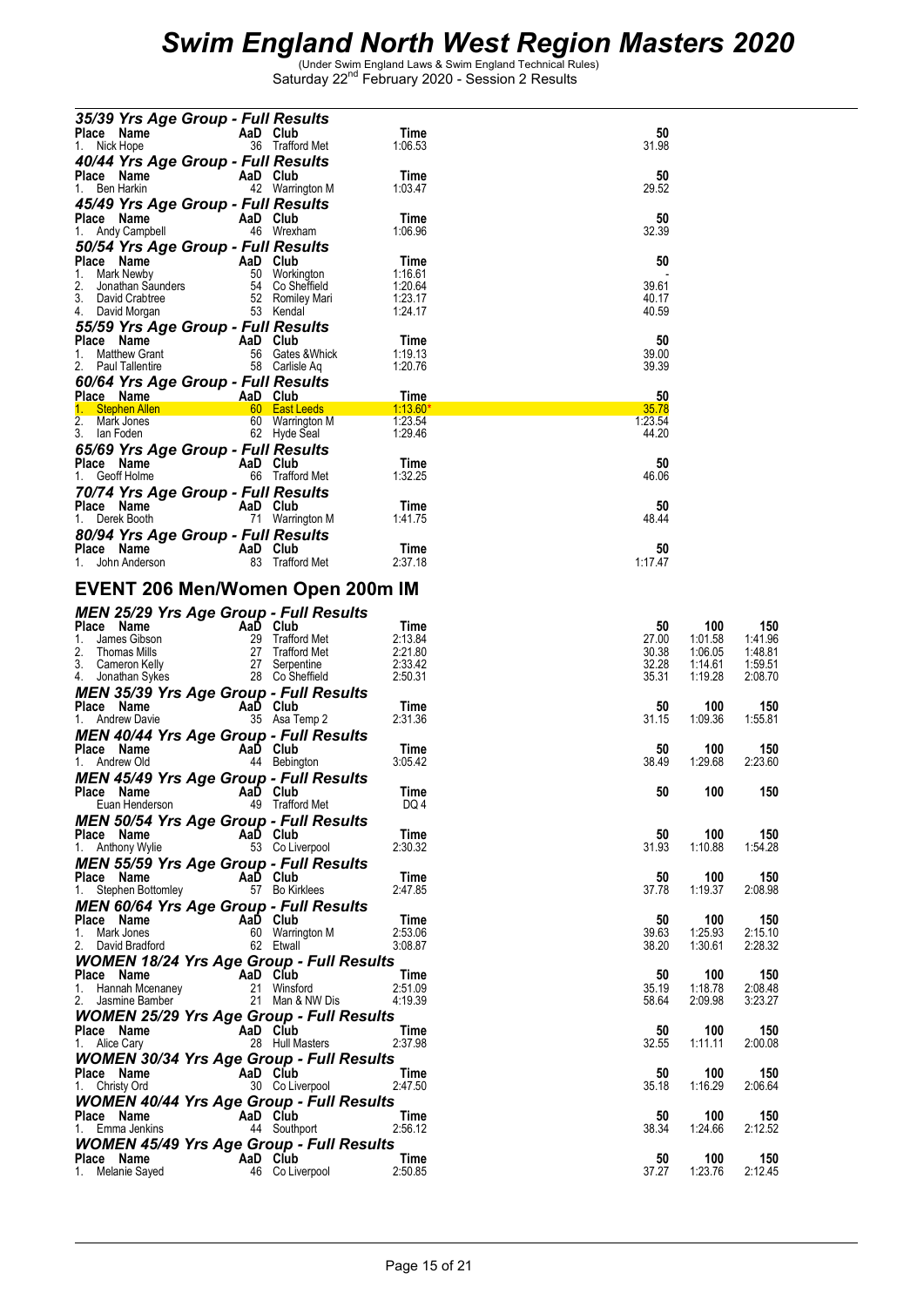| <b>EVENT 207 Women Open 100m Butterfly</b>                                                                                                                                                                                                               |          |                  |                    |                |  |
|----------------------------------------------------------------------------------------------------------------------------------------------------------------------------------------------------------------------------------------------------------|----------|------------------|--------------------|----------------|--|
| 18/24 Yrs Age Group - Full Results                                                                                                                                                                                                                       |          |                  |                    |                |  |
| Place Name                                                                                                                                                                                                                                               | AaD Club |                  | Time               | 50             |  |
|                                                                                                                                                                                                                                                          |          |                  | 1:07.27            |                |  |
|                                                                                                                                                                                                                                                          |          |                  | 1:08.20            | 31.29          |  |
|                                                                                                                                                                                                                                                          |          |                  | 1:09.21<br>1:11.41 | 32.51<br>33.48 |  |
|                                                                                                                                                                                                                                                          |          |                  | 1:13.25            | 33.96          |  |
| <b>Place Name</b><br>1. Lucy Gotta<br>2. Katie Hands<br>3. Ella Bergin-Williams<br>5. Ella Bergin-Williams<br>5. Elissa Gornall<br>6. Ellie Bamber<br>6. Ellie Bamber<br>24 Oldham Aqua<br>20 Preston<br>20 Preston<br>24 Oldham Aqua<br>6. Ellie Bamber |          | $24$ Oldham Aqua | 1:37.17            | 45.17          |  |
| 25/29 Yrs Age Group - Full Results                                                                                                                                                                                                                       |          |                  |                    |                |  |
| <b>Place Name Alexandria AaD Club</b><br>1. Anna Cheesbrough <b>1. Anna Cheesbrough 1. Anna Cheesbrough</b>                                                                                                                                              |          |                  | Time               | 50             |  |
|                                                                                                                                                                                                                                                          |          |                  | $1:06.87*$         | 31.79          |  |
| 2. Bethan Corley                                                                                                                                                                                                                                         |          | 28 Hoylake       | 1:14.13            | 34.32          |  |
| 40/44 Yrs Age Group - Full Results                                                                                                                                                                                                                       |          |                  |                    |                |  |
| <b>Place Name Community CAD Club</b><br>1. Susan Teale 44 Bo Kir<br>2. Catherine Cremona 42 Fleetw                                                                                                                                                       |          | $44$ Bo Kirklees | Time<br>1:09.96    | 50<br>32.83    |  |
|                                                                                                                                                                                                                                                          |          | 42 Fleetwood     | 1:34.99            | 44.12          |  |
| 60/64 Yrs Age Group - Full Results                                                                                                                                                                                                                       |          |                  |                    |                |  |
|                                                                                                                                                                                                                                                          |          |                  | Time               | 50             |  |
| <b>Place Name</b><br>1. Judy Pearson<br>1. Judy Pearson<br>1. Go Carlisl                                                                                                                                                                                 |          | 60 Carlisle Aq   | 1:13.17            | 34.52          |  |
|                                                                                                                                                                                                                                                          |          |                  |                    |                |  |
| <b>EVENT 208 Men Open 100m Butterfly</b>                                                                                                                                                                                                                 |          |                  |                    |                |  |
|                                                                                                                                                                                                                                                          |          |                  |                    |                |  |
| 18/24 Yrs Age Group - Full Results<br>Place Name                                                                                                                                                                                                         |          |                  | Time               | 50             |  |
| e <b>AaD Club</b><br>e 20 Oldham Aqua<br>1. Luke Kearslake                                                                                                                                                                                               |          |                  | 1:00.76            | 27.76          |  |
| 25/29 Yrs Age Group - Full Results                                                                                                                                                                                                                       |          |                  |                    |                |  |
|                                                                                                                                                                                                                                                          |          |                  | Time               | 50             |  |
|                                                                                                                                                                                                                                                          |          |                  | 58.96              | 27.49          |  |
| Place Name<br>1. Christopher Knight<br>2. Beau Smith<br>3. Stephen Marshall<br>4. James Gibson<br>2. Trafford Met<br>2. Beau Smith<br>2. Stephen Marshall<br>2. Trafford Met<br>2. Trafford Met                                                          |          |                  | 1:00.46            | 28.48          |  |
|                                                                                                                                                                                                                                                          |          |                  | 1:01.51            | 28.72          |  |
|                                                                                                                                                                                                                                                          |          |                  | 1:02.01            | 28.04          |  |
| 30/34 Yrs Age Group - Full Results                                                                                                                                                                                                                       |          |                  |                    |                |  |
| <b>Place Name Canadia AaD Club</b><br>1. Dave Jackson <b>Canadia A</b> 31 Chorley Marl                                                                                                                                                                   |          |                  | Time               | 50             |  |
|                                                                                                                                                                                                                                                          |          |                  | 1:09.31            | 31.18          |  |
| 35/39 Yrs Age Group - Full Results                                                                                                                                                                                                                       |          |                  |                    |                |  |
| Place Name AaD Club                                                                                                                                                                                                                                      |          |                  | Time               | 50<br>29.21    |  |
| 2. Craig Ward                                                                                                                                                                                                                                            |          | 35 Trafford Met  | 1:05.67            | 27.45          |  |
| 40/44 Yrs Age Group - Full Results                                                                                                                                                                                                                       |          |                  |                    |                |  |
|                                                                                                                                                                                                                                                          |          |                  | Time               | 50             |  |
|                                                                                                                                                                                                                                                          |          |                  | 1:03.84            | 29.73          |  |
| <b>Place Name AaD Club</b><br>1. Christopher Malpass 41 Trafford Met<br>2. Christopher Rix 44 Warrington M<br>3. Jono Unsworth 44 Mchester Div                                                                                                           |          |                  | 1:05.38            | 30.20          |  |
| 3. Jono Unsworth                                                                                                                                                                                                                                         |          | 44 Mchester Div  | 1:17.26            | 35.76          |  |
| 45/49 Yrs Age Group - Full Results                                                                                                                                                                                                                       |          |                  |                    |                |  |
| <b>Place Name Care AaD Club</b><br>1. Eric Fewster <b>1. Aan Adam Abdulus</b> 48 Northern Wave<br>2. Matthew Rudd 47 Hull Masters                                                                                                                        |          |                  | Time               | 50             |  |
| 2. Matthew Rudd                                                                                                                                                                                                                                          |          | 47 Hull Masters  | 1:15.48<br>1:19.30 | 34.45<br>36.29 |  |
|                                                                                                                                                                                                                                                          |          |                  |                    |                |  |
| 50/54 Yrs Age Group - Full Results<br>Place Name                                                                                                                                                                                                         | AaD Club |                  | Time               | 50             |  |
| 1. Christopher Willcock                                                                                                                                                                                                                                  |          | 54 Co Manch Ag   | 1:08.97            | 31.49          |  |
| 2.<br>Anthony Wylie                                                                                                                                                                                                                                      |          | 53 Co Liverpool  | 1:12.58            | 32.52          |  |
| 3.<br>Martin Goff                                                                                                                                                                                                                                        |          | 52 Romiley Mari  | 1:16.54            | 33.85          |  |
| <b>60/64 Yrs Age Group - Full Results</b>                                                                                                                                                                                                                |          |                  |                    |                |  |
| <b>Place</b><br>Name                                                                                                                                                                                                                                     | AaD Club |                  | Time               | 50             |  |
| Mark Jones<br>1.                                                                                                                                                                                                                                         |          | 60 Warrington M  | 1:22.74            | 38.19          |  |
| 2.<br>Gerry Kelleher                                                                                                                                                                                                                                     |          | 62 Warrington M  | 1:25.93            | 40.65          |  |
| 65/69 Yrs Age Group - Full Results                                                                                                                                                                                                                       |          |                  |                    |                |  |
| Place Name                                                                                                                                                                                                                                               | AaD Club |                  | Time               | 50             |  |
| Steve Wall<br>1.                                                                                                                                                                                                                                         |          | 66 Co Liverpool  | 1:12.12            | 33.19          |  |
| <b>EVENT 209 Women Open 50m Freestyle</b>                                                                                                                                                                                                                |          |                  |                    |                |  |
|                                                                                                                                                                                                                                                          |          |                  |                    |                |  |
| 18/24 Yrs Age Group - Full Results                                                                                                                                                                                                                       |          |                  |                    |                |  |

|       | $10/2 + 113$ Age Group - Tull Results |     |                     |       |
|-------|---------------------------------------|-----|---------------------|-------|
| Place | Name                                  | AaD | Club                | Time  |
| 1.    | Becky Loft                            | 20  | Warrington W        | 27.81 |
| 2.    | Aleah Ross                            | 19  | Hull Masters        | 28.03 |
| 3.    | Lucy Gotta                            | 20  | AbingdonVale        | 28.58 |
| 4.    | Sam Hollings                          | 21  | Preston             | 28.76 |
| 5.    | <b>Belle Burton</b>                   | 20  | Winsford            | 29.41 |
| 6.    | Elissa Gornall                        | 20  | Preston             | 30.40 |
| 7.    | Ellen Winters                         | 20  | Co Bradford         | 30.43 |
| 8.    | Ella Bergin-Williams                  | 19  | Oldham Aqua         | 30.47 |
| 9.    | Laura Joyce                           | 24  | Preston             | 30.62 |
| 10.   | Megan Green                           | 24  | Preston             | 30.68 |
|       | 11. Sandalia Walker                   | 19  | Co Manch Aq         | 31.41 |
|       | 25/29 Yrs Age Group - Full Results    |     |                     |       |
| Place | Name                                  | AaD | Club                | Time  |
| 1.    | Victoria Cunningham                   | 26  | <b>Trafford Met</b> | 26.51 |
| 2.    | Louisa Zolkiewski                     | 27  | <b>Trafford Met</b> | 28.11 |
| 3.    | Kelly Sivill                          | 25  | Howe Bridge         | 30.40 |
| 4.    | Sarah Sharrock                        | 26  | <b>Trafford Met</b> | 44.04 |
|       |                                       |     |                     |       |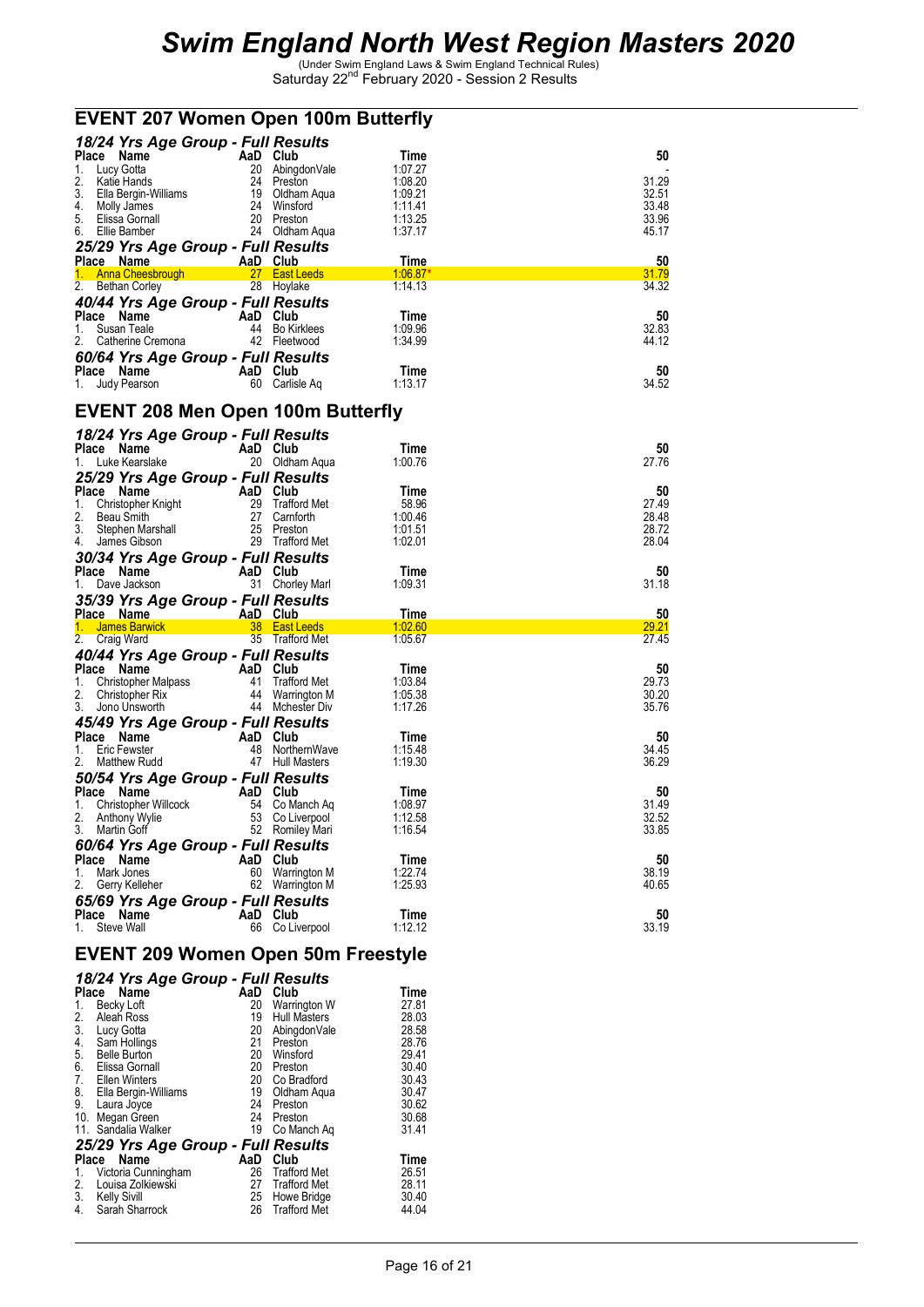|                  | 30/34 Yrs Age Group - Full Results<br>Place Name                                                             |          |                                             | Time        |
|------------------|--------------------------------------------------------------------------------------------------------------|----------|---------------------------------------------|-------------|
| 1.               | Maria Culligan                                                                                               |          | Co Liverpool                                | 31.56       |
| 2.               | AaD Club<br>31 Co Liv<br>34 Black<br>32 Traffo<br>Louise Payne                                               |          | 34 Blackpool Aq                             | 32.33       |
|                  | 3. Harriet Baker                                                                                             |          | 32 Trafford Met                             | 33.08       |
|                  | 35/39 Yrs Age Group - Full Results                                                                           |          |                                             |             |
|                  | And The Magnetics Contract Control Commission<br>1. Lindsay Houlston 39 Warrin<br>2. Kate Williams 35 Romile |          |                                             | Time        |
|                  |                                                                                                              |          | 39 Warrington M                             | 30.74       |
|                  |                                                                                                              |          | <b>Romiley Mari</b>                         | 31.93       |
|                  | 3. Jade Oriowo                                                                                               |          | 36 Hull Masters                             | 33.42       |
|                  | 40/44 Yrs Age Group - Full Results                                                                           |          |                                             |             |
|                  | Place Name                                                                                                   |          |                                             | <b>Time</b> |
|                  | 1. Susan Teale                                                                                               |          | <b>Bo Kirklees</b>                          | 28.27       |
|                  | 2. Jane Hardy                                                                                                |          | Blackpool Aq                                | 32.15       |
|                  |                                                                                                              |          |                                             | 32.26       |
|                  | 3. Samantha Sugden<br>4. Mala Rajput-Driver                                                                  |          |                                             | 33.15       |
|                  | 5. Jennifer Moore                                                                                            |          | 40 Canada<br>44 Trafford Met<br>11 Tonsults | 36.63       |
|                  | 45/49 Yrs Age Group - Full Results                                                                           |          |                                             |             |
|                  | Place<br>AaD Club<br>46 Warrin<br>Name                                                                       |          |                                             | Time        |
| 1.               | Alison Mackay                                                                                                |          | 46 Warrington M                             | 30.87       |
| 2.               | Caz Mackay                                                                                                   |          | 46 Warrington M                             | 32.80       |
|                  | 3. Sue Harris                                                                                                | 47       | Ilkley                                      | 36.30       |
| 4.               | Josephine Lade                                                                                               | 45       | 49 Carlisle Aq                              | 38.10       |
|                  | 5. Emma Godfrey                                                                                              |          | <b>Bo Kirklees</b>                          | 44.55       |
|                  | 50/54 Yrs Age Group - Full Results                                                                           |          |                                             |             |
|                  | Name<br>AaD Club<br>Place                                                                                    |          |                                             | Time        |
|                  | 1. Helen Sadler                                                                                              |          | 50 Trafford Met                             | 27.78       |
|                  | 55/59 Yrs Age Group - Full Results                                                                           |          |                                             |             |
|                  | Place Name                                                                                                   | AaD Club |                                             | Time        |
|                  | 1. Karen Graham<br>55 East Leeds<br>55 Blackpool Aq<br>57 Trafford Met<br>58 Leyland Barr<br>65 Trafford Met |          |                                             | 30.57       |
| $\overline{2}$ . | Beverly Stamp                                                                                                |          | Blackpool Aq                                | 33.22       |
|                  | 3. Wendy Mellett<br>4. Pamela Lane                                                                           |          |                                             | 35.79       |
|                  | 5. Lucinda Summers                                                                                           |          | 58 Leyland Barr                             | 40.75       |
|                  |                                                                                                              |          |                                             | 51.95       |
|                  | 60/64 Yrs Age Group - Full Results                                                                           |          |                                             |             |
|                  | AaD Club<br>61 Etwall<br>63 Traffo<br>Place Name                                                             |          |                                             | Time        |
|                  | 1. Janet Briggs                                                                                              |          | Etwall                                      | 38.90       |
|                  | 2. Judith Zolkiewski                                                                                         |          | 63 Trafford Met                             | 1:02.85     |
|                  | 65/69 Yrs Age Group - Full Results                                                                           |          |                                             |             |
|                  | Place Name                                                                                                   | AaD Club |                                             | Time        |
| 1.               | Sally Shields                                                                                                | 66       | <b>Bo Kirklees</b>                          | 36.71       |
| 2.               | Moira Hampson                                                                                                | 68       | <b>Trafford Met</b>                         | 44.71       |

#### **EVENT 210 Men Open 50m Freestyle**

|  |  | 18/24 Yrs Age Group - Full Results |
|--|--|------------------------------------|
|  |  |                                    |

|                  | 10/24 TIS Age Group - Full Results |          |                     |       |
|------------------|------------------------------------|----------|---------------------|-------|
|                  | Place<br>Name                      | AaD Club |                     | Time  |
| 1.               | Callum Chapple                     | 24       | Winsford            | 24.31 |
| 2.               | James Mitchell                     | 24       | Winsford            | 25.46 |
| $\overline{3}$ . | Luke Kearslake                     | 20       | Oldham Agua         | 25.49 |
| 4.               | Nick Law                           | 21       | Winsford            | 26.28 |
| 5.               | Matthew Walker                     | 24       | Winsford            | 27.40 |
| 6.               | Stephen Bromley                    |          | 24 Hyde Seal        | 28.04 |
| 7.               | Simon Morris                       |          | 20 Wrexham Aqua     | 28.45 |
| 8.               | Alan Luckhurst                     | 24       | Serpentine          | 28.77 |
|                  | 25/29 Yrs Age Group - Full Results |          |                     |       |
| <b>Place</b>     | Name                               | AaD      | Club                | Time  |
| 1.               | Luke Pool                          | 26       | Preston             | 23.78 |
| $\frac{2}{3}$ .  | <b>Bill Timpany</b>                | 26       | York City           | 24.42 |
|                  |                                    | 25       | Oldham Aqua         | 25.88 |
| 4.               | Joseph Mccue<br>Thomas Mills       | 27       | <b>Trafford Met</b> | 25.89 |
| 5.               | <b>Beau Smith</b>                  | 27       | Carnforth           | 26.06 |
| 6.               | Christopher Wain                   | 26       | Oldham Aqua         | 26.17 |
| 7.               | Stephen Mcquilliam                 | 27       | Co Liverpool        | 27.18 |
| 8.               | Cameron Kelly                      | 27       | Serpentine          | 27.63 |
| 9.               | Jack Bennett                       | 26       | Oldham Aqua         | 28.13 |
|                  | 10. Warren Kaveney                 |          | 28 Trafford Met     | 29.90 |
|                  | 11. Jonathan Sykes                 |          | 28 Co Sheffield     | 31.47 |
|                  | 30/34 Yrs Age Group - Full Results |          |                     |       |
| Place            | Name                               | AaD      | Club                | Time  |
| 1.               | Daniel Korcz                       | 31       | <b>Trafford Met</b> | 25.02 |
| 2.               | Josh Lake                          | 30       | Co Liverpool        | 25.56 |
|                  | 3. Brian Parks                     | 33       | Co Liverpool        | 25.70 |
|                  | 4. Dave Jackson                    | 31       | <b>Chorley Marl</b> | 28.81 |
| 5.               | Dean Sumner                        | 34       | Preston             | 30.95 |
|                  | 35/39 Yrs Age Group - Full Results |          |                     |       |
| Place            | <b>Name</b>                        | AaD Club |                     | Time  |
| 1.               | Craig Ward                         | 35       | <b>Trafford Met</b> | 24.70 |
| 2.               | Adam Carlisle                      | 36       | Blackpool Aq        | 26.51 |
| $\overline{3}$ . | Paul Emmins                        | 36       | <b>Trafford Met</b> | 26.62 |
| 4.               | Andrew Davie                       | 35       | Asa Temp 2          | 26.77 |
|                  | 5. Neil Ryan                       | 37       | Romiley Mari        | 27.95 |
|                  | 6. Michael Caton                   | 36       | Kendal              | 29.68 |
| 7.               | Jonathan Doyle                     | 35       | Preston             | 31.70 |
|                  |                                    |          |                     |       |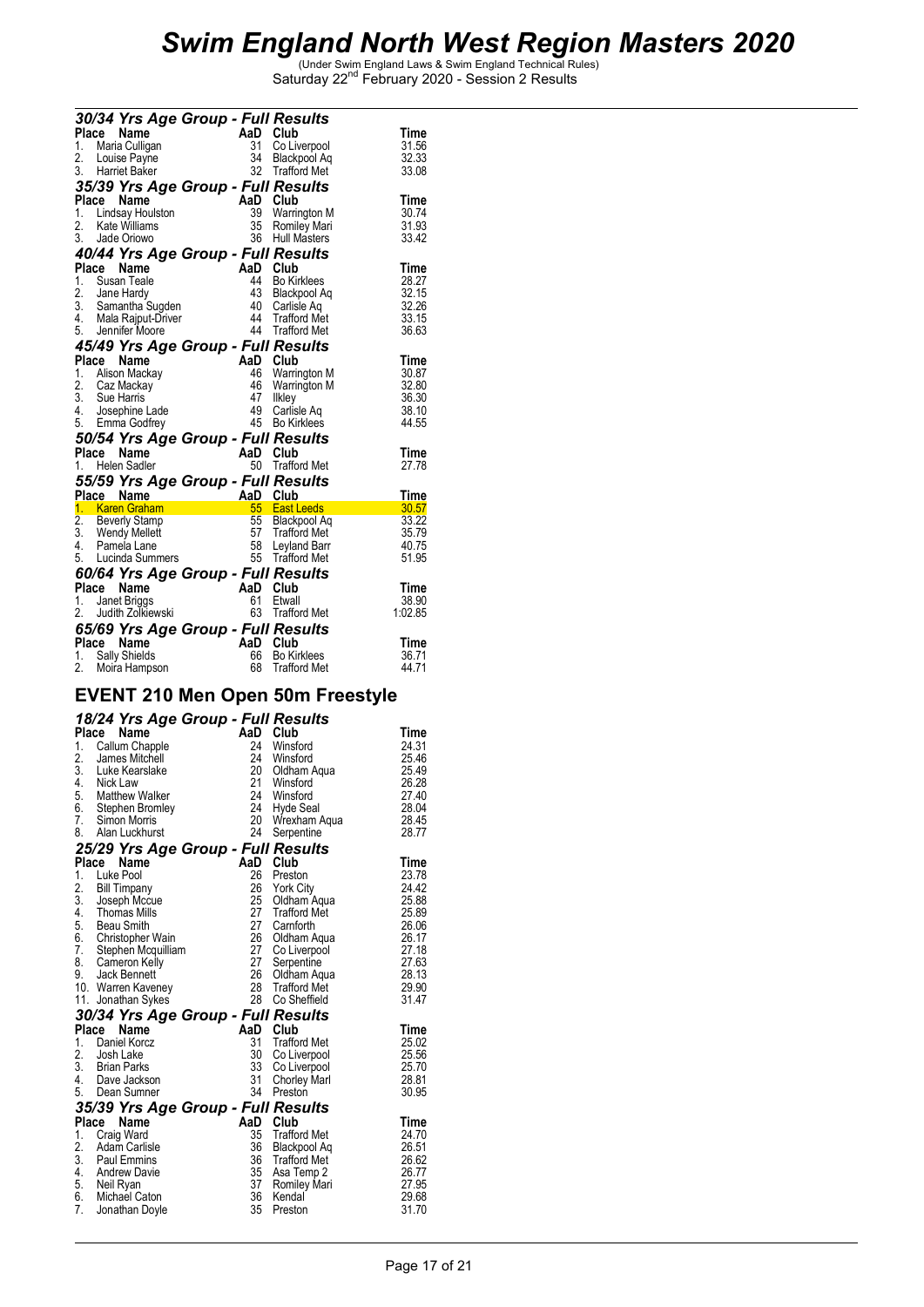|          |       | 40/44 Yrs Age Group - Full Results     |          |                                    |                               |                |
|----------|-------|----------------------------------------|----------|------------------------------------|-------------------------------|----------------|
|          |       | Place Name                             | AaD Club |                                    |                               | Time           |
| 1.       |       | <b>Ben Harkin</b>                      | 42       | <b>Warrington M</b>                |                               | 25.12          |
| 2.       |       | Michael Rimmington                     | 40       | Warrington M                       |                               | 27.88          |
| 3.<br>4. |       | lan Henderson                          | 41<br>44 | Cockermouth                        |                               | 28.08          |
| 5.       |       | Adam Parkinson                         | 44       | Winsford                           |                               | 29.27          |
| 6.       |       | Marek Dynda<br><b>Barry Graveson</b>   | 43       | Barrow LD<br>Carlisle Aq           |                               | 29.31<br>29.80 |
| 7.       |       | James Laverty                          | 43       | Winsford                           |                               | 30.49          |
| 8.       |       | lan Jones                              | 40       | Preston                            |                               | 30.77          |
|          |       | Jono Unsworth                          | 44       | Mchester Div                       |                               | DQ 7           |
|          |       | 45/49 Yrs Age Group - Full Results     |          |                                    |                               |                |
|          |       | Place Name                             | AaD Club |                                    |                               | <b>Time</b>    |
| 1.       |       | David Rees                             | 47       | Oldham Aqua                        |                               | 25.88          |
| 2.       |       | Andrew Cooper                          | 47       | Aquabears                          |                               | 26.36          |
| 3.       |       | <b>Chris Rolle</b>                     | 46       | Etwall                             |                               | 28.24          |
| 4.       |       | Eric Fewster                           | 48       | NorthernWave                       |                               | 28.59          |
| 5.       |       | Michael George                         | 48       | Winsford                           |                               | 29.61          |
| 6.       |       | Kerry Brudenell                        | 46       | Winsford                           |                               | 29.89          |
| 7.       |       | Jason Brierley                         | 49       | <b>Blackpool Aq</b>                |                               | 30.41          |
| 8.       |       | Euan Henderson                         |          | 49 Trafford Met<br>47 Hull Masters |                               | 30.96          |
| 9.       |       | Matthew Rudd                           |          |                                    |                               | 31.20          |
|          |       | 50/54 Yrs Age Group - Full Results     |          |                                    |                               |                |
| Place    |       | Name                                   | AaD Club |                                    |                               | Time           |
| 1.       |       | David Holmes                           | 52       | Hyde Seal                          |                               | 27.00          |
| 2.       |       | <b>Andrew Moore</b>                    | 54       | Amersham                           |                               | 27.08          |
| 3.<br>4. |       | Spencer Glover<br>Christopher Willcock | 50<br>54 | Asa Temp 2                         |                               | 27.48<br>27.78 |
| 5.       |       | Alex Metcalfe                          | 53       | Co Manch Aq<br>Preston             |                               | 28.01          |
| 6.       |       | Jonathan Saunders                      | 54       | Co Sheffield                       |                               | 28.54          |
| 7.       |       | Mark Newby                             | 50       | Workington                         |                               | 29.51          |
| 8.       |       | David Crabtree                         | 52       | Romiley Mari                       |                               |                |
| 9.       |       | David Morgan                           | 53       | Kendal                             |                               | 30.37<br>31.56 |
|          |       | 10. Andy Beaumont                      | 51       | Scarborough                        |                               | 32.96          |
|          |       | 11. Ian Griffiths                      | 52<br>53 | <b>Trafford Met</b>                |                               | 33.02          |
|          |       | Robert Hudson                          |          | Blackpool Aq                       |                               | DQ 7           |
|          |       | 55/59 Yrs Age Group - Full Results     |          |                                    |                               |                |
| Place    |       | Name                                   | AaD Club |                                    |                               | <b>Time</b>    |
| 1.       |       | Alec Johnson                           | 58       | <b>Trafford Met</b>                |                               | 27.35          |
| 2.       |       | Russell Mason                          | 57       | Warrington M                       |                               | 27.87          |
| 3.       |       | <b>Matthew Grant</b>                   | 56       | Gates & Whick                      |                               | 30.26          |
| 4.       |       | <b>Paul Tallentire</b>                 | 58       | Carlisle Aq                        |                               | 30.77          |
| 5.       |       | <b>Andrew Porter</b>                   |          | 59 Southport                       |                               | 35.33          |
|          |       | 60/64 Yrs Age Group - Full Results     |          |                                    |                               |                |
|          |       | Place Name                             | AaD Club |                                    |                               | Time           |
| 1.<br>2. |       | Martin Jennings<br>David Bradford      | 62<br>62 | <b>Bo Kirklees</b>                 |                               | 30.03          |
| 3.       |       | lan Powell                             | 61       | Etwall<br>Welsh Ind                |                               | 30.15<br>30.97 |
| 4.       |       | lan Foden                              |          | 62 Hyde Seal                       |                               | 31.41          |
| 5.       |       |                                        |          |                                    |                               |                |
| 6.       |       |                                        |          | Warrington M                       | <mark>31.59</mark><br>M 32.87 |                |
| 7.       |       | Andy Williams                          |          | 60 Newport                         |                               | 35.57          |
|          |       | 65/69 Yrs Age Group - Full Results     |          |                                    |                               |                |
|          |       | Place Name                             | AaD Club |                                    |                               | Time           |
| 1.       |       | Steve Wall                             | 66       | Co Liverpool                       |                               | 29.54          |
| 2.       |       | Ashley McEwen                          |          | 65 Trafford Met                    |                               | 33.69          |
|          |       | 70/74 Yrs Age Group - Full Results     |          |                                    |                               |                |
|          | Place | Name                                   | AaD      | Club                               |                               | Time           |
| 1.       |       | Derek Booth                            | 71       | Warrington M                       |                               | 35.69          |
| 2.       |       | Colin Gerrard                          | 73       | RichmondDale                       |                               | 36.40          |
|          |       |                                        |          |                                    |                               |                |
|          |       |                                        |          |                                    | nnn.                          | . n            |

### **EVENT 211 Men/Women Open 200m Breaststroke**

| <b>MEN 18/24 Yrs Age Group - Full Results</b> |                     |         |       |         |         |
|-----------------------------------------------|---------------------|---------|-------|---------|---------|
| Place Name<br>AaD                             | Club                | Time    | 50    | 100     | 150     |
| 1. Alexander Moss<br>19                       | Winsford            | 2:39.46 | 35.06 | 1:15.68 | 1:57.67 |
| <b>MEN 25/29 Yrs Age Group - Full Results</b> |                     |         |       |         |         |
| Place Name<br>AaD                             | Club                | Time    | 50    | 100     | 150     |
| 29<br>James Gibson<br>1.                      | <b>Trafford Met</b> | 2:29.00 | 32.82 | 1:10.35 | 1:49.82 |
| 2. Dean Heaps<br>28                           | Preston             | 2:29.14 | 34.45 | 1:13.07 | 1:51.27 |
| <b>MEN 40/44 Yrs Age Group - Full Results</b> |                     |         |       |         |         |
| Place Name<br>AaD                             | Club                | Time    | 50    | 100     | 150     |
| 42<br>1. Philip Woods                         | Warrington M        | 2:39.10 | 36.50 | 1:17.79 | 1:59.01 |
| <b>MEN 45/49 Yrs Age Group - Full Results</b> |                     |         |       |         |         |
| Place Name<br>AaD                             | Club                | Time    | 50    | 100     | 150     |
| 47                                            | Aquabears           | 2:43.18 | 36.41 | 1:17.21 | 2:00.15 |
| 1. Andrew Cooper<br>2. Richard Symons<br>46   | <b>Trafford Met</b> | 2:55.60 | 39.35 | 1:23.95 | 2:09.65 |
| <b>MEN 60/64 Yrs Age Group - Full Results</b> |                     |         |       |         |         |
| Place Name<br>AaD                             | Club                | Time    | 50    | 100     | 150     |
| Mark Jones<br>60<br>1.                        | Warrington M        | 3:12.97 | 43.93 | 1:33.09 | 2:23.09 |
| 2. Bob Bolton<br>60                           | <b>Trafford Met</b> | 3:28.16 | 45.94 | 1:39.01 | 2:34.41 |
| <b>MEN 65/69 Yrs Age Group - Full Results</b> |                     |         |       |         |         |
| Place Name<br>AaD                             | Club                | Time    | 50    | 100     | 150     |
| 66<br>Geoff Holme                             | Trafford Met        | 3:49.23 | 50.93 | 1:49.58 | 2:49.07 |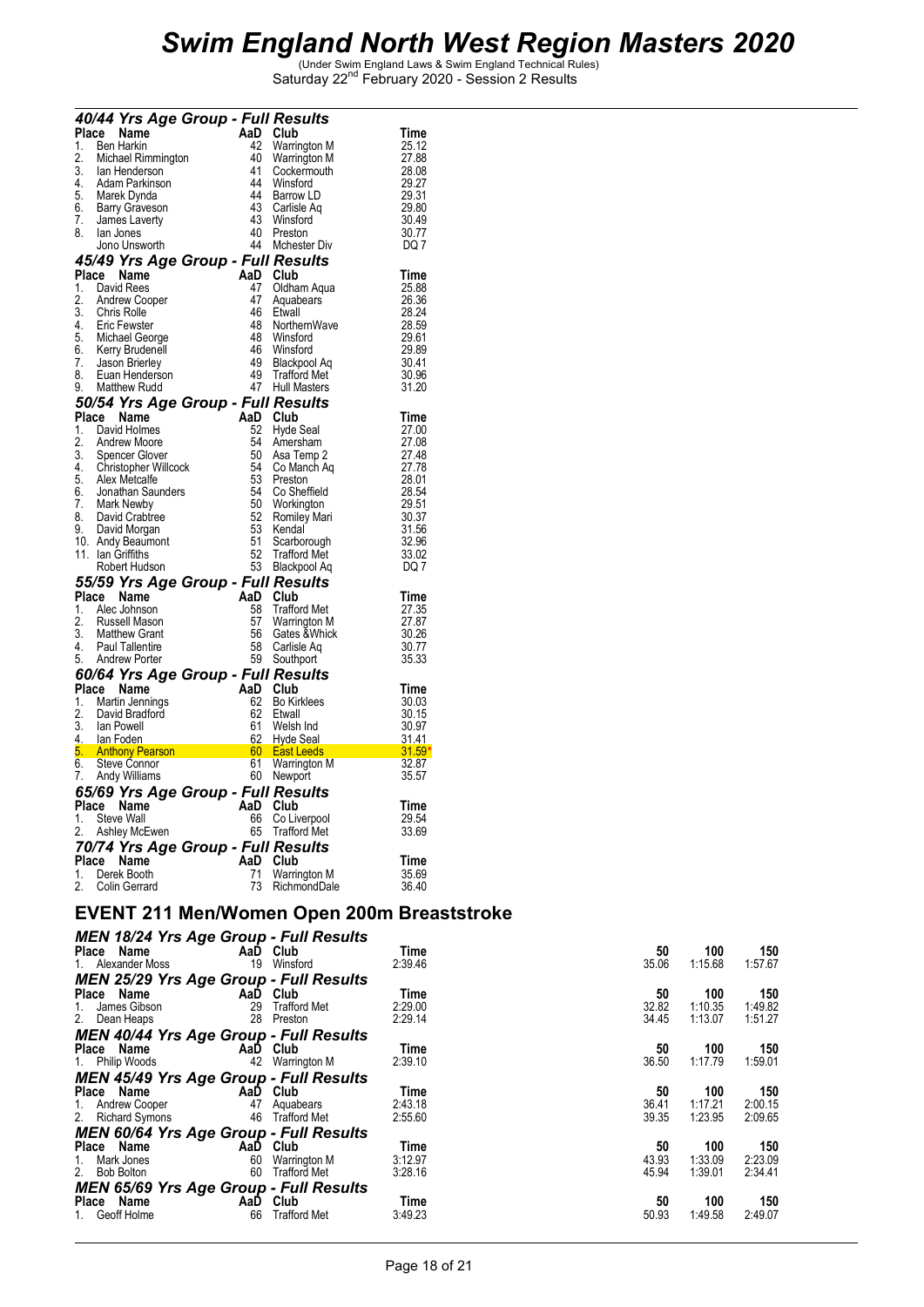| <b>MEN 80/94 Yrs Age Group - Full Results</b>                                                                                                                                                                                                          |                                 |                         |              |              |              |                |                |
|--------------------------------------------------------------------------------------------------------------------------------------------------------------------------------------------------------------------------------------------------------|---------------------------------|-------------------------|--------------|--------------|--------------|----------------|----------------|
| Place Name<br>AaD Club                                                                                                                                                                                                                                 |                                 | Time                    |              |              | 50           | 100            | 150            |
| 1. John Anderson                                                                                                                                                                                                                                       | 83 Trafford Met                 | 6:37.04                 |              |              | 1:28.42      | 3:11.86        | 4:57.17        |
| <b>WOMEN 18/24 Yrs Age Group - Full Results</b>                                                                                                                                                                                                        |                                 |                         |              |              |              |                |                |
| Place Name<br>$\overline{A}$ AaD Club                                                                                                                                                                                                                  |                                 | Time                    |              |              | 50           | 100            | 150            |
|                                                                                                                                                                                                                                                        | 24 Winsford                     | 2:57.52                 |              |              | 41.41        | 1:27.36        | 2:13.12        |
|                                                                                                                                                                                                                                                        |                                 | 3:02.72                 |              |              | 43.15        | 1:29.17        | 2:15.86        |
|                                                                                                                                                                                                                                                        |                                 | 3:25.02                 |              |              | 45.74        | 1:37.81        | 2:30.70        |
| <b>WOMEN 25/29 Yrs Age Group - Full Results</b>                                                                                                                                                                                                        |                                 |                         |              |              |              |                |                |
| Place Name<br>AaD Club<br>27 Hull Masters<br>1. Fiona Batty                                                                                                                                                                                            |                                 | Time<br>3:24.29         |              |              | 50<br>46.47  | 100<br>1:39.20 | 150<br>2:32.36 |
| <b>WOMEN 35/39 Yrs Age Group - Full Results</b>                                                                                                                                                                                                        |                                 |                         |              |              |              |                |                |
|                                                                                                                                                                                                                                                        |                                 | Time                    |              |              | 50           | 100            | 150            |
| <b>Place Name</b><br>Becky Sisson <b>29</b> Hull M                                                                                                                                                                                                     | 39 Hull Masters                 | DQ 8                    |              |              |              |                |                |
| <b>WOMEN 40/44 Yrs Age Group - Full Results</b>                                                                                                                                                                                                        |                                 |                         |              |              |              |                |                |
|                                                                                                                                                                                                                                                        |                                 | Time                    |              |              | 50           | 100            | 150            |
| <b>Place Name</b><br>1. Karen Bloyce<br>2. Hannah Atkin<br>2. Hannah Atkin<br>11 Trafford Met                                                                                                                                                          |                                 | 2:55.36                 |              |              | 40.26        | 1:24.61        | 2:10.03        |
|                                                                                                                                                                                                                                                        |                                 | 3:07.34                 |              |              | 41.67        | 1:29.60        | 2:18.30        |
| 2. Harinan Austrian (1998)<br>3. Jackie Carribine (1998) 41 Warrington M                                                                                                                                                                               |                                 | 3:12.77                 |              |              | 43.87        | 1:33.65        | 2:24.61        |
| <b>WOMEN 45/49 Yrs Age Group - Full Results</b>                                                                                                                                                                                                        |                                 |                         |              |              |              |                |                |
| <b>Place Name</b><br>1. Melanie Sayed <b>COLIVER</b> 46 CoLiverpool                                                                                                                                                                                    |                                 | Time                    |              |              | 50           | 100            | 150            |
|                                                                                                                                                                                                                                                        |                                 | 3:17.07                 |              |              | 45.28        | 1:35.90        | 2:27.45        |
| <b>WOMEN 55/59 Yrs Age Group - Full Results</b>                                                                                                                                                                                                        |                                 |                         |              |              |              |                |                |
|                                                                                                                                                                                                                                                        |                                 | Time<br>3:19.09         |              |              | 50<br>45.30  | 100<br>1:35.62 | 150<br>2:27.50 |
| Place Name<br>1. Judy Brown<br>1. Judy Brown<br>2. Lucidia Summers<br>2. Lucidia Summers<br>2. Lucidia Summers<br>2. Lucidia Summers<br>2. Lucidia Summers<br>2. Lucidia Summers<br>2. Lucidia Summers<br>2. Lucidia Summers<br>2. Lucidia Summers<br> |                                 | 5:27.75                 |              |              | 1:12.51      | 2:36.35        | 4:03.49        |
| <b>WOMEN 60/64 Yrs Age Group - Full Results</b>                                                                                                                                                                                                        |                                 |                         |              |              |              |                |                |
|                                                                                                                                                                                                                                                        |                                 | Time                    |              |              | 50           | 100            | 150            |
| 1. Judy Pearson                                                                                                                                                                                                                                        | 60 Carlisle Aq                  | 3:06.52                 |              |              | 43.53        | 1:30.49        | 2:18.32        |
| <b>WOMEN 70/74 Yrs Age Group - Full Results</b>                                                                                                                                                                                                        |                                 |                         |              |              |              |                |                |
| Place Name<br>1 Helen Jenkins 74 South                                                                                                                                                                                                                 |                                 | Time                    |              |              | 50           | 100            | 150            |
| 1. Helen Jenkins                                                                                                                                                                                                                                       | 74 Southport                    | 4:03.36                 |              |              | 54.20        | 1:56.84        | 3:00.58        |
|                                                                                                                                                                                                                                                        |                                 |                         |              |              |              |                |                |
| EVENT 212 Men/Women Open 400m IM                                                                                                                                                                                                                       |                                 |                         |              |              |              |                |                |
| <b>MEN 40/44 Yrs Age Group - Full Results</b>                                                                                                                                                                                                          |                                 |                         |              |              |              |                |                |
| Place Name<br><b>Example 2</b> AaD Club                                                                                                                                                                                                                |                                 | Time                    |              |              |              |                |                |
| 1. Andrew Old                                                                                                                                                                                                                                          | 44 Bebington                    | 6:51.61                 |              |              |              |                |                |
| 50m 39.52                                                                                                                                                                                                                                              | 100m 1:36.90 150m 2:32.73       | 200m 3:28.46            | 250m 4:23.97 | 300m 5:20.59 |              | 350m 6:07.24   | 400m 6:51.61   |
| <b>MEN 45/49 Yrs Age Group - Full Results</b>                                                                                                                                                                                                          |                                 |                         |              |              |              |                |                |
| Place Name<br>$AaD$ Club                                                                                                                                                                                                                               |                                 | Time                    |              |              |              |                |                |
| 1. Andy Campbell                                                                                                                                                                                                                                       | 46 Wrexham                      | 5:12.98                 |              |              |              |                |                |
| 50m 30.60 100m 1:07.18                                                                                                                                                                                                                                 | 150m 1:48.21                    | 200m 2:28.77            | 250m 3:14.97 | 300m 4:01.67 |              | 350m 4:38.34   | 400m 5:12.98   |
| <b>MEN 50/54 Yrs Age Group - Full Results</b><br>Place Name                                                                                                                                                                                            |                                 |                         |              |              |              |                |                |
| AaD Club<br>52 Team<br>1. Pete Russell                                                                                                                                                                                                                 | 52 Team Anglia                  | Time<br>6:24.47         |              |              |              |                |                |
| 50m 37.43 100m 1:25.23                                                                                                                                                                                                                                 | 150m 2:19.95                    | 200m 3:12.71            | 250m 4:06.45 | 300m 5:01.69 |              | 350m 5:43.70   | 400m 6:24.47   |
| <b>MEN 55/59 Yrs Age Group - Full Results</b>                                                                                                                                                                                                          |                                 |                         |              |              |              |                |                |
| Place Name<br>mley <b>AaD Club</b><br>mley 57 Bo Kirklees                                                                                                                                                                                              |                                 | Time                    |              |              |              |                |                |
| 1. Stephen Bottomley                                                                                                                                                                                                                                   |                                 | 5:52.88                 |              |              |              |                |                |
| 50m 38.80<br>100m 1:26.08                                                                                                                                                                                                                              | 150m 2:11.53                    | 200m 2:54.76            | 250m 3:46.61 | 300m 4:37.42 | 350m 5:16.67 |                | 400m 5:52.88   |
| <b>MEN 60/64 Yrs Age Group - Full Results</b>                                                                                                                                                                                                          |                                 |                         |              |              |              |                |                |
| Place<br>Name<br>AaD Club                                                                                                                                                                                                                              |                                 | Time                    |              |              |              |                |                |
| 1. Mark Jones<br>50m 40.59<br>100m 1:29.40                                                                                                                                                                                                             | 60 Warrington M<br>150m 2:18.36 | 6:08.42<br>200m 3:05.09 | 250m 3:55.82 | 300m 4:46.58 |              | 350m 5:28.45   | 400m 6:08.42   |
|                                                                                                                                                                                                                                                        |                                 |                         |              |              |              |                |                |
| <b>WOMEN 40/44 Yrs Age Group - Full Results</b><br>Place Name<br>AaD Club                                                                                                                                                                              |                                 | Time                    |              |              |              |                |                |
| Catherine Cremona<br>1.                                                                                                                                                                                                                                | 42 Fleetwood                    | 6:36.65                 |              |              |              |                |                |
| 100m 1:35.35<br>50m 44.47                                                                                                                                                                                                                              | 150m 2:25.35                    | 200m 3:14.44            | 250m 4:11.74 | 300m 5:09.27 |              | 350m 5:54.14   | 400m 6:36.65   |
| <b>WOMEN 55/59 Yrs Age Group - Full Results</b>                                                                                                                                                                                                        |                                 |                         |              |              |              |                |                |
| AaD Club<br>Place Name                                                                                                                                                                                                                                 |                                 | Time                    |              |              |              |                |                |
| 1. Judy Brown                                                                                                                                                                                                                                          | 56 Warrington M                 | 5:55.07                 |              |              |              |                |                |
| 100m 1:21.69<br>50m 37.58                                                                                                                                                                                                                              | 150m 2:05.52                    | 200m 2:48.02            | 250m 3:40.72 | 300m 4:33.60 |              | 350m 5:14.89   | 400m 5:55.07   |
|                                                                                                                                                                                                                                                        |                                 |                         |              |              |              |                |                |
| EVENT 213 Women Open 200m Freestyle Team                                                                                                                                                                                                               |                                 |                         |              |              |              |                |                |
| 072+ Yrs Age Group - Full Results                                                                                                                                                                                                                      |                                 |                         |              |              |              |                |                |
| Place Name                                                                                                                                                                                                                                             | A.G Club                        | Time                    |              |              | 50           | 100            | 150            |
| 1. Preston                                                                                                                                                                                                                                             | 072+ Preston                    | 2:00.66                 |              |              | 30.71        | 52.08          | 1:23.67        |
| 120+ Yrs Age Group - Full Results                                                                                                                                                                                                                      |                                 |                         |              |              |              |                |                |
| Place Name                                                                                                                                                                                                                                             | A.G Club                        | Time                    |              |              | 50           | 100            | 150            |
| Trafford Met<br>1.                                                                                                                                                                                                                                     | 120+ Trafford Met               | 1:54.99                 |              |              | 30.15        | 57.58          | 1:24.59        |
| 160+ Yrs Age Group - Full Results                                                                                                                                                                                                                      |                                 |                         |              |              |              |                |                |
| Place Name                                                                                                                                                                                                                                             | A.G Club                        | Time                    |              |              | 50           | 100            | 150            |
| 1. Warrington M                                                                                                                                                                                                                                        | 160+ Warrington M               | 2:04.52                 |              |              | 30.69        | 1:02.91        | 1:33.84        |
| 200+ Yrs Age Group - Full Results                                                                                                                                                                                                                      | A.G Club                        | Time                    |              |              | 50           | 100            |                |
| Place Name<br>1. Trafford Met B                                                                                                                                                                                                                        | 200+ Trafford Met               | 3:08.36                 |              |              | 43.76        | 1:19.46        | 150<br>2:20.58 |
|                                                                                                                                                                                                                                                        |                                 |                         |              |              |              |                |                |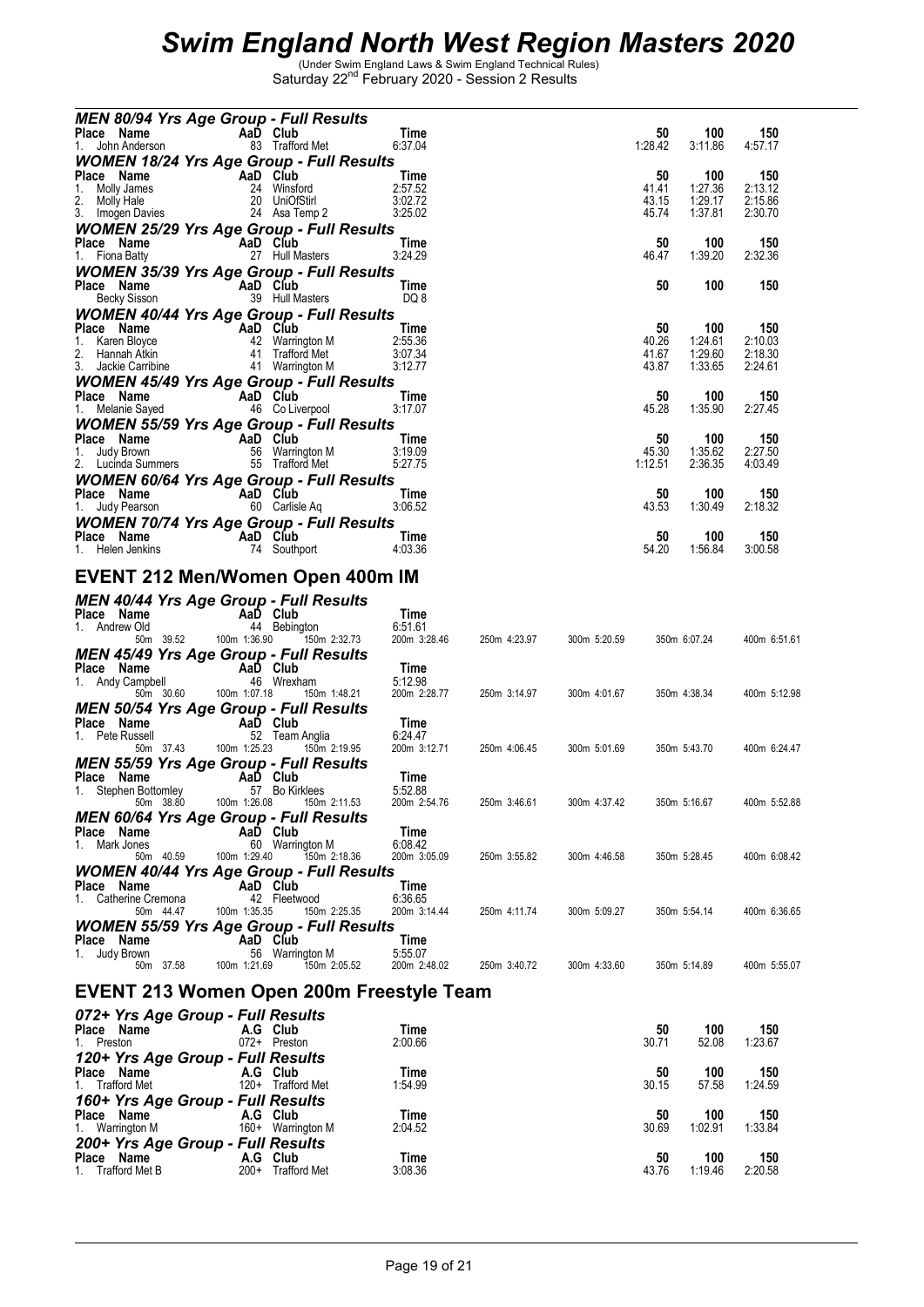### **EVENT 214 Men Open 200m Freestyle Team**

| 072+ Yrs Age Group - Full Results                           |                     |         |       |         |         |
|-------------------------------------------------------------|---------------------|---------|-------|---------|---------|
| Place Name                                                  | A.G Club            | Time    | 50    | 100     | 150     |
| Winsford<br>$072+$<br>1.                                    | Winsford            | 1:40.27 | 25.15 | 50.93   | 1:16.38 |
| 2. Preston<br>$072+$                                        | Preston             | 1:49.44 | 24.82 | 49.97   | 1:10.41 |
| 100+ Yrs Age Group - Full Results                           |                     |         |       |         |         |
| Place Name                                                  | A.G Club            | Time    | 50    | 100     | 150     |
| <b>Trafford Met</b><br>$100+$<br>1.                         | <b>Trafford Met</b> | 1:39.81 | 24.43 | 49.33   | 1:14.96 |
| 2. Preston<br>$100+$                                        | Preston             | 1:42.33 | 24.11 | 49.71   | 1:16.06 |
| 120+ Yrs Age Group - Full Results                           |                     |         |       |         |         |
| Place Name                                                  | A.G Club            | Time    | 50    | 100     | 150     |
| $120+$<br>Oldham Aqua                                       | Oldham Agua         | 1:43.75 | 25.95 | 51.62   | 1:18.44 |
| 1. Oldham Aqua<br>2. Trafford Met<br>$120+$                 | <b>Trafford Met</b> | 1:45.03 | 27.37 | 54.09   | 1:20.58 |
| 160+ Yrs Age Group - Full Results                           |                     |         |       |         |         |
| Place<br>Name                                               | A.G Club            | Time    | 50    | 100     | 150     |
| $160+$                                                      | Co Liverpool        | 1:51.96 | 27.01 | 56.66   | 1:24.75 |
| $160+$                                                      | Romiley Mari        | 1:54.56 | 28.43 | 55.09   | 1:25.29 |
| 1. Co Liverpool<br>2. Romiley Mari<br>3. Winsford<br>$160+$ | Winsford            | 1:57.94 | 29.57 | 53.62   | 1:19.40 |
| 200+ Yrs Age Group - Full Results                           |                     |         |       |         |         |
| Place Name<br>A.G                                           | Club                | Time    | 50    | 100     | 150     |
| 1. Trafford Met<br>$200+$                                   | <b>Trafford Met</b> | 2:01.81 | 31.44 | 57.28   | 1:19.04 |
| 240+ Yrs Age Group - Full Results                           |                     |         |       |         |         |
| Place<br>Name<br>A.G                                        | Club                | Time    | 50    | 100     | 150     |
| $240+$<br>Warrington M<br>1.                                | Warrington M        | 2:05.81 | 27.76 | 52.79   | 1:15.60 |
| 2.<br><b>Trafford Met</b><br>$240+$                         | <b>Trafford Met</b> | 2:08.44 | 32.97 | 1:06.51 | 1:41.17 |

#### **EVENT 215 Men/Women Open 200m Freestyle Team**

| 072+ Yrs Age Group - Full Results |        |                     |         |       |         |         |
|-----------------------------------|--------|---------------------|---------|-------|---------|---------|
| Place<br>Name                     |        | A.G Club            | Time    | 50    | 100     | 150     |
| Preston<br>1.                     | $072+$ | Preston             | 1:47.19 | 25.00 | 49.79   | 1:18.41 |
| $\frac{2}{3}$ .<br>Oldham Aqua    | $072+$ | Oldham Agua         | 1:52.10 | 25.81 | 54.63   | 1:24.73 |
| Winsford                          | $072+$ | Winsford            | 1:52.69 | 27.61 | 58.35   | 1:27.67 |
| 4.<br>Preston A                   | $072+$ | Preston             | 1:53.33 | 26.87 | 52.20   | 1:22.85 |
| 5. Preston B                      | $072+$ | Preston             | 2:04.10 | 28.74 | 57.47   | 1:28.25 |
| 100+ Yrs Age Group - Full Results |        |                     |         |       |         |         |
| Place<br>Name                     | A.G    | Club                | Time    | 50    | 100     | 150     |
| 1. Trafford Met                   | $100+$ | <b>Trafford Met</b> | 1:48.35 | 26.86 | 56.22   | 1:23.06 |
| 120+ Yrs Age Group - Full Results |        |                     |         |       |         |         |
| Place<br>Name                     | A.G    | Club                | Time    | 50    | 100     | 150     |
| <b>Trafford Met</b><br>1.         | $120+$ | <b>Trafford Met</b> | 1:48.00 | 29.45 | 58.28   | 1:22.99 |
| $\frac{2}{3}$ .<br>Co Liverpool   | $120+$ | Co Liverpool        | 1:54.32 | 25.72 | 52.23   | 1:23.87 |
| Romiley Mari                      | $120+$ | Romiley Mari        | 2:02.28 | 28.64 | 1:03.43 | 1:30.31 |
| 4. Carlisle Aq                    | $120+$ | Carlisle Ag         | 2:06.68 | 26.38 | 58.80   | 1:37.15 |
| 160+ Yrs Age Group - Full Results |        |                     |         |       |         |         |
| Name<br>Place                     | A.G    | Club                | Time    | 50    | 100     | 150     |
| 1. Trafford Met                   | $160+$ | <b>Trafford Met</b> | 2:02.22 | 31.80 | 1:04.90 | 1:34.87 |

#### **EVENT 216 Men/Women Open 1500m Freestyle**

|                    | <b>MEN 25/29 Yrs Age Group - Full Results</b> |                |                |                |                |                |
|--------------------|-----------------------------------------------|----------------|----------------|----------------|----------------|----------------|
| Place Name         | AaD Club                                      | Time           |                |                |                |                |
| Danny Mills<br>1.  | 29<br><b>Trafford Met</b>                     | 16:16.87       |                |                |                |                |
| 50m 29.24          | 100m 1:01.90<br>150m 1:34.50                  | 200m 2:06.79   | 250m 2:39.44   | 300m 3:11.93   | 350m 3:44.80   | 400m 4:17.55   |
| 450m 4:50.45       | 500m 5:23.42<br>550m 5:56.31                  | 600m 6:29.14   | 650m 7:01.87   | 700m 7:34.49   | 750m 8:07.22   | 800m 8:39.86   |
| 850m 9:12.58       | 900m 9:45.36<br>950m 10:18.03                 | 1000m 10:50.96 | 1050m 11:23.65 | 1100m 11:56.41 | 1150m 12:29.10 | 1200m 13:01.91 |
| 1250m 13:35.03     | 1300m 14:07.87<br>1350m 14:40.71              | 1400m 15:13.93 | 1450m 15:46.24 | 1500m 16:16.87 |                |                |
| 2. Warren Kaveney  | 28 Trafford Met                               | 21:28.10       |                |                |                |                |
| 50m 37.85          | 100m 1:20.05<br>150m 2:03.49                  | 200m 2:47.09   | 250m 3:30.58   | 300m 4:13.78   | 350m 4:58.10   | 400m 5:42.59   |
| 450m 6:25.91       | 500m 7:10.29<br>550m 7:54.07                  | 600m 8:38.59   | 650m 9:23.18   | 700m 10:06.82  | 750m 10:50.10  | 800m 11:33.29  |
| 850m 12:16.80      | 950m 13:44.45<br>900m 13:01.11                | 1000m 14:27.22 | 1050m 15:10.45 | 1100m 15:53.92 | 1150m 16:36.74 | 1200m 17:20.20 |
| 1250m 18:03.75     | 1300m 18:45.35<br>1350m 19:27.70              | 1400m 20:08.73 | 1450m 20:49.12 | 1500m 21:28.10 |                |                |
|                    | <b>MEN 30/34 Yrs Age Group - Full Results</b> |                |                |                |                |                |
| Place Name         | AaD Club                                      | Time           |                |                |                |                |
| Matthew Lees<br>1. | 31<br>Oldham Agua                             | 20:34.36       |                |                |                |                |
| 50m 35.95          | 100m 1:15.61<br>150m 1:56.69                  | 200m 2:38.13   | 250m 3:19.19   | 300m 4:00.95   | 350m 4:43.08   | 400m 5:24.45   |
| 450m 6:06.27       | 500m 6:47.61<br>550m 7:28.32                  | 600m 8:09.77   | 650m 8:50.81   | 700m 9:32.27   | 750m 10:13.47  | 800m 10:54.78  |
| 850m 11:36.16      | 900m 12:17.44<br>950m 12:58.72                | 1000m 13:40.09 | 1050m 14:21.83 | 1100m 15:03.53 | 1150m 15:45.49 | 1200m 16:27.11 |
| 1250m 17:08.52     | 1300m 17:50.40<br>1350m 18:32.13              | 1400m 19:14.14 | 1450m 19:55.76 | 1500m 20:34.36 |                |                |
|                    | MEN 45/49 Yrs Age Group - Full Results        |                |                |                |                |                |
| Place Name         | AaD Club                                      | Time           |                |                |                |                |
| 1. Richard Symons  | 46<br><b>Trafford Met</b>                     | 19:22.57       |                |                |                |                |
| 50m 32.66          | 100m 1:09.20<br>150m 1:46.00                  | 200m 2:23.53   | 250m 3:01.32   | 300m 3:39.33   | 350m 4:17.65   | 400m 4:56.29   |
| 450m 5:35.22       | 500m 6:13.52<br>550m 6:52.78                  | 600m 7:31.62   | 650m 8:10.15   | 700m 8:49.60   | 750m 9:29.01   | 800m 10:08.64  |
| 850m 10:48.56      | 900m 11:28.17<br>950m 12:08.27                | 1000m 12:48.28 | 1050m 13:28.46 | 1100m 14:07.41 | 1150m 14:46.79 | 1200m 15:26.60 |
| 1250m 16:06.57     | 1300m 16:45.99<br>1350m 17:25.91              | 1400m 18:04.76 | 1450m 18:44.26 | 1500m 19:22.57 |                |                |
| 2.<br>Alan Weddell | 48 Ashington                                  | 26:39.58       |                |                |                |                |
| 50m 46.91          | 100m 1:37.23<br>150m 2:28.74                  | 200m 3:21.46   | 250m 4:14.77   | 300m 5:08.73   | 350m 6:01.93   | 400m 6:56.78   |
| 450m 7:49.65       | 500m 8:42.78<br>550m 9:36.37                  | 600m 10:29.83  | 650m 11:25.14  | 700m 12:18.82  | 750m 13:10.57  | 800m 14:04.36  |
| 850m 14:59.61      | 900m 15:54.35<br>950m 16:50.25                | 1000m 17:44.53 | 1050m 18:38.50 | 1100m 19:32.79 | 1150m 20:27.40 | 1200m 21:21.78 |
| 1250m 22:16.51     | 1300m 23:11.39<br>1350m 24:05.19              | 1400m 24:59.50 | 1450m 25:50.97 | 1500m 26:39.58 |                |                |